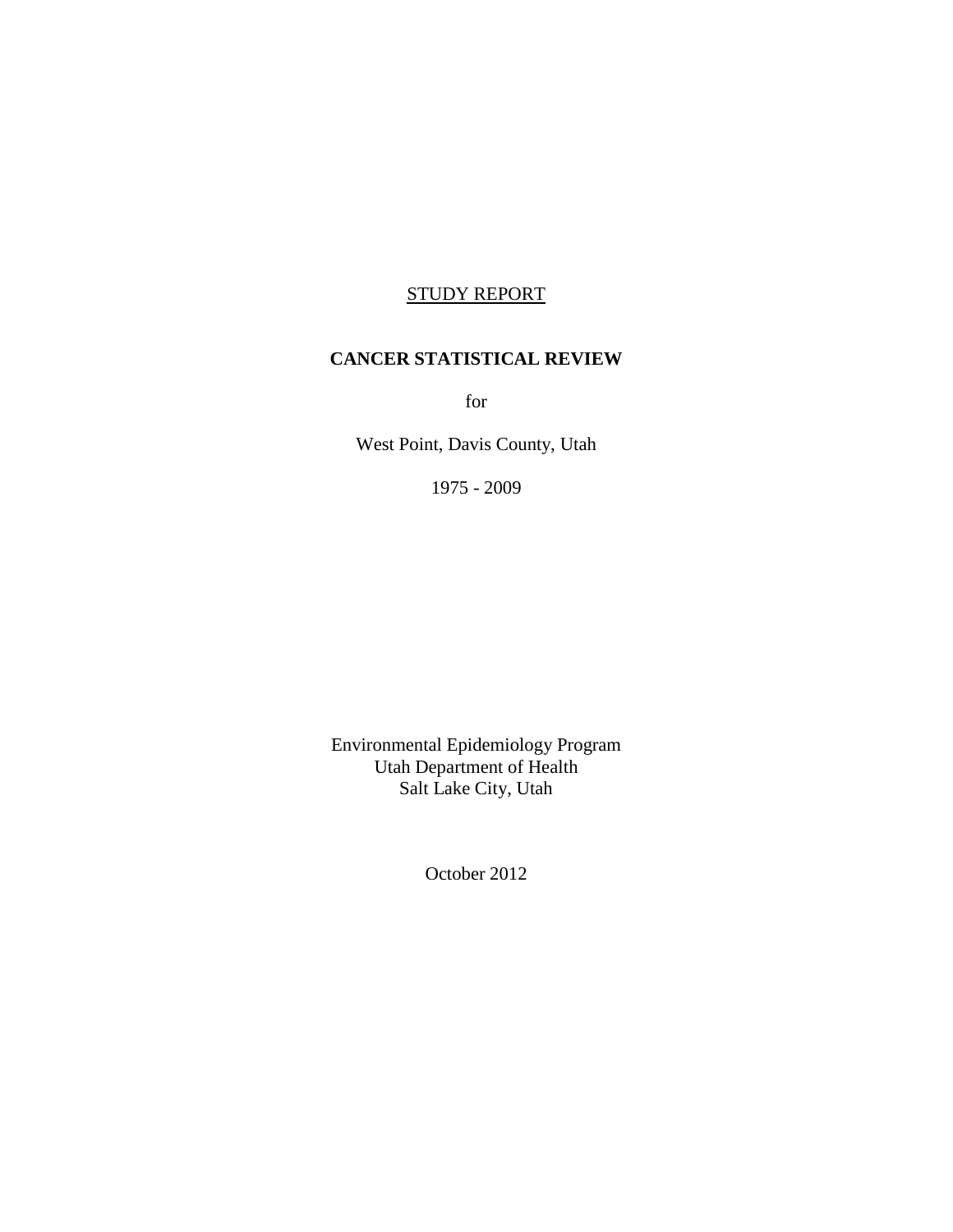# **TABLE OF CONTENTS**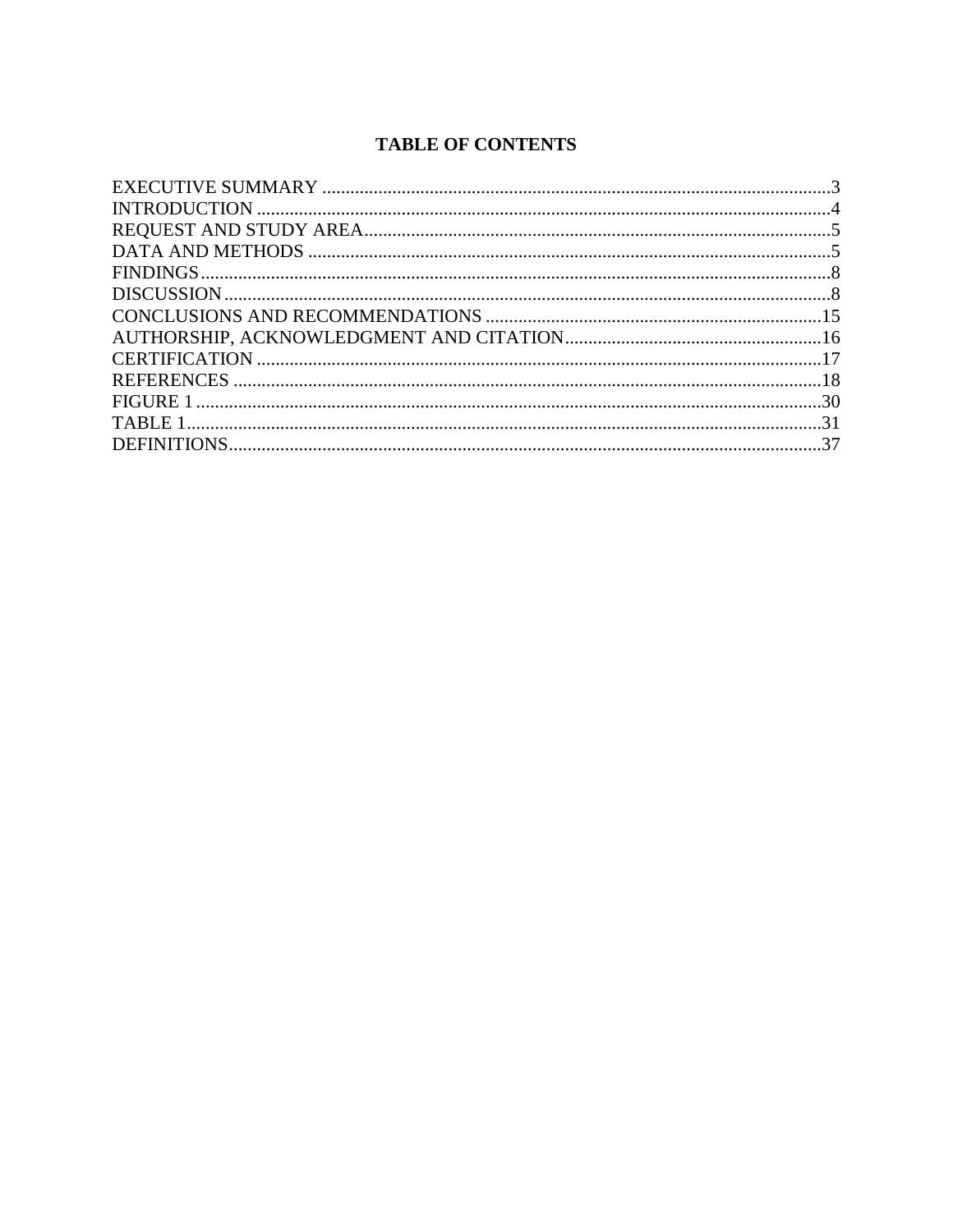## **CANCER STATISTICAL REVIEW**

West Point, Davis County, Utah; 1975 - 2009

# **EXECUTIVE SUMMARY**

In February 2012, the Environmental Epidemiology Program (EEP) received a request from Davis County Health Department (DCHD) to conduct a statistical review of cancer incidence in West Point, Davis County, Utah. DCHD reported that a resident had inquired about increased cancer cases occurring in a specific neighborhood in Davis County. DCHD did not provide EEP with any specific category of cancer or any indication of environmental concern related to the perception of increased cancer incidence in the neighborhood in question.

To conduct this investigation the EEP used a retrospective cross-sectional statistical review of cancer rates among residents within the study area defined by eight census block groups that included parts of the cities of Clinton, Clearfield, Syracuse and West Point. The 2000 census population was estimated to be 20,130 persons.

The investigation indicated that three digestive tract cancers were significantly elevated: esophageal, colon, and "other" cancers of the digestive tract. Each cancer elevation spanned only one five-year analytical period and none occurred concurrently. Esophageal cancer cases were elevated during the 2005-2009 analytical period. Though sufficient numbers of colon cancer cases existed to allow all analytical periods to be studied statistically, this cancer was significantly elevated only during the 1975-1979 period. Cancers classified as "other digestive tract" were elevated only during the 2000-2004 analytical period. The testicular cancer rate was elevated during the 1990-1994 period. Non-Hodgkin Lymphoma was elevated for the 1980-1984 period.

Risk factors for these cancers are discussed along with known environmental hazards near the study area.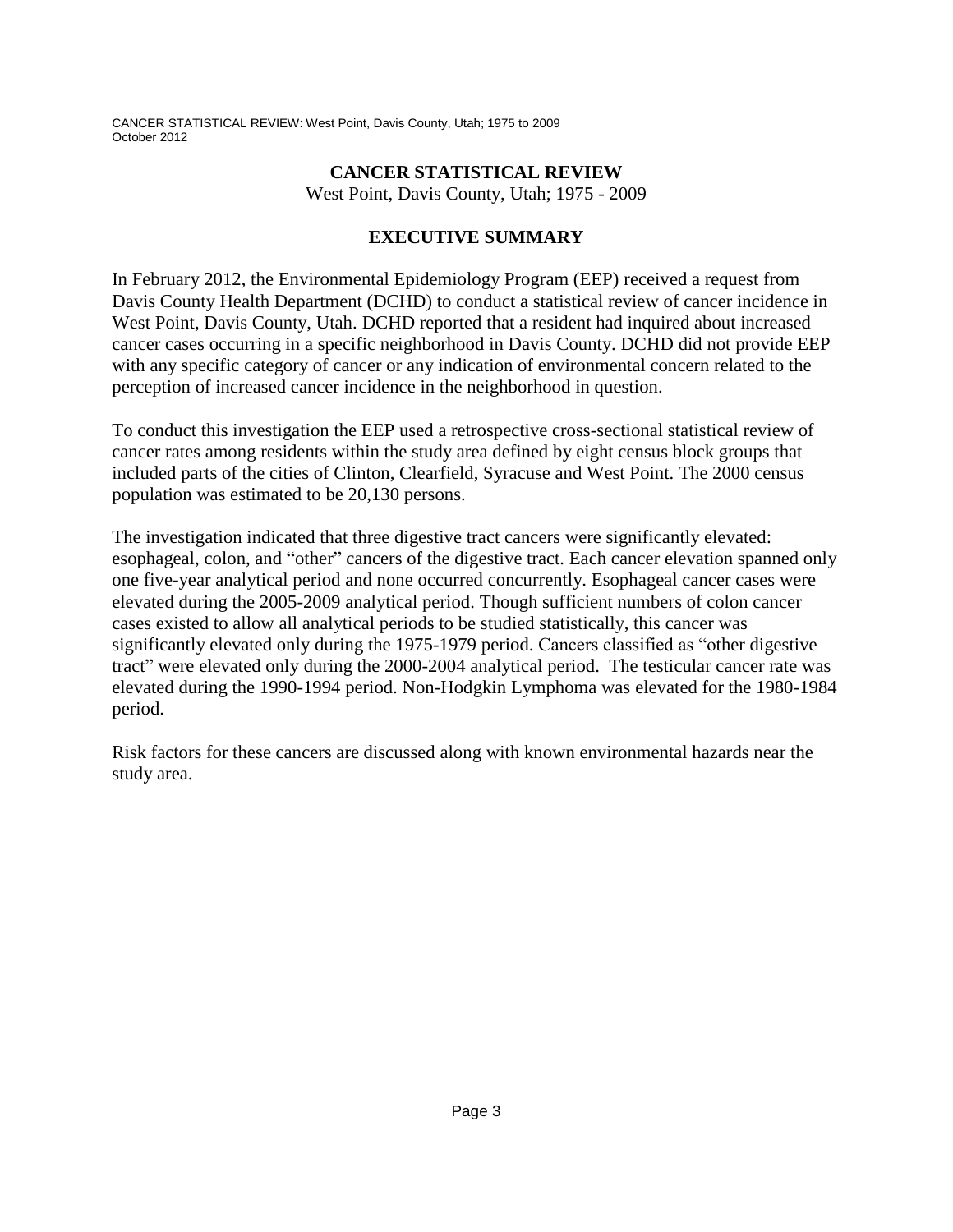### **CANCER STATISTICAL REVIEW**

West Point, Davis County, Utah; 1975 - 2009

## **INTRODUCTION**

*What is Cancer?* Cancer is a broad group of various diseases, all involving unregulated cellular division and tissue growth. Rapid cellular division and differentiation (the process whereby stem cells become a specific type of tissue) occur throughout fetal development and juvenile maturation. Once adulthood is achieved, some cells continue replication to replace damaged or dying cells. For example, the adult body replaces white blood cells every thirty days and red blood cells every four months. Stem cells divide and differentiate to replace the lost blood cells. In other tissues, cell division occurs to repair injuries, or when there is a need to build body mass (e.g., increasing muscle or fat mass, and skin surface area). Cell division is controlled by regulatory mechanisms at the DNA level. Cellular division can lead to non-functional growths when regulatory mechanisms are damaged or disrupted. These new growths are called neoplasms or more commonly called cysts, polyps or tumors. Some neoplasms may be benign. Benign tumors lack the ability to metastasize (spread to other parts of the body) and can usually be treated by removal. Other neoplasms may be pre-malignant or malignant cancers (possessing the ability to metastasize). Cancers are classified as "in-situ," meaning at the site of origin and not invading the surrounding tissue; "invasive," meaning at the site of origin and growing into (invading) surrounding tissues or "metastatic," meaning the cancer originating elsewhere in the body and migrating (usually through the blood or lymphatic systems) to a new location (ACS, 2012a; King and Robins, 2006; NCI, 2012a; Weinberg, 2006).

There are more than 100 different kinds of cancer, each possessing different physiological characteristics, causal risk factors, prognoses, and treatment (ACS, 2012a). When conducting a population-based statistical review, it is convenient to group similar cancers together, usually by location in the body. Cancer group definitions for major site-specific categories are those established by the Surveillance, Epidemiology and End Results (SEER) Program within the National Cancer Institute (NCI) and are used by the North American Association of Central Cancer Registries (NAACCR) (Adamo et al., 2011; Thorton, 2012). The use of these standardized classification schemes allows the comparison of the findings of this report with national and state cancer patterns (Copeland et al., 2011).

The Environmental Epidemiology Program (EEP), Utah Department of Health is occassionally asked by the public, either directly or through one of Utah's local health departments, to investigate a perceived excess of cancer cases in a neighborhood or area. The concern sometimes includes an environmental agent. These concerns are legitimate and responding to them is a responsible and empathetic public health practice (Bender et al., 1990; Caldwell, 1990; CDC, 1990; Kingsley et al., 2007; Thun and Sinks, 2004; Warner and Aldrich, 1988).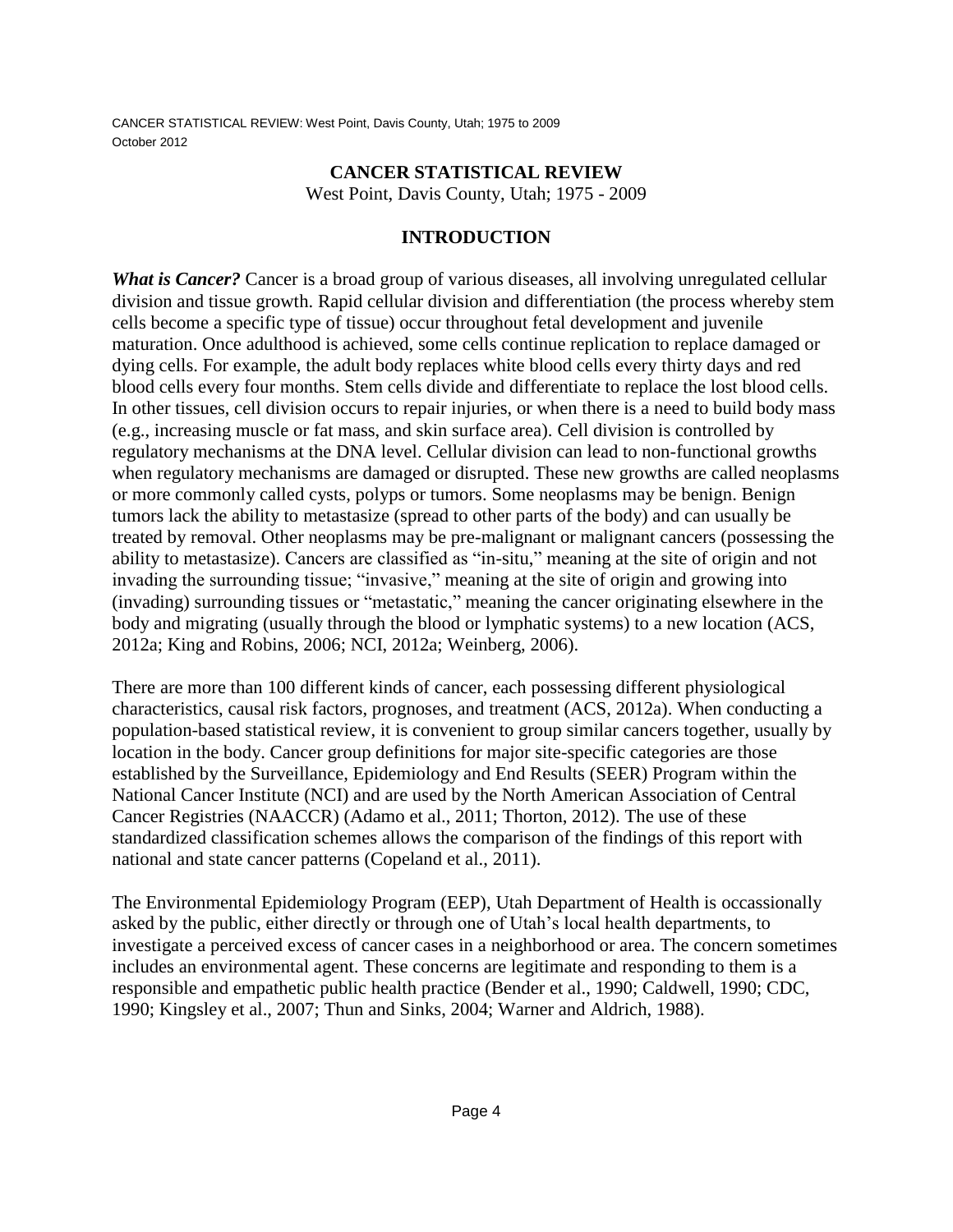## **REQUEST AND STUDY AREA**

*Request*: In February 2012, the EEP received a request from Davis County Health Department (DCHD) to conduct a statistical review of cancer incidence in West Point, Davis County, Utah. An individual had contacted DCHD about increased cancer in a specific neighborhood. DCHD did not provide EEP with any specific category of cancer or any indication of environmental concern related to the perception of increased cancer incidence in the neighborhood.

*Study Area*: The risk and incidence trends of cancer are difficult to assess at "neighborhood" levels. Part of the difficulty arises from the fact that this assessment is a statistical process that can be unstable and meaningless when working with small numbers (less than 30). Additionally, the legal requirements to protect confidentiality and privacy of the persons represented by case data imposes limitations on how EEP conducts an investigation and presents data. To overcome these challenges, the EEP defines a study population by aggregating several neighborhood areas until the included population is large enough to allow some temporal analysis while still maintaining statistical stability and protecting confidentiality.

Figure 1, presents a map of the study area defined by the aggregation of eight census block groups (49.011.125303.4, 49.011.124303.5, 49.011.125304.2, 49.011.125305.1, 49.011.125401.1, 49.011.125501.3, 49.011.125501.4, and 49.011.125503.5). The use of census block groups allows EEP to compute an incidence rate for a definable population. The estimated population for this study area based on the 2000 U.S. Census is 20,130 (Geolytics 2002c).

## **DATA AND METHODS**

*Study Design*: This investigation is statistical review of cancer incidence rates among residents within the study area (Jekel et al., 1996; Mann, 2003). The incidences of cancer, quantified in five-year incidence rates of residents within the study area, were compared to corresponding incidence rates for the state of Utah. The study null hypothesis was that the incidence of cancer within the study area was not significantly different from the incidence of cancer for the state of Utah.

*Cancer Data*: Cancer incidence data on persons diagnosed with primary invasive cancers between 1975 and 2009 were obtained from the Utah Cancer Registry (UCR). This data includes diagnostic information, patient demographics, and residential addresses of the cases, as well as information about the behavior of the cancer. Individuals with multiple primary invasive cancers have multiple records in the data set in sequential order. These cancers are distinguished by individually unique cancer registry tracking numbers and a cancer sequence number. The sequence number allows discrimination between the very first cancer diagnosis and subsequent diagnoses (UCR, 2012). Diagnostic coding of cancers includes the International Classification of Disease Oncology, 3rd Edition (ICD-O-3) codes for site, histology and behavior (WHO, 2012). The UCR groups cancer into 42 major cancer types by site following the guidance provided by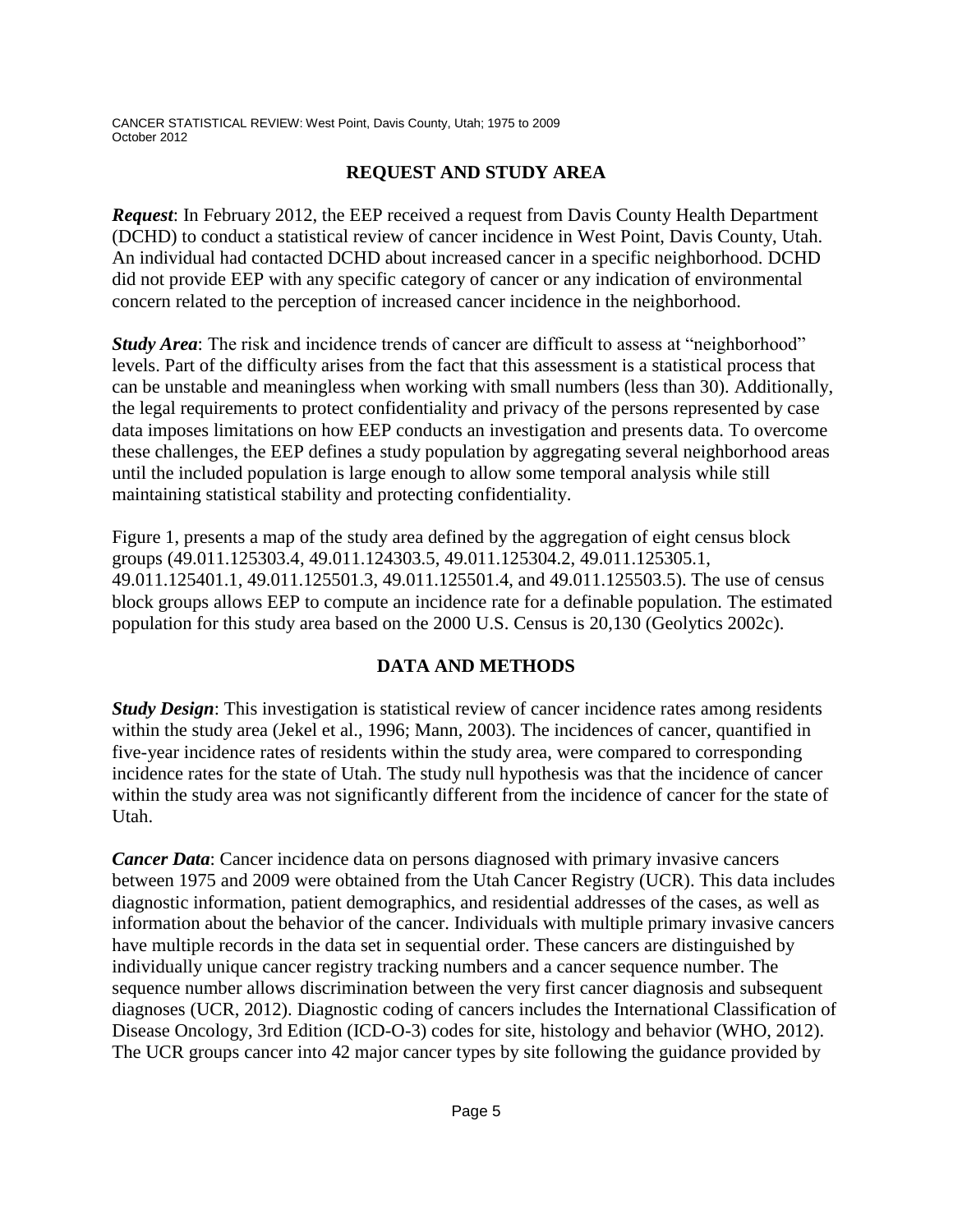the SEER Program (Adamo et al., 2011). These 42 UCR site codes are a convenient grouping for conducting surveillance analyses (UCR, 2012).

Cancer data were geo-coded (a process of indexing the street address to an x- and y-geographic coordinate) and geo-referenced (a process of using the x- and y-geographic coordinates to find the geographic small area in which the case belongs) by the EEP using ArcGIS version 10.0 (SP4). The EEP uses a composite address locator built on the statewide street feature layer provided by the Automated Geographic Reference Center (AGRC) and modified by EEP (AGRC, 2009). Geo-coding was conducted using standard methods and tools (EEP, 2009; McElroy et al., 2003). Geo-coded cancer data were geo-referenced to the Utah 2000 census block-group small areas (AGRC, 2002). Some error occurs in the geo-coding and georeferencing process due to incomplete cancer address data, errors in the address locator data, or errors in the geographic representation of streets and census block-group features; however, these errors are thought to be non-systematic (Oliver et al., 2005; Ward et al., 2005; Zimmerman and Li, 2010).

When conducting an investigation of cancer risk associated with environmental concerns, it is necessary to exclude cancers that may have resulted from cancer treatment (sometimes known as therapy-induced cancer). Myeloid leukemia is one of these types of cancer (Godley and Larson, 2008; Leone et al., 1999; Leone et al., 2011; Sill et al., 2011; Wilkins and Woodgate, 2008). The UCR indicated that among the study area residents, 1,076 incidents of cancer were diagnosed in 965 individuals between 1975 and 2009. Fourteen cases of carcinoma in-situ (pre-invasive cancer) and three cases of non-first sequence primary myeloid leukemia were excluded from analysis because cancer treatment is a risk factor for subsequent primary leukemia; therefore, statistical assessment included 1,059 cases of invasive primary cancer cases.

*Population Data*: The 2000 U.S. census divides Utah into 1,481 census block groups (USCB, 2004). Commercially available U.S. census population data for Utah for the 1970, 1980, 1990, 2000 and 2010 censuses were obtained from Geolytics, Inc. (Geolytics, 2002 a-c; Geolytics 2012 a-b). Geolytics provided the 1980, 1990, 2000, and 2010 data allocated into the 2000 census boundary schema. The EEP used the census block group to county ratio for the 1980 census to allocate the 1970 population counts into the year 2000 census boundary areas. Intercensal population estimates were made by linear extrapolation between the census years and projected to 2019 using the same slope derived for the 2001 to 2009 estimation.

*Indirect Age-Standardized Incidence Rates*: SAS version 9.2 (a statistical analyses program) was used to manage and analyze the data. Cancer case and population data were aggregated into six age cohorts: 0-19 years of age, 20-34 years of age, 35-49 years of age, 50-64 years of age, 65-74 years of age, and 75 years and older. The indirect age-standardized incidence rate was calculated using standard methods (Anderson and Rosenberg, 1998; Jekel et al., 1996; Klein and Schoenborn, 2001; Lawson and Williams, 2001; Selvin, 1996; Waller and Gotway, 2004). The five-year estimated population for the state of Utah was centered on the year 2000 (1998 - 2002)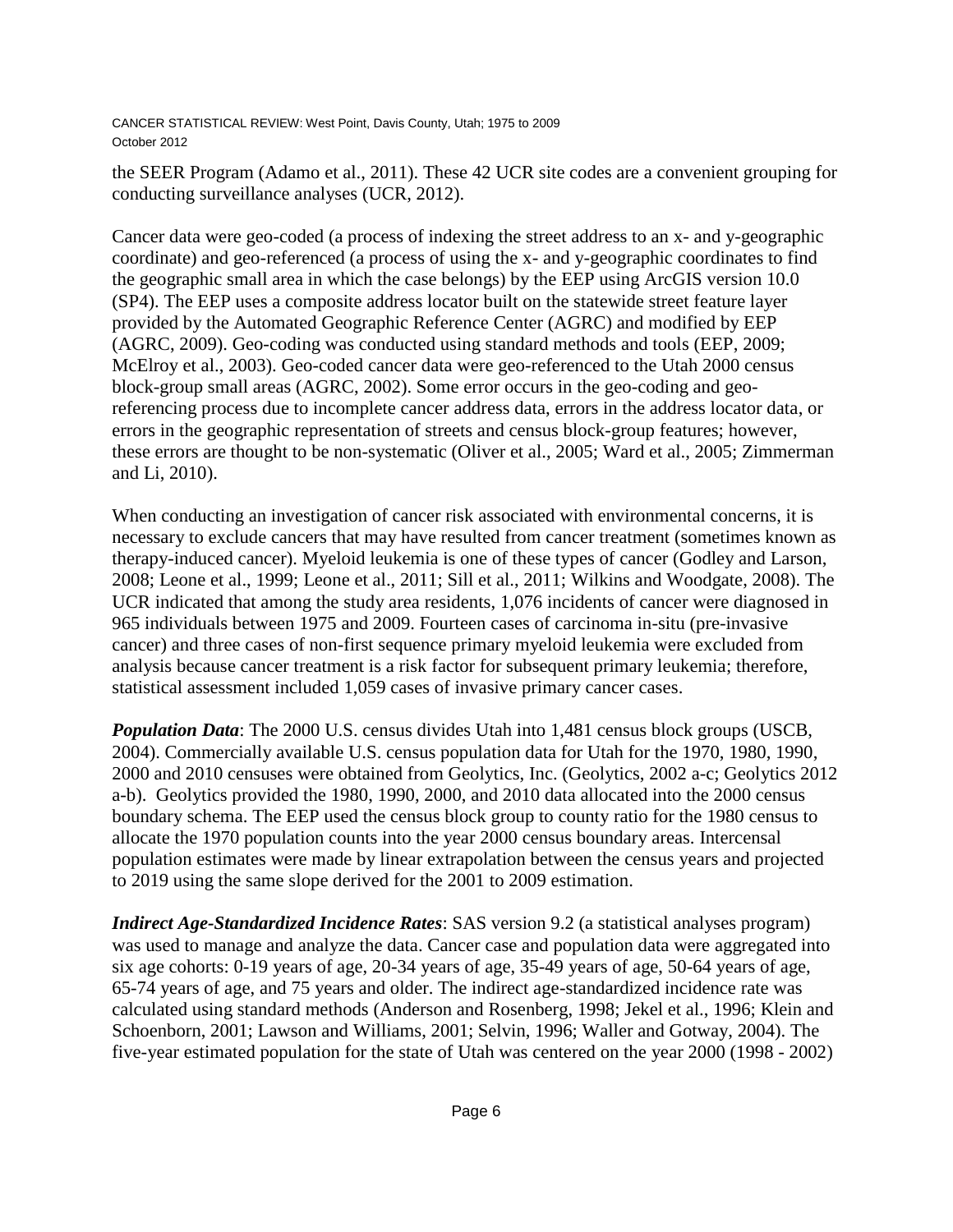and used as the "standard population" for this study (Klein and Schoenborn, 2001; Shalala, 1998). All Utah cancer cases falling within the same time period as the standard population were selected using the same exclusion criteria as the study population. This information was used to generate a standard rate of cancer. The indirect standardization method is preferred when the disease being investigated is rare (Lawson and Williams, 2001; Waller and Gotway, 2004).

For sex-specific cancers (e.g., cancers of the breast, cervix, uterus, ovary, other female genital, prostate, testis, or other male genital) only the population counts of the appropriate sex were used. All occurrences (first and subsequent) of primary cancer incidence were used except for leukemia. As described above, the treatment of other types of cancer (i.e., chemotherapy and radiotherapy) increase the risk of incidence of myeloid leukemia (Godley and Larson, 2008; Leone et al., 1999; Leone et al., 2011; Sill et al., 2011; Wilkins and Woodgate, 2008). Therefore, individuals with these cancers were considered cases only if the incidence of these cancers was the first incidence (first in the sequence). This study does not consider pre-cancer (e.g., carcinoma in-situ) or non-primary cancers (e.g., cancers arising due to metastasis of a primary cancer).

Indirect age-standardized incidence rates were computed for the incidence for each of seven 5 year analytical periods (e.g., 1975-1979, 1980-1984, 1985-1989, 1990-1994, 1995-1999, 2000- 2004, 2005-2009).

*Standardized Incident Rate Ratio*: The standardized incidence rate of cancer for the study population is evaluated against the incidence rate of cancer for the state of Utah using the standardized incidence rate ratio (SIR). An SIR greater than one (1.0) indicates that the cancer incidence rate of the study population is greater than the state's for that period of analysis. Conversely, an SIR less than one indicates that the study population cancer incidence rate is less than the state's rate. Statistical significance is determined by applying the Byar's 95% confidence interval for the SIR (Berslow and Day, 1987; Rothman and Boice, 1979, 1982; Sahai and Khurshid, 1983, 1996). The criteria for a specific cancer to demonstrate statistical significance is an SIR greater than one (1.0) and a confidence interval (expressed by the lower and upper limits) that does not include one (1.0).

For statistical validity, SIRs and corresponding 95% confidence intervals were only calculated for time periods with four or more cases (Bender et al., 1990; Caldwell, 1990; Thun and Sinks, 2004). Using a 95% confidence interval is a well-established standard for interpretation of an SIR with respect to statistical significance. It should be noted that an SIR may be significant using this interpretation criteria, yet simply be a mathematical artifact without biological meaning or relevance (Bender et al., 1990; Besag and Newell, 1991). When conducting multiple analyses using the 95% confidence interval to interpret the data, one would expect one in twenty (5%) of the analyses to have a significant interpretation as a result of random chance. The EEP considers the results meaningful if there are two consecutive time periods with a significant result, and the number of cases in each time period is greater than three (Langeberg et al., 2004).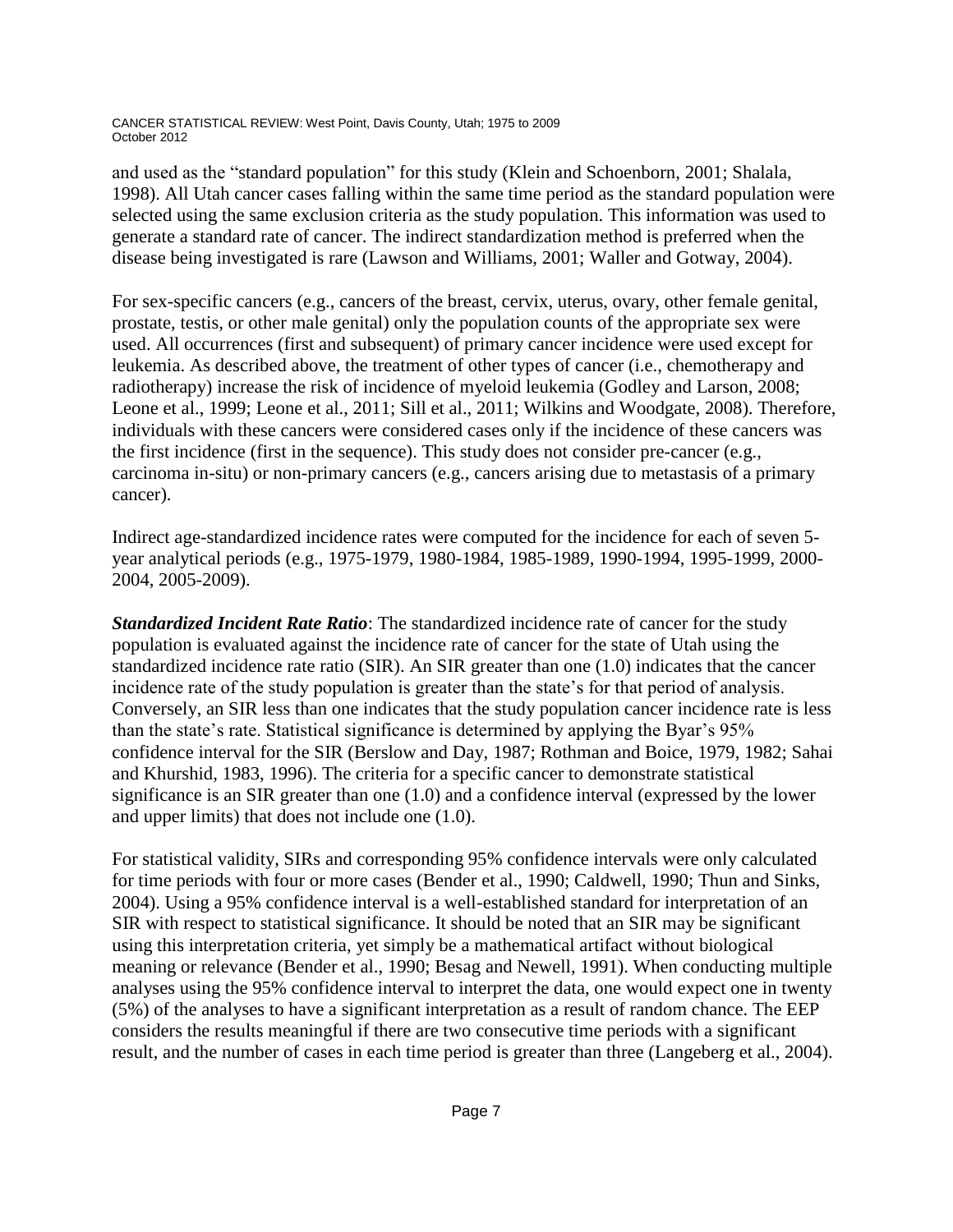The EEP is required to protect confidential data from unlawful disclosure; therefore, the EEP does not report the exact results for time periods containing three or less cases.

## **FINDINGS**

The standardized incidence rates and SIR were calculated for each analytical cell (defined as the study area by the seven 5-year study periods and by the 42 cancer site categories defined by the UCR) that had at least three incidences of cancer. Table 1 presents data for those analytical cells for which a standardized incidence rate and SIR were calculated. All other analytical cells did not have at least three incidences of cancer and are suppressed.

Identification of cancer types that are statistically elevated in Table 1 is based on the SIR and the 95% confidence limit to the SIR (presented in parentheses following the SIR value). If the SIR is greater than 1.0 and the lower confidence limit does not include 1.0 (confidence is greater than 1.0) then the rate is interpreted to be significantly elevated. If there are two consecutive analytical periods of statistically elevated rates, then the rates are considered meaningful as well. No cancer site categories in this study met these requirements. Therefore, no cancer clusters were indicated.

The investigation indicated that three digestive tract cancers were significantly elevated: esophageal, colon, and "other" cancers of the digestive tract. Each cancer elevation spanned only one five-year analytical period and none occurred concurrently. Esophageal cancer cases were elevated during the 2005-2009 analytical period. Though sufficient numbers of colon cancer cases existed to allow all analytical periods to be studied statistically, this cancer was significantly elevated only during the 1975-1979 period. Cancers classified as "other digestive tract" were elevated only during the 2000-2004 analytical period. The testicular cancer rate was elevated during the 1990-1994 period. Non-Hodgkin Lymphoma was elevated for the 1980-1984 period.

## **DISCUSSION**

*Cancer*: Cancer is a broad group of more than 100 diseases that involve uncontrollable cell replication and growth. Often these cells are "undifferentiated" meaning they have lost their tissue specific characteristics. As these cells grow to form tumor tissue, they invade nearby healthy tissue or spread through metastasis to other tissues. This invasion, or spread, disrupts the functions of the affected healthy tissues. Cancer cells may also produce metabolic products that can be transported to other parts of the body resulting in adverse health effects (ACS, 2012a; NCI, 2012a). The American Cancer Society (ACS) estimates that about one in two men and one in three women will develop cancer (all invasive sites) sometime in their life (ACS, 2012b; NCI, 2011a-b). In the United States, cancer is the second leading cause of death (CDC, 2012). Among all causes of death, approximately, one in four men and one in five women will die of cancer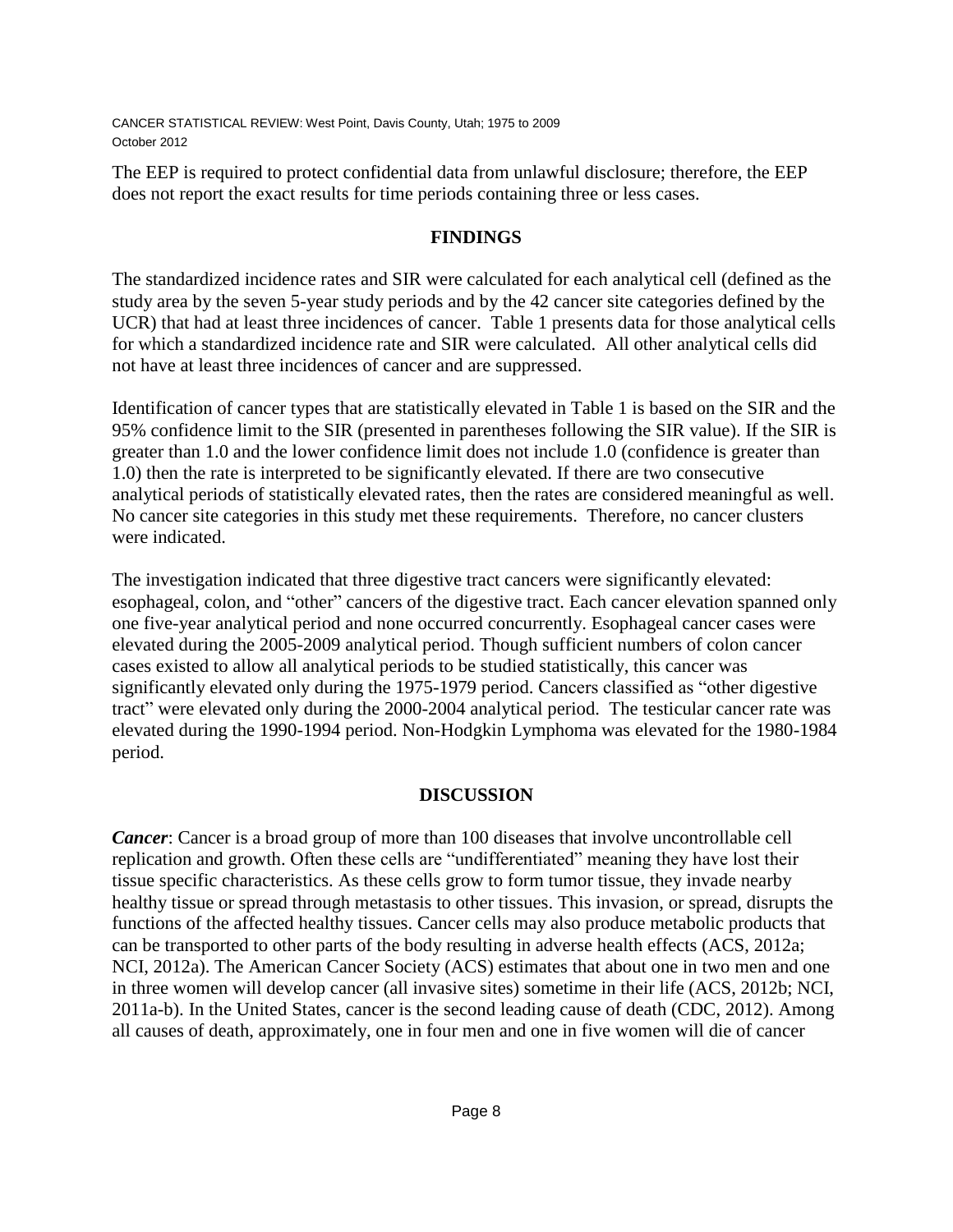(ACS, 2012b; NCI, 2011a-b). On average, about one in nine people will develop two or more cancers in his or her lifetime (Wilkins and Woodgate, 2008).

Risk factors that contribute to the development of cancer include both inherent and external factors. Inherent factors include a variety of genetic susceptibilities. External factors include life choices and behaviors (e.g., tobacco use, alcohol use, poor diet, obesity, lack of physical activity, excessive sunlight exposure, and sexual behavior), medical conditions and medications, oncogenic pathogens, and chemical or radiological environmental exposures. Cancer may be the result of several factors interacting together with a triggering event (ACS, 2012, NCI, 2012a-b).

*Cancer of the esophagus*: There are two kinds of esophageal cancer; squamous cell carcinoma and adenocarcinoma. Adenocarcinoma arises from the glandular cells that are present at the junction of esophagus and the stomach (NCI, 2012b). Squamous cell carcinoma arises from the cells that line the esophagus. This type of cancer is usually found in the upper part of the esophagus. Around the world this has historically been the most common form of esophageal cancer. In the United States, prior to the 1960's, 90% of esophageal cancers were squamous cell carcinomas. Today, the incidence of adenocarcinoma and squamous cell carcinoma is almost equal (Gallo and Cha, 2006).

Esophageal cancer is both common and deadly (Gallo and Cha, 2006). Worldwide esophageal cancer is the  $8<sup>th</sup>$  most common incident cancer and because of its high fatality rate, ranks  $6<sup>th</sup>$ among all cancers in mortality (Ferlay et al., 2010; Kamangar et al., 2006; Parkin et al., 2006). Since 1980, the incidence and mortality of esophageal cancer in the United States and in Utah has steadily increased. Utah rates have remained lower than the U.S. rates. In 2008, the Utah incidence rate was 3.5 new cases per 100,000 persons, and the mortality rate was 2.7 deaths per 100,000 persons. Davis County, Utah, has the highest incidence rate for esophageal cancer of any of Utah's counties (NCI, 2012c).

There are a number of risk factors associated with the development of esophageal cancer. Most esophageal cancers can unequivocally be linked to cigarette smoking (Kamangar et al., 2009; Kollorova et al., 2007; Layke and Lopez, 2006; Morita et al., 2010; Thun et al., 2002; Toh et al., 2010). Weight, weight gain, obesity and conditions associated with obesity account for approximately 20-25% of all cancer cases and 37% of esophageal cancer (Guh et al., 2009; Wolin et al., 2010).

Another risk factor, gastroesophageal reflux disease (GERD), is a condition where acidic stomach content chronically leaks into and irritates or damages the esophagus. GERD can lead to the development of Barrett's esophagus where the function and morphology of the cells lining the esophagus change (called metaplasia). The normal squamous cells are replaced by columnar cells. GERD and Barrett's esophagus have been shown to be significant risk factors for development of esophageal adenocarcinoma (Cossentino and Wong, 2003; Fennerty, 2003; McManus et al., 2004; Shaheen and Ransohoff, 2002; Von Rahden et al., 2003; Zhang et al.,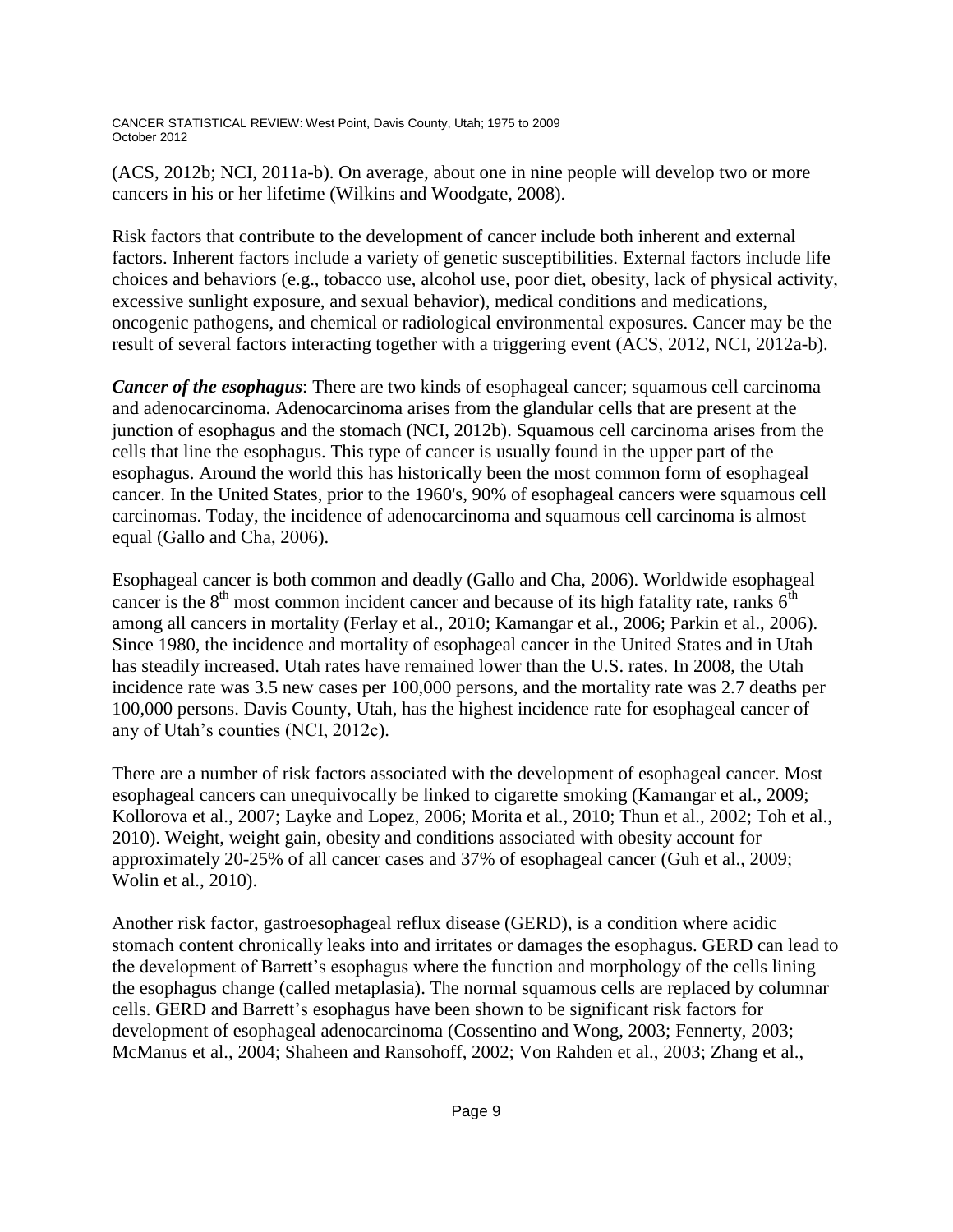2009). Another disorder, associated with GERD or a hiatal hernia, is achalasia, an esophageal disorder in which the lower esophageal sphincter has difficulty relaxing. Achalasia is a known risk factor for esophageal cancer (Kamangar et al., 2009).

Interestingly, the use of stomach acid inhibitory medications is associated with the development of esophageal cancer. Acid inhibitory medications are protective in that they reduce acid reflux and esophageal cancer; however, they also change the pH of the stomach and microbial flora which can result in an increase in the production of potentially harmful compounds by these organisms (Duan et al., 2009; Garcia-Rodriquez et al., 2006; Layke and Lopez, 2006).

Excessive consumption of certain pickled vegetables, alcohol, yerba mate (an herbal tea), and hot foods and drinks are indicated as risk factors for esophageal cancer (Brooks et al., 2009; Kamangar et al., 2009; Kollorova et al., 2007; Layke and Lopez, 2006; Morita et al., 2010; Toh et al., 2010). Alcohol is thought to damage the esophageal lining necessitating cellular replacement (i.e. healing). The healing process increases the risk of cell division errors, thus giving rise to cancer. The International Agency for Research on Cancer (IARC, 2012) has classified certain kinds of Asian pickled vegetables and yerba mate as potentially carcinogenic to humans (Group 2B and Group 2A, respectively) based on the presence of carcinogenic compounds in these products and their potential to physically damage cells lining the esophagus.

Other potential risk factors include low intake of fresh fruits and vegetables, selenium and zinc deficiencies, low socioeconomic status, infection with the human papillomavirus, and physical and chemical injuries (e.g., ionizing radiation, traumatic burns, etc.) (Gonzalez et al., 2006; Kamangar et al., 2009; Kollorova et al., 2007; Riboli and Norat, 2003). Environmental exposure risk factors include certain polycyclic aromatic hydrocarbons, n-nitroso compounds, acetaldehyde, fumonisins (toxins secreted by the fungus *Fusarium verticilliodes)*, exposure to asbestos, and petroleum vapors and combustion bi-products (Jakszyn and Gonzalez, 2006; Kamangar et al., 2009; Kollorova et al., 2007).

*Cancer of the colon*: In 2012, the NCI estimates that more than 143,000 people in the United States will be diagnosed with colorectal cancer, making this type of cancer the fourth most common cancer in men (following skin, prostate and lung cancer) and in women (following skin, breast and lung cancer) (NCI, 2012b). In Utah, the incidence rate for colorectal cancer between 2004 and 2007 was 36.3 cases of cancer per 100,000 persons, compared to the U.S. incidence rate of 47.6 for the same period. The incidence is highest in Sanpete, Sevier, Carbon and Grand counties. These counties have rates higher than the U.S. rate. The mortality rate in Utah is 12.2 deaths per 100,000 persons compared the U.S. mortality rate of 17.1 deaths per 100,000 persons. Both the incidence and mortality rate of colorectal cancer has been declining in recent years (NCI, 2012c).

Most risk factors for colorectal cancer result from controllable behaviors and life choices. Tobacco use, particularly smoking, increases the risk for developing colorectal cancer by two-to-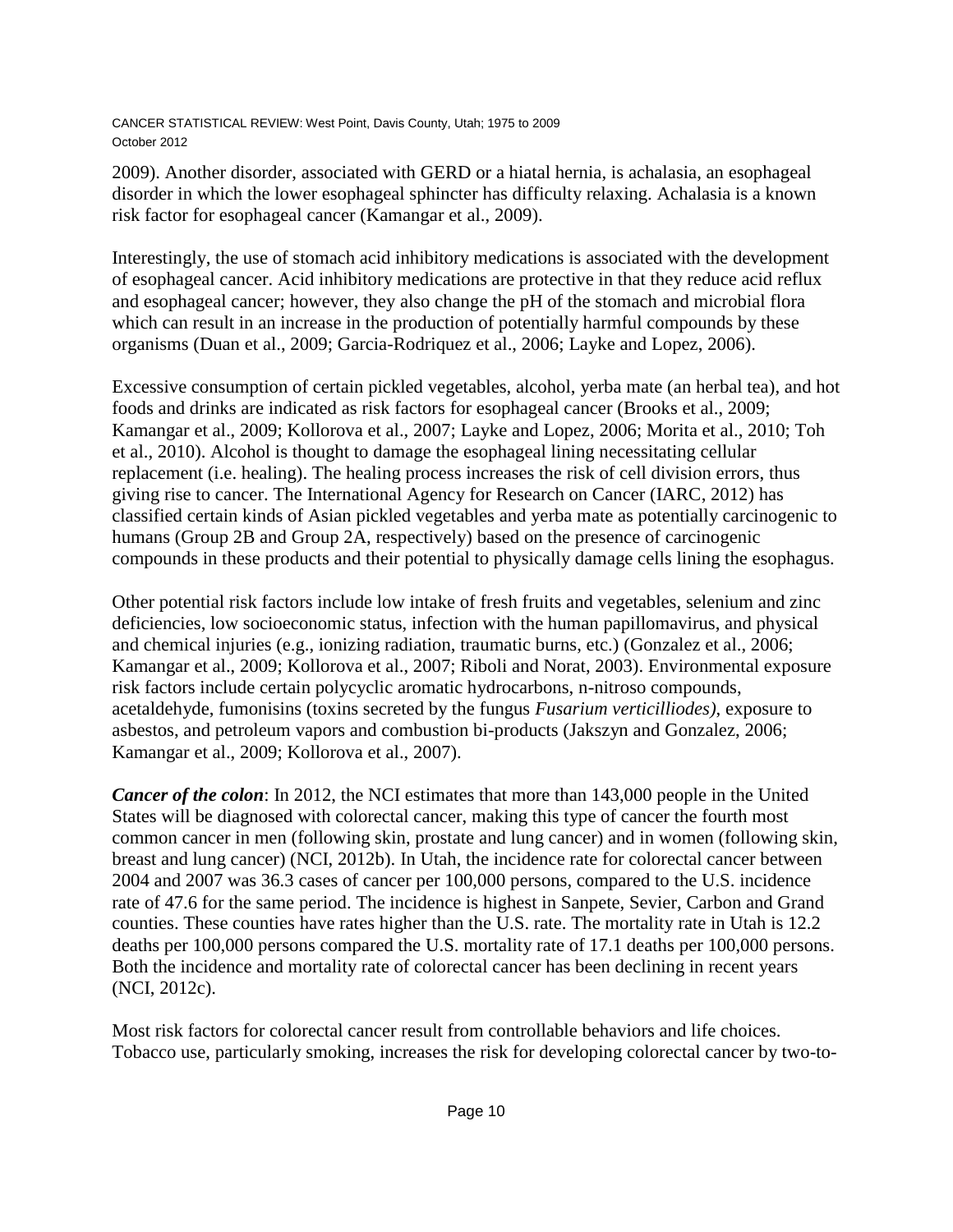three times (Botteri et al., 2008; Giovannucci, 2001, Liang et al., 2009). Excessive alcohol consumption is also a major risk factor for colorectal cancer (Giovannucci, 2004).

Weight gain and obesity are the most important contributors to cancer risk of all types including colorectal cancer (Freeza et al., 2006; Guh et al., 2009; Larsson and Wolk, 2007; Pischon et al., 2006; Wolin et al., 2010). Associated with weight control is diet. High fat diets, and diets that are low in calcium, folate, or fiber increase the risk of colorectal cancer (Aune et al., 2011; Campos et al., 2005; Dai et al., 2007; Du et al, 2010; Duthie et al., 2004; Giovannucci, 2002a-b, Giovannucci, 2003; Moghaddam et al., 2007). Vitamin D deficiency has also been associated with increased risk (Davis, 2008; Davis and Milner, 2011). Consumption of excessive fat or sugar results in hyperinsulinemia (high blood insulin levels). Insulin has an effect on promoting cell death and cell growth. Hyperinsulinemia may be one of the mechanisms that diet has on the risk for colorectal cancer (Giovannucci, 2007).

Family history of colorectal cancer is an indicator for increased personal risk for developing this cancer. In addition, a personal history of prior cancer increases one's risk for the development of colorectal cancer. Familial risk is thought to be associated with several different genetic alterations (Ahnen, 1991; Ballinger and Anggiansah, 2007; Calvert and Frucht, 2002; Dunlop 1992; Gatalica and Torlakovic, 2008; Jasperson et al., 2010; Rustgi 2007; Vasen et al. 2009).

Closely associated with genetic risk are two conditions that can develop into cancer. Colorectal polyps are growths on the inner wall of the colon and rectum. They are common in people over age 50. Most polyps are benign, but some (adenomas) can become cancer. Finding and removing polyps by regular checkup may reduce the risk of colorectal cancer. Some persons may have a genetic predisposition to developing colorectal adenomas (Half et al., 2009; Neugut et al., 1993; Read and Kodner, 1999). Both men and women over the age of 50 years should be screened on a regular basis for colorectal polyps. Another condition that may lead to the development of colorectal cancer is ulcerative colitis or Crohn's disease (Ballinger and Anggiansah, 2007; Lakatos and Lakatos, 2008; Xie and Itzkowitz, 2008; Zisman and Rubin, 2008).

*Other digestive tract cancers*: These are primarily cancers of the peritoneum (a thin, delicate sheet of connective tissue that lines the inside wall of the abdominal and pelvic cavity), the omentum (a fold in the peritoneum that provides a fatty apron like protective cushion for the organs in abdominal cavity), the mesentery (the membranous tissues that connect to and enclose the organs in the abdominal and pelvic cavity and anchor them in place), the retroperitoneum (the space between the abdominal wall and the peritoneum), and the structures associated with these tissues (Patton and Thibodeau, 2000; UCR, 2012).

A variety of types of primary cancer can arise in these soft tissues (Mack, 1995). Primary cancers of these tissues are rare and risks associated with these cancers are not well developed. Some primary cancers arising in these tissues are thought to be linked to genetic mutations or genetic dysfunction (Casey and Bewtra, 2004; Grant et al., 2010; Menczer et al., 2003). Weight, weight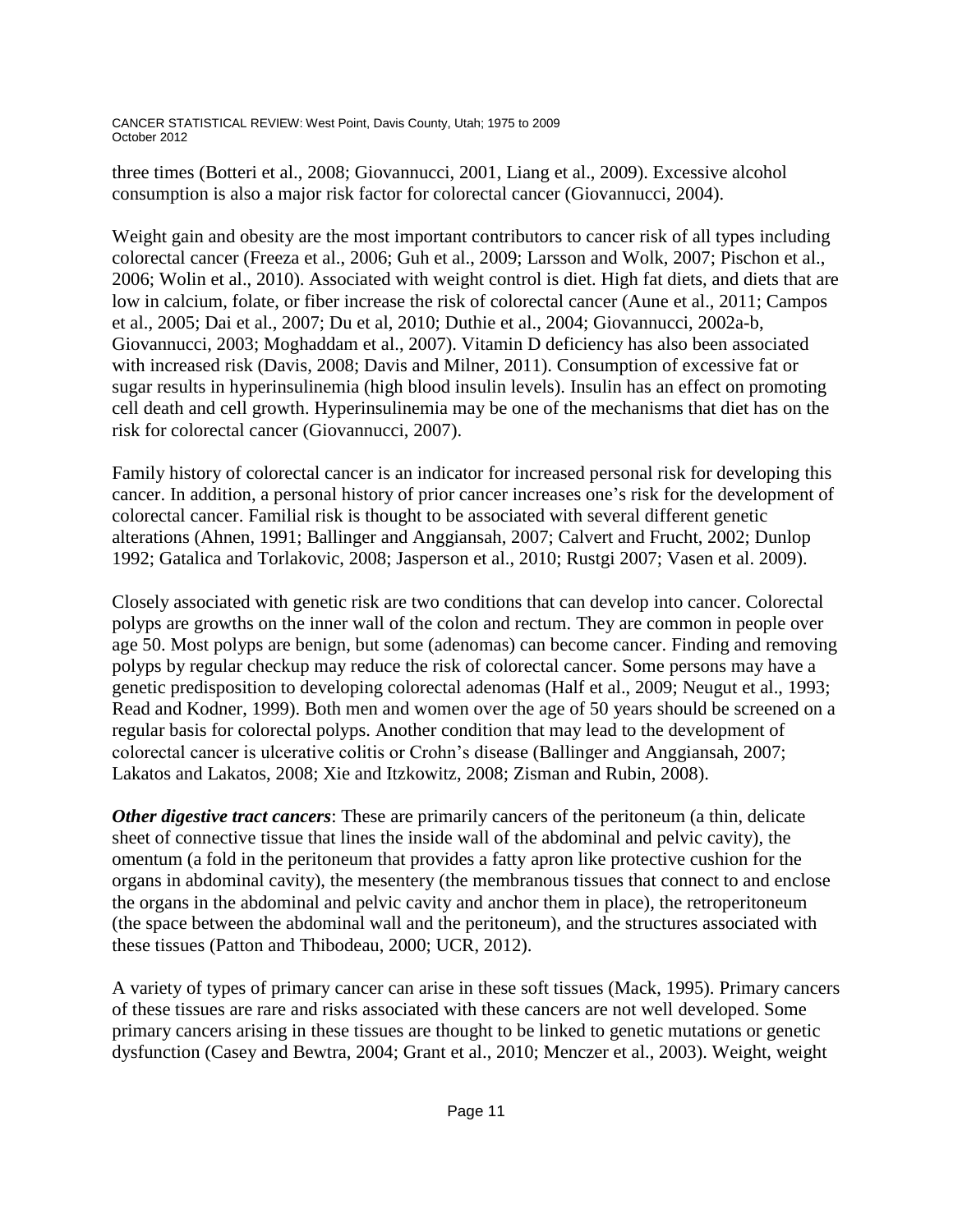gain, and obesity are additional risk factors (Grant et al., 2010; Guh et al., 2009; Wolin, et. Al., 2010). Exposure to asbestos is a known risk factor for the pleura and peritoneum of thoracic cavity and may be a risk factor for the abdominal mesothelioma of the peritoneum as well (BTS-SCC, 2001, 2007; Clin et al., 2009; De La Provote et al., 2002; Jarvholm and Sanden, 1998). Often cancers of these tissues are associated with or diagnosed to one of the organs contained within the peritoneum (including organs in other systems, besides the digestive tract) (Goodman and Shvetsov, 2009; Grant et al., 2010).

*Testicular cancer*: Testicular cancer is the most common neoplastic malignancy in 20- to 34 year-old males and the lifetime risk, which is approximately 0.5–1%, has increased nearly threefold in the last five decades (Huyghe et al., 2003; Kinkade, 1999). More than 95% of testicular tumors are of germ cell origin [testicular germ cell tumors (TGCTs)] and can be divided into two main types: seminomas and non-seminomas. The latter type may consist of several components, including embryonal carcinoma, teratoma, polyembryoma, and choriocarcinoma or yolk sac tumor. In approximately 10% of cases both seminoma and non-seminoma may develop simultaneously in one testicle as the so-called combined (or mixed) germ cell tumor (Kinkade, 1999; Hoei-Hansen et al., 2005).

The risk factors for testicular cancer are not well substantiated. Race, particularly Caucasian race, is the only consistent risk factor. Testicular cancer is five times more common in white than black men, and three times more common in white than in Asian or Native American men. Body height is also positively associated with increased risk for testicular cancer. Various medical conditions such as cryptorchidism (undescended testicles), impaired spermatogenessis (production of sperm cells), inguinal hernia, hydrocele (accumulation of excess fluid in the scrotom), genetic developmental disorders (e.g., Klinefelter's syndrome), atopy (genetic predisposition to hypersensensitivity and allergic reactions), and testicular atrophy (shrinkage) are thought to be the most important risk factors. In addition, certain kinds of viral factors have been associated with the development of testicular cancer. These include Human Immunodeficiency Virus (HIV), Epstein-Barr virus and Cytomegalovirus infections. Injury to the testes, including those due to medical procedures (such as a prior testicular biopsy), may also contribute to risk. There is some evidence of a familial genetic predisposition. Prenatal risk such as low birth weight or pre-term birth, maternal smoking and use of diethystilbestrol may be risk factors. Investigations into these risk factors have yielded mixed results. Environmental exposures to certain kinds of endocrine-disrupting chemicals have been postulated as a risk (Kinkade, 1999; Kratz et al., 2010; Manecksha et al., 2009; McGlynn and Cook, 2009; O'Callaghan and Mead, 1997; Schager and Potter, 2004).

*Non-Hodgkin Lymphoma*: Non-Hodgkin lymphoma is a type of lymphoma, a cancer that starts in white blood cells called lymphocytes. Lymphocytes are part of the body's immune system. There are two kinds of lymphomas: Hodgkin lymphoma (named after Dr. Thomas Hodgkin, who recognized it in 1832), and non-Hodgkin lymphoma. These two main types of lymphomas differ in how they behave, spread, and respond to treatment. Lymphomas are cancers that arise in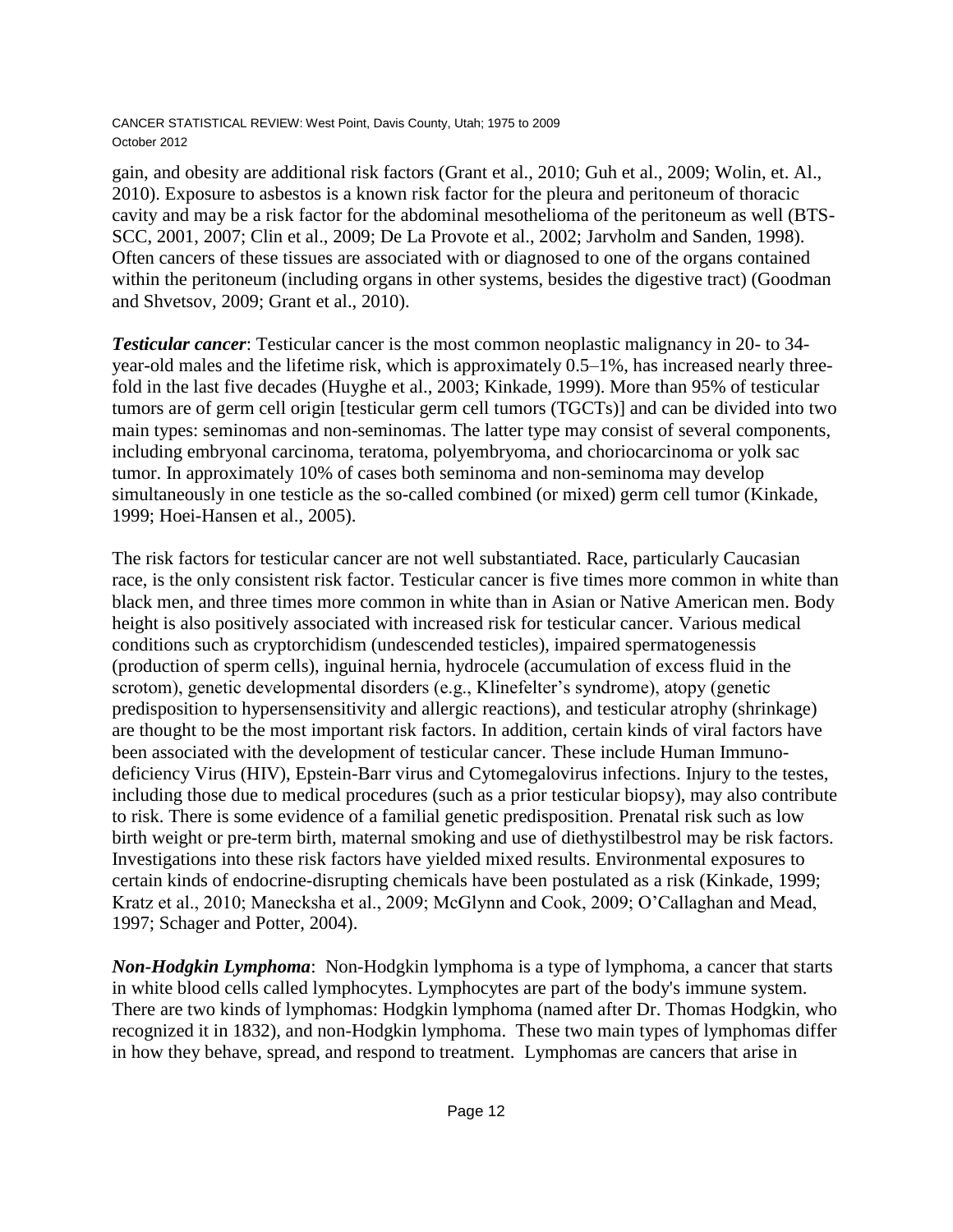lymphocytes. Lymphocytes are a type of white blood cell that helps the body fight infections. There are two major types of lymphocytes, known as B-cell lymphocytes and T-cell lymphocytes. T-cell lymphocytes are involved in producing substances that help other kinds of white blood cells fight infections or respond to injuries. B-cell lymphocytes make antibodies against germs. Lymphocytes are found throughout the body, but tend to collect in certain kinds of tissues including the lymph nodes (hence their name), spleen, bone marrow, and thymus. Lymphoma can start anywhere lymphocytes are found, but most often start in the lymph nodes in the upper part of the body. Lymphoma occurs when lymphocytes are produced in an out-ofcontrol excessive rate (ACS, 2012c; NCI, 2012b).

They are many types of non-Hodgkin lymphoma and classifying them (even for doctors) can be confusing. Non-Hodgkin lymphoma can start with either B-cell or the different kinds of T-cell lymphocytes. Overall, the risk of non-Hodgkin lymphoma is higher in men than in women, but there are certain types of non-Hodgkin lymphoma that are more common in women. In the United States, whites are more likely than African Americans and Asian Americans to develop non-Hodgkin lymphoma. Non-Hodgkin lymphoma is more common in older people (ACS, 2012c).

People with weakened immune systems have an increased risk for non-Hodgkin lymphoma. For example, people who receive organ transplants (kidney, heart, liver) are treated with drugs that suppress their immune system to prevent it from attacking the new organ. These people have a higher risk of developing non-Hodgkin lymphoma. The human immunodeficiency virus (HIV) can also weaken the immune system, and people infected with HIV are at increased risk of non-Hodgkin lymphoma. Some genetic (inherited) syndromes can cause children to be born with a deficient immune system. Along with an increased risk of serious infections, these children also have a higher risk of developing non-Hodgkin lymphoma. These inherited immune deficiency diseases can be passed on to children, but people with non-Hodgkin lymphoma who do not have these inherited diseases do not pass an increased risk of lymphoma on to their children (ACS, 2012c; NCI, 2012b).

Some autoimmune diseases such as rheumatoid arthritis, systemic lupus erythematosus (SLE, or lupus), celiac sprue (gluten-sensitive enteropathy), and others have been linked with an increased rate of non-Hodgkin lymphoma. In autoimmune diseases, the immune system sees the body's own tissues as foreign and attacks them, as it would a germ. Lymphocytes (the cells from which lymphomas start) are part of the body's immune system. The overactive immune system in autoimmune diseases may cause lymphocytes to grow and divide more often than normal. This may increase the risk of them developing into lymphoma cells (ACS, 2012c).

In addition to HIV infections, other types of infections, such as human T-cell leukemia/lymphoma virus (HTLV-1) and the Epstein-Barr virus (EBV) may raise the risk of non-Hodgkin lymphoma. These viruses infect lymphocytes and can directly affect the DNA of infected cell, helping to transform them into cancer cells. Almost all people living in the United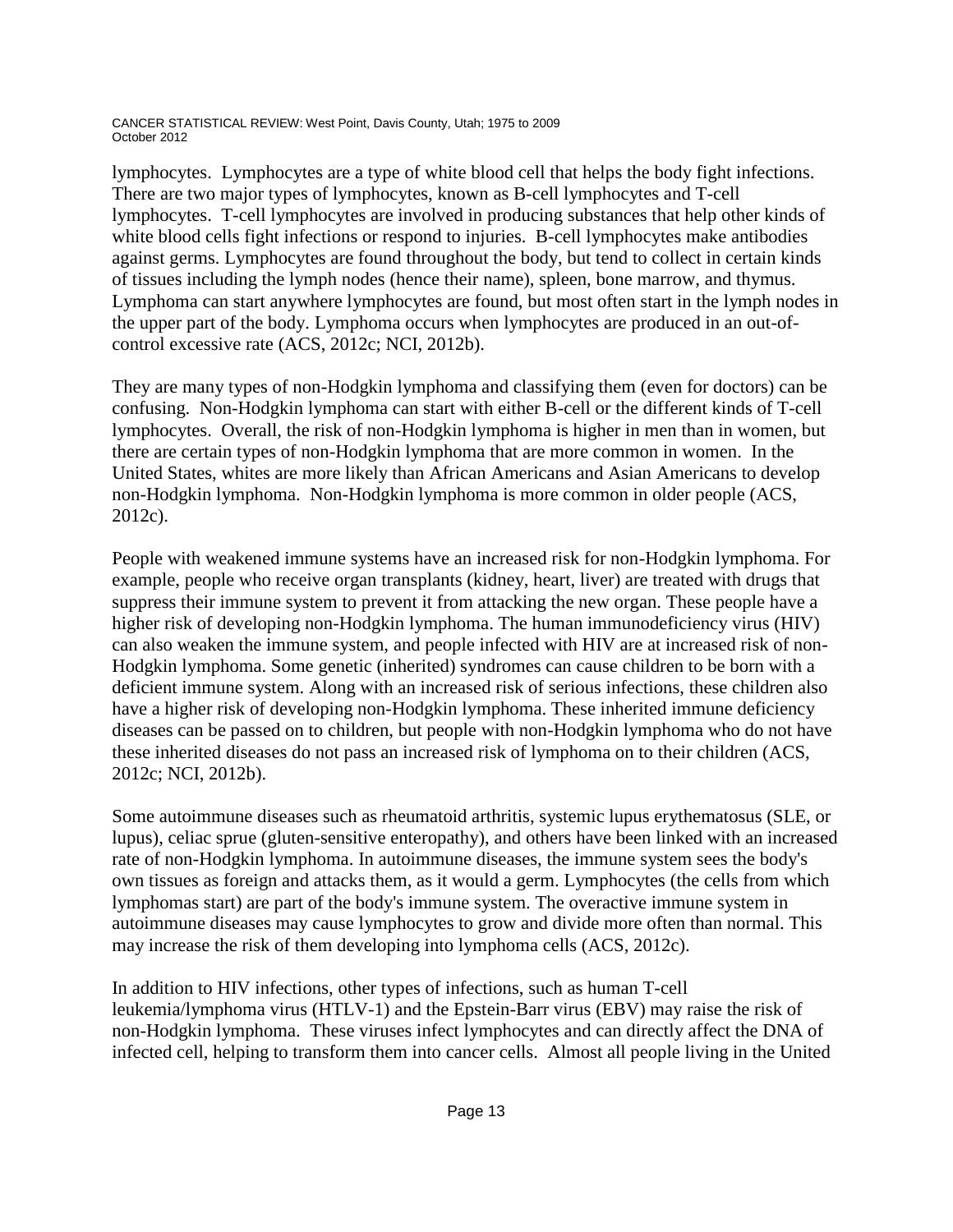States have been infected by EBV (the cause of mononucleosis), usually in their early childhood (ACS, 2012c; NCI, 2012b).

Exposure to chemicals such as benzene and certain herbicides and insecticides (weed- and insect-killing substances) may be linked with an increased risk of non-Hodgkin lymphoma. Some chemotherapy drugs used to treat other cancers may increase the risk of developing non-Hodgkin lymphoma many years later. For example, patients who have been treated for Hodgkin lymphoma have an increased risk of later developing non-Hodgkin lymphoma. Human herpes virus 8 (HHV8), hepatitis C virus (HCV) and *Helicobacter pylori* are also known to increase the risk for developing non-Hodgkin lymphoma (ACS, 2012c).

Studies of survivors of atomic bombs and nuclear reactor accidents have shown they have an increased risk of developing several types of cancer, including leukemia, thyroid cancer, and non-Hodgkin lymphoma. Patients treated with radiation therapy for some other cancers, such as Hodgkin lymphoma, have a slightly increased risk of developing non-Hodgkin lymphoma later in life. This risk is greater for patients treated with both radiation therapy and chemotherapy (ACS, 2012c).

Some studies have suggested that being overweight or obese may increase your risk of non-Hodgkin lymphoma. Other studies have suggested that a diet high in fat and meats may raise your risk. More research is needed to confirm these findings (ACS, 2012c).

*Potential environmental risk factors in West Point, Syracuse, and Clinton*: No industrial environmental risks were identified within the study area. Eight Toxic Release Inventory (TRI) sites, all associated with the Freeport Center in Clearfield are found within a mile of the study area. TRI sites are industries that emit nationally listed hazardous pollutants into the air, water, or ground at a reportable level. The TRI sites currently or previously located in the Freeport Center include Allied Signal, Ashland Distribution, Futura Industries, Lifetime Products, NapTech, NapTech Pressure Systems, and WR Grace Construction. In 2010, Ashland Distribution released 3,365 pounds of organic solvents (diethanolamine, certain glycol ethers, methanol, n-hexane, styrene, toluene, 1,2,4-trimethylbenzene, and xylene); Futura Industries released 22 pounds of nitric acid; Lifetime Products released 15 pounds of metals (chromium, manganese and nickel); and WR Grace Construction released 168 pounds of nitrate compounds. The other sites did not report in 2010 and are no longer operating (USEPA, 2012a).

Two sites listed in the "Comprehensive Environmental Response, Compensation, and Liability Information System" (CERLIS) are also located in the Freeport Center. CERCLIS sites are contaminated with hazardous substances and are in the process of be prioritized for clean-up through the "Superfund" program. These two CERCLIS sites located in Freeport Center are the abandoned Freeport Center Naval Supply Depot and North American Environmental facilities (USEPA, 2012b).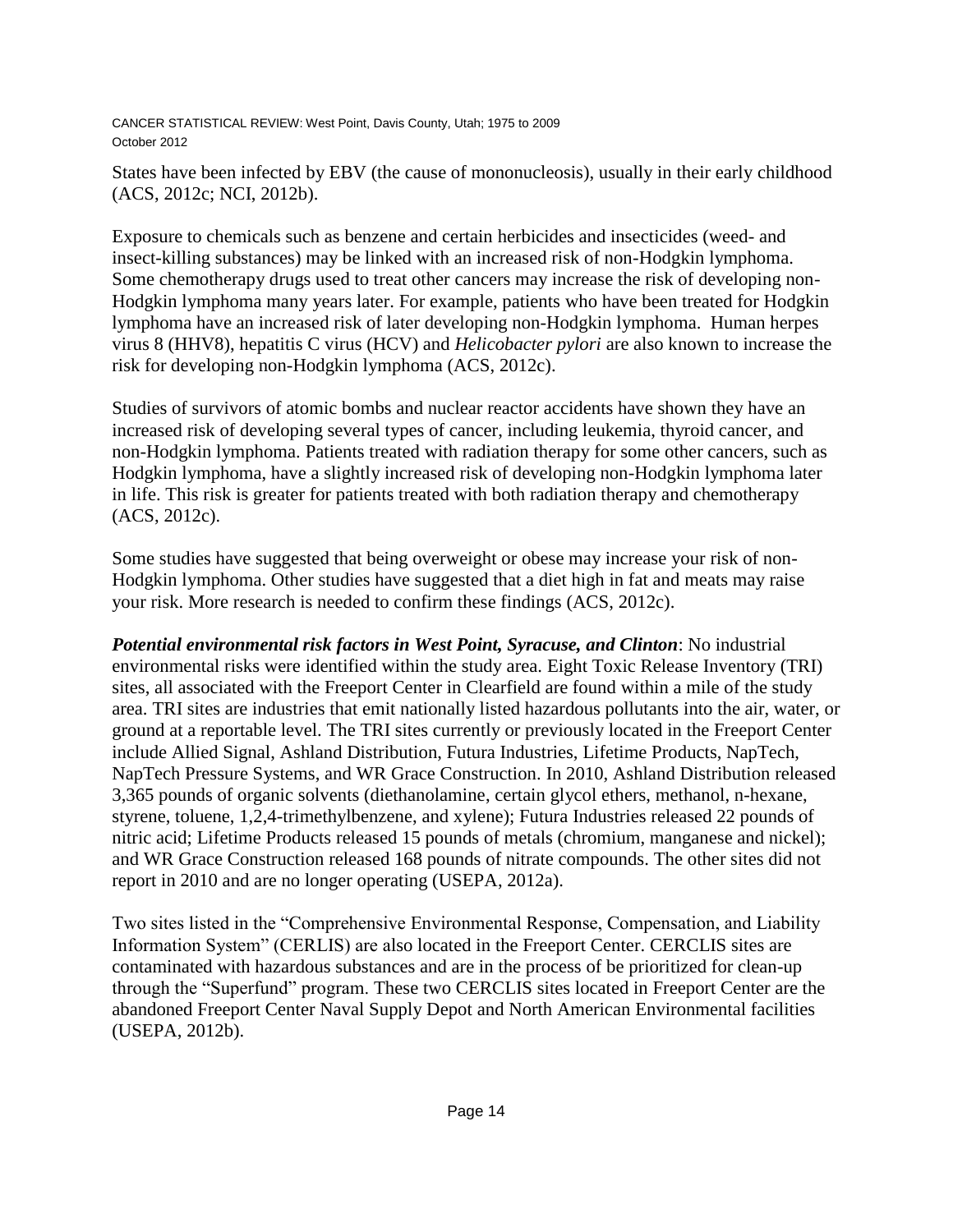## **CONCLUSIONS AND RECOMMENDATIONS**

Cancer incidence rates were evaluated and grouped by the 42 SEER site categories. The EEP requires at least two consecutive analytical periods to have statistically elevated results to determine the incidence of a particular type of cancer is elevated. The EEP requires that a cancer site category have least two consecutive analytical periods to have statistically elevated incidence rates, before the EEP can determine that type of cancer to be a cluster. No site category met the criteria; however, cancer incidence were found to be elevated for one analytical period for esophageal, colon and other digestive tract cancers, testicular cancer and non-Hodgkin lymphoma.

An investigation of these cancer categories found that unhealthy lifestyle and life choices (e.g., tobacco use, alcohol use, excessive weight and obesity, unhealthy diet) contributed the greatest risk. These are controllable risk factors. Certain kinds of mutations and other genetic conditions may result in increased risk. Some types of medical conditions and medical procedures may also increase the risk for cancer. Environmental exposures to certain harmful chemicals may also increase the risk for cancer development. Genetics, medical conditions and environmental exposures are uncontrollable factors.

The EEP recommends that DCHD coordinate with EEP and the Utah Cancer Control Program (see http://cancerutah.org, 1-800-717-1811) to organize and provide cancer health education to the concerned community. Education can include a presentation and discussion of this report, recommendations for limiting controllable risk, and resources available for screening, prevention, early detection, and treatment. This training is particularly important for colon cancer. Screening for these cancers should be part of routine health care maintenance.

While no cancer category met the required two consecutive analytical periods with elevated results, the statistical results do suggest that a follow-up investigation in three to five years is warranted. The DCHD should consider requesting a follow-up investigation for this community in the future when additional data is available.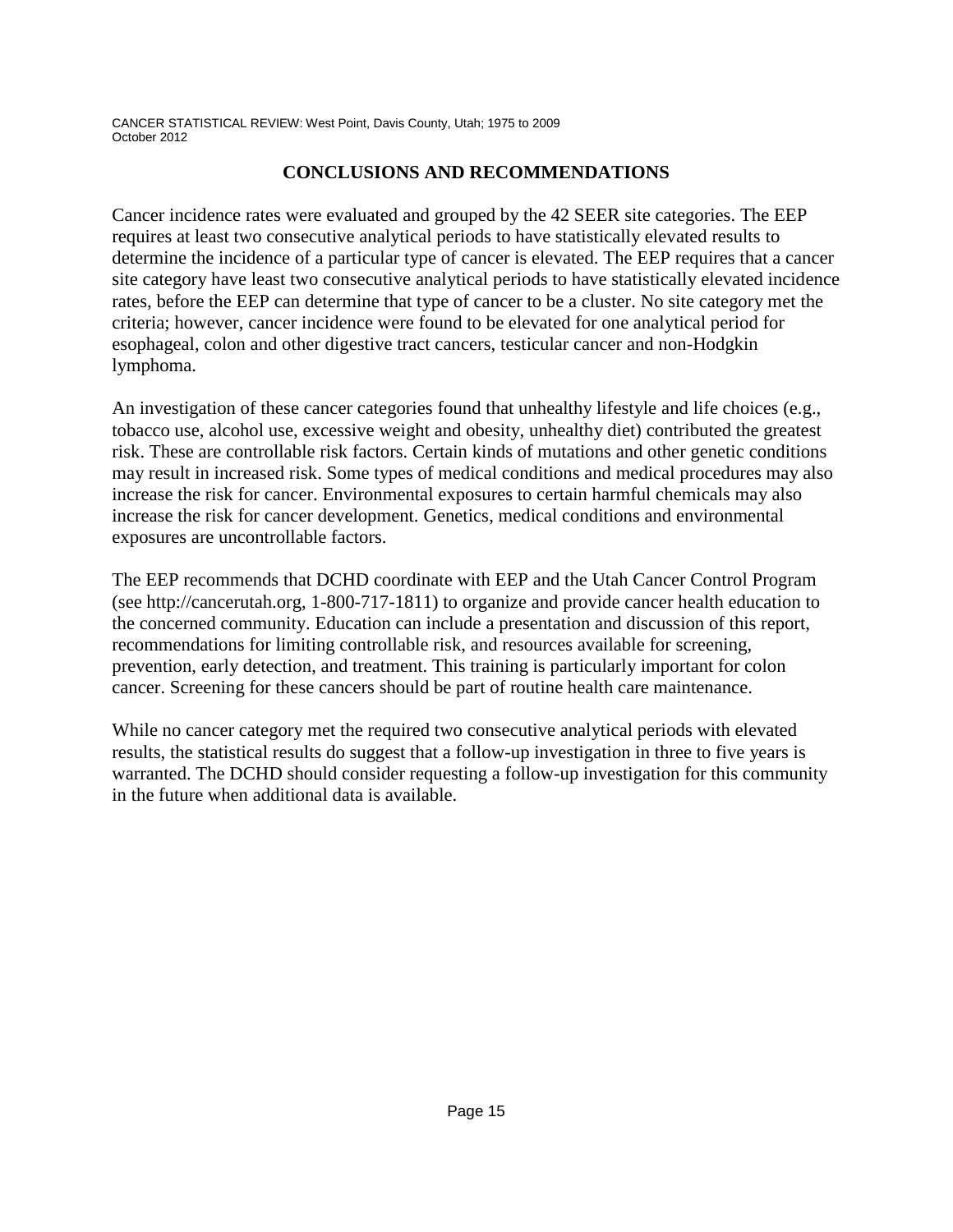## **CANCER STATISTICAL REVIEW**

West Point, Davis County, Utah; 1975 - 2009

## **Prepared by**

Sam LeFevre Environmental Epidemiology Program Manager

Craig Dietrich, PhD Toxicologist and Environmental Health Hazards Assessment Team Manager

## **Acknowledgments**

Cancer data used for this investigation was obtained from the Utah Cancer Registry. The Utah Cancer Registry is funded by contract N01-PC-35141 from the National Cancer Institute's SEER Program with additional support from the Utah Department of Health and University of Utah.

Other data and analytical tools used for this investigation were obtained from the Utah Environmental Public Health Tracking Network. In addition, the Utah Environmental Public Health Tracking Network provides geocoding services to Utah Cancer Registry data. The Utah Environmental Public Health Tracking Network is funded by a grant from the Centers for Disease Control and Prevention, Environmental Public Health Tracking Branch. The current Utah Environmental Public Health Tracking Network award is number 1U38EH000954.

## **Suggested citation**

Environmental Epidemiology Program (EEP). Statistical Cancer Review for West Point, Davis County, Utah from 1975 through 2009. Salt Lake City, Utah: Utah Department of Health, March 2012.

## **Copyright information**

All material in this report is in the public domain and may be reproduced or copied without permission; however, citation as to source is appreciated.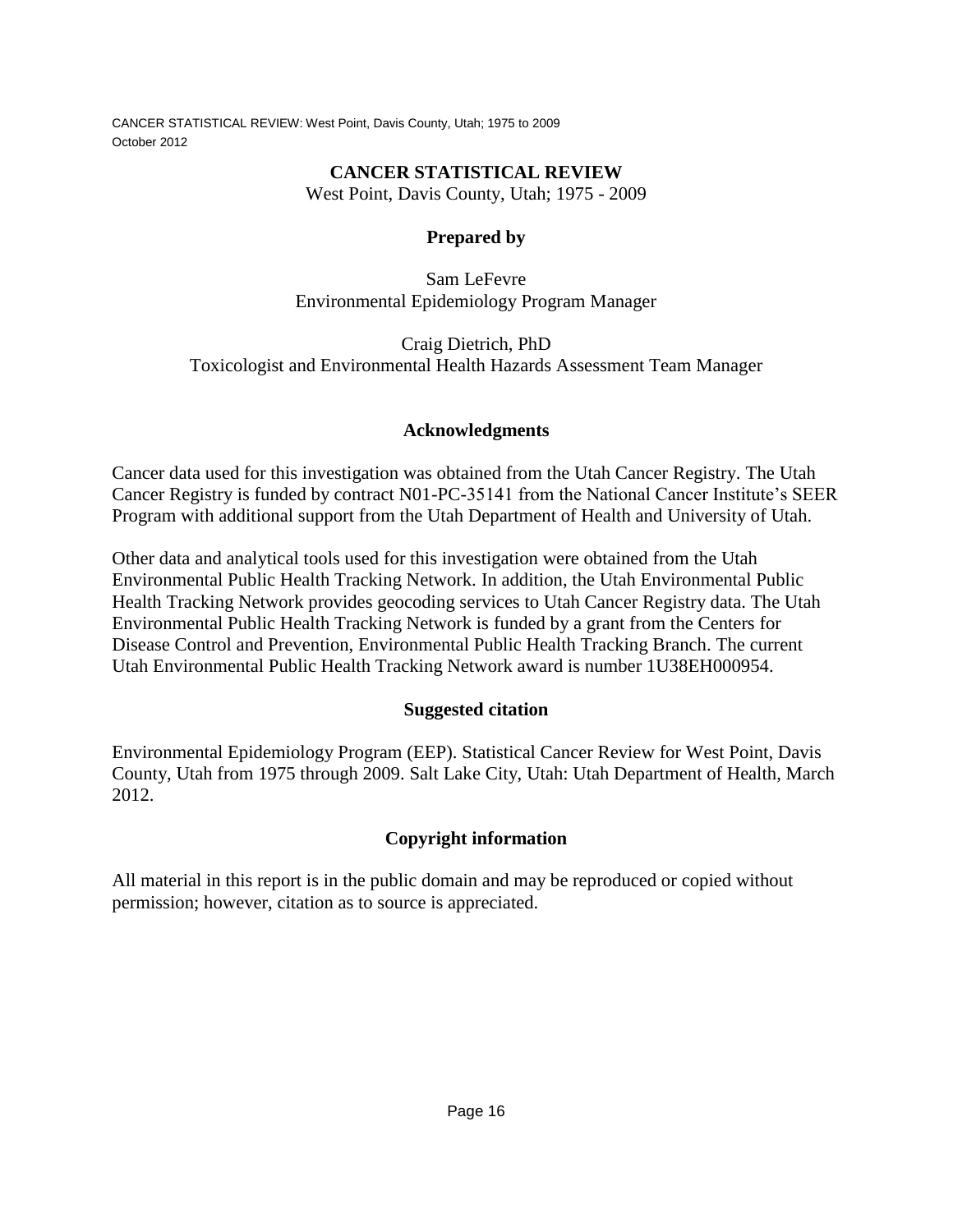### **CERTIFICATION**

This report titled "Cancer Statistical Review: West Point, Davis County, Utah; 1975 to 2009" was prepared by the Environmental Epidemiology Program, Utah Department of Health. This report covers an investigation of cancer incidence using standard and approved methodology and procedures existing at the time the investigation herein reported was begun. Editorial and technical review was completed by UDOH certifying reviewers and program partners.

*Approved by*:

Sam LeFevre, Manager Environmental Epidemiology Program Utah Department of Health

Jennifer Brown, JD, Director Bureau of Epidemiology Utah Department of Health

Barn

Barry Nangle, PhD, Manager Center for Health Data Utah Department of Health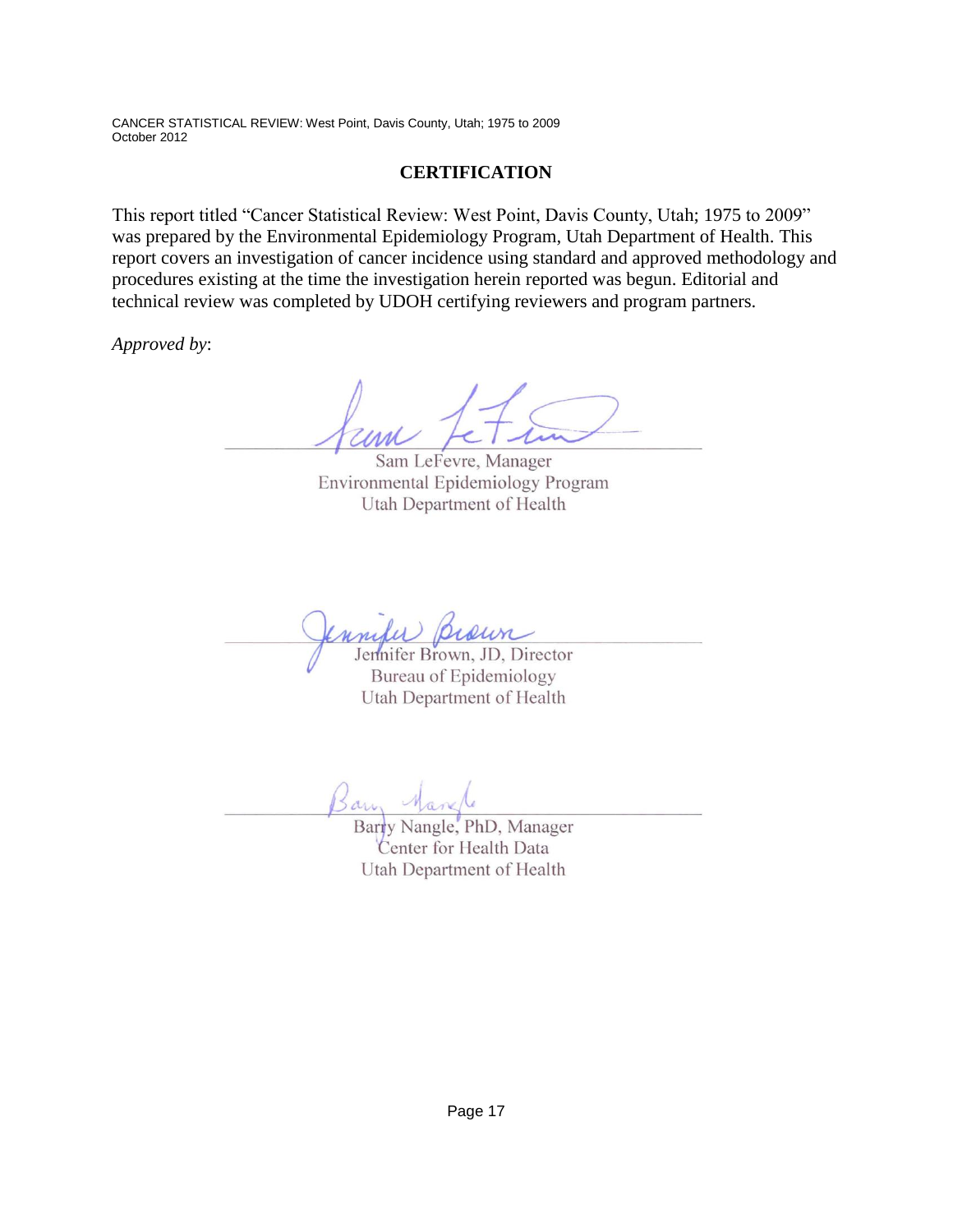### **REFERENCES**

*Web links provided as part of a reference to a government or organizational website may wrap to multiple lines.*

Adamo MB, Johnson CH, Ruhl JL, Dickie LA, eds. 2011 SEER program coding and staging manual. NIH publication 11-5581. Bethesda, MD: National Cancer Institute. January 2011. (See Appendix C - Site specific coding modules). Available at: http://seer.cancer.gov/tools/ codingmanuals/index.html on March 27, 2012.

Ahnen DJ. Genetics of colon cancer. *Western Journal of Medicine*. 1991; 154(6):700-705.

American Cancer Society (ACS). What is cancer? website. Atlanta, GA: American Cancer Society.2012a. Available at: http://www.cancer.org/Cancer/CancerBasics/what-is-cancer on March 26, 2012a.

American Cancer Society (ACS). Lifetime risk of developing or dying from cancer web site. Atlanta, GA: American Cancer Society. 2012b. Available at: http://www.cancer.org/Cancer/CancerBasics/lifetime-probability-of-developing- or-dying-fromcancer on March 26, 2012b.

American Cancer Society (ACS). Non-Hodgkin Lymhoma. Atlanta, GA: American Cancer Society. 2012c. Available at: http://www.cancer.org/acs/groups/cid/documents/webcontent/003126-pdf.pdf on August 27, 2012.

Anderson RN, Rosenberg HM. Age standardization for death rates: implementation of the year 2000 standard. *National Vital Statistics Report*. 1998; 47(3):1-17.

Aune D, Chan DS, Lau R, Vieira R, Greenwood DC, Kampman E, Norat T. Dietary fibre, whole grains, and risk of colorectal cancer: systematic review and dose-response meta-analysis of prospective studies. BMJ. 2011; 243:d6617.

Automated Geographic Reference Center (AGRC). SGID93\_Demographic\_ CensusBlocGroups2000 shape file, computer data file from the State Geographic Information Database. Salt Lake City, UT: Department of Information Technology. 2002.

Automated Geographic Reference Center (AGRC). SGID93\_Transportation\_RoadsTIGER2009 shape file, computer data file from the State Geographic Information Database. Salt Lake City, UT: Department of Information Technology. 2009.

Ballinger AB, Anggiansah C. Colorectal cancer. *BMJ*. 2007; 335(7622):715-718.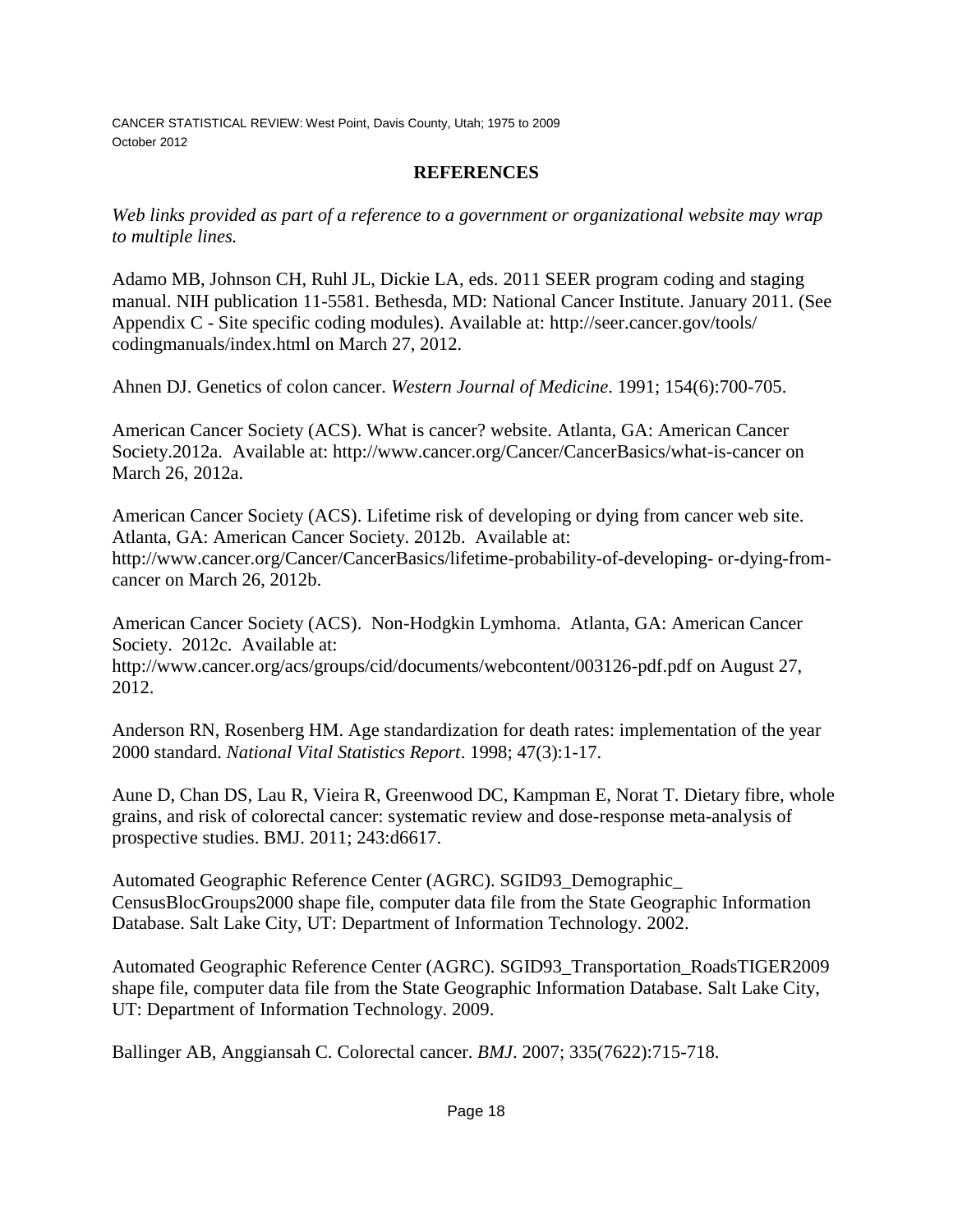Bender AP, Williams AN, Johnson RA, Jagger HG. Appropriate public health response to clusters: the art of being responsibly responsive. *American Journal of Epidemiology*. 1990; 132(Suupl 1):S48-S52.

Berslow NE, Day NE. Statistical methods in cancer research. Vol. II, the design and analysis of cohort studies (IARC Scientific Publication No 82). Lyon, France: International Agency for Research on Cancer. 1987.

Besag J, Newell J. The detection of clusters of rare disease. *Journal of the Royal Statistical Society, Part A*. 1991; 154:143-155.

Botteri E, Iodice S, Bagnardi V, Raimondi S, Lowenfels AB, Maisonneuve P. Smoking and colorectal cancer: a meta-analysis. *JAMA*. 200; 300(23):2765-2778.

British Thoracic Society Standards of Care Committee (BTS-SCC). Statement on malignant mesothelioma in the United Kingdom. *Thorax*. 2001; 56(4):250-265.

British Thoracic Society Standards of Care Committee (BTS-SCC). BTS statement on malignant mesothelioma in the UK, 2007. *Thorax*. 2007; 62(Suppl 2):ii1-ii19.

Brooks PH, Enoch MA, Goldman D, Li TK, Yokoyama A. The alcohol flushing response: an unrecognized risk factor for esophageal cancer from alcohol consumption. *PloS Medicine*. 2009; 6(3):e50.

Caldwell GG. Twenty-two years of cancer cluster investigations at the Centers for Disease Control. *American Journal of Epidemiology*. 1990; 132(Suppl 1):S43-S47.

Calvert PM, Frucht H. The genetics of colorectal cancer. *Annals of Internal Medicine*. 2002; 137(7):603-612.

Campos FG, Logullo Waitzberg AG, Kiss DR, Waitzberg DL, Habr-Gama A, Gama-Rodrigues J. Diet and colorectal cancer: current evidence for etiology and prevention. Nutrición Hospitalaria. 2005; 20(1):18-25.

Casey MJ, Bewtra C. Peritoneal carcinoma in women with genetic susceptibility: implications for Jewish populations. *Familial Cancer*. 2004; 3(3-4):265–281.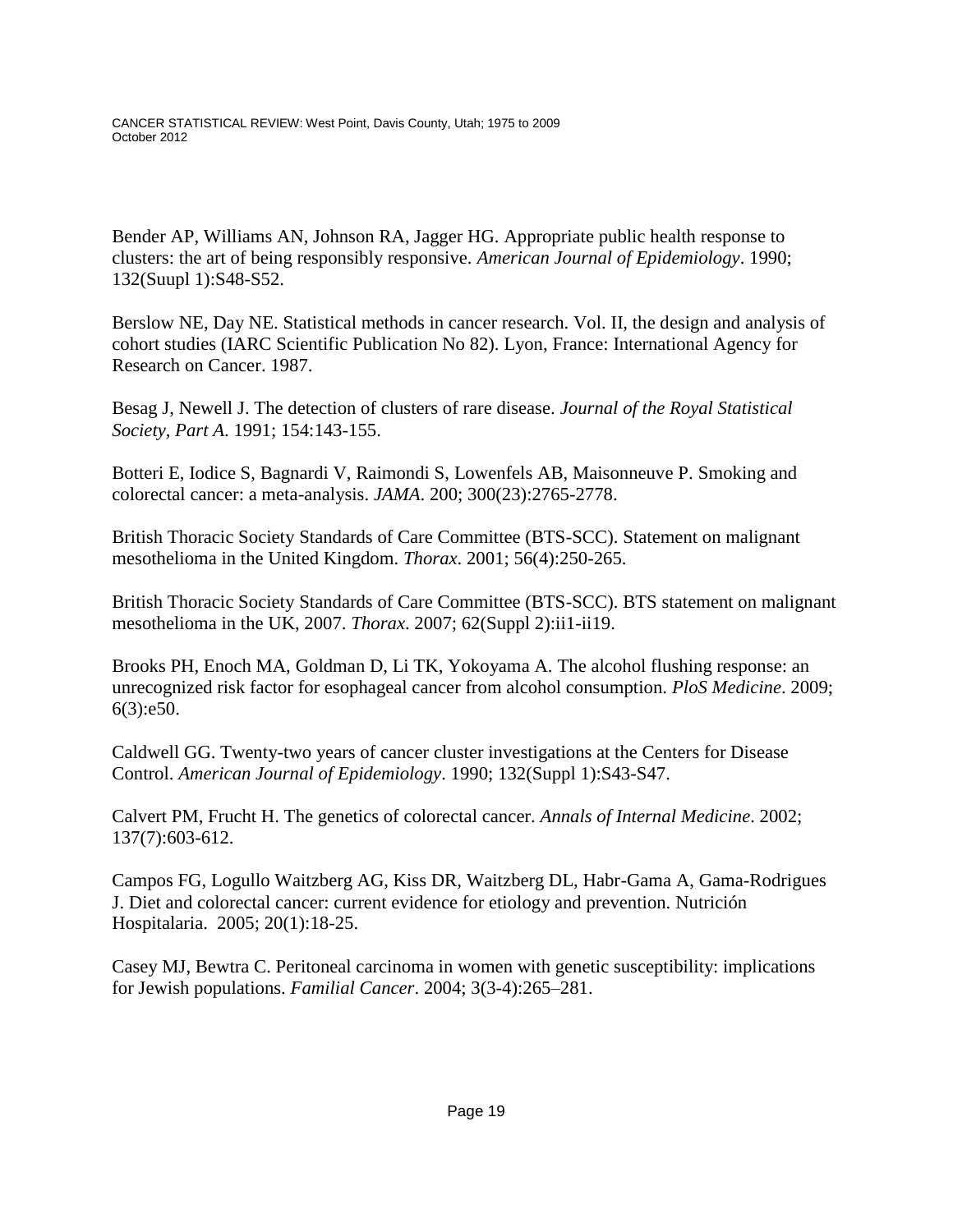Centers for Disease Control and Prevention (CDC). Guidelines for investigating clusters of health events. *Morbidity and Mortality Weekly Report: Recommendations and Reports*. July 27, 1990; 39(RR-11):1-16.

Centers for Disease Control and Prevention (CDC). Leading causes of death web page. Centers for Disease Control and Prevention: Atlanta, Georgia. 2012. Available at: http://www.cdc.gov/nchs/fastats/lcod.htm on March 26, 2012.

Clin B, Morlais F, Dubois B, Guizard AV, Desoubeaux N, Marquignon MF, Raffaelli C, Paris C, Galateau-Salle F, Launoy G, Letourneux M. Occupational asbestos exposure and digestive cancers - a cohort study. *Alimentary Pharmacology and Therapeutics*. 2009; 30(4):364-374.

Copeland G, Lake A, Firth R, Xiao-Cheng W, Stroup A, Russell C, Boyuk K, Niu X, Schymura MJ, Hofferkamp J, Kohler B, *eds*. Cancer in North America: 2004-2008; Vol 1: combined cancer incidence for the United States and Canada. Springfield, Ill.: North American Association of Central Cancer Registries. May 2011. Available at: http://www.naaccr.org/ DataandPublications/CINAPubs.aspx on March 27, 2012

Cossentino MJ, Wong RK. Barrett's esophagus and risk of esophageal adenocarcinoma. *Seminars in Gastrointestinal Disease*. 2003; 14(3):128-135.

Dai Z, Xu YC, Niu L. Obesity and colorectal cancer risk: a meta-analysis of cohort studies. *World Journal of Gastroenterology*. 2007; 13(31):4199-4206.

Davis CD. Vitamin D and cancer: current dilemmas and future research needs*. American Journal of Clinical Nutrition*. 2008; 88(2):565S-569S.

Davis CD, Milner JA. Vitamin D and colon cancer. *Expert Reviews on Gastroenterology and Hepatology*. 2011; 5(1):67-81.

de La Provôté S, Desoubeaux N, Paris C, Letourneux M, Raffaelli C, Galateau-Salle F, Gignoux M, Launoy G. Incidence of digestive cancers and occupational exposure to asbestos. European Journal of Cancer Prevention. 2002; 11(6):523-528.

Du W, Li WY, Lu R, Fang JY. Folate and fiber in the prevention of colorectal cancer: between shadows and the light. *World Journal of Gastroenterology*. 2010; 16(8):921-926.

Duan L, Wu AH Sullivan-Halley J, Bernstein L. Antacid drug use and risk of esophageal and gastric adenocarcinomas in Los Angeles County. *Cancer Epidemiology, Biomarkers and Prevention*. 2009; 18(2):526-533.

Dunlop MG. Colorectal cancer genetics. *Seminars in Cancer Biology*. 1992; 3(3):131-140.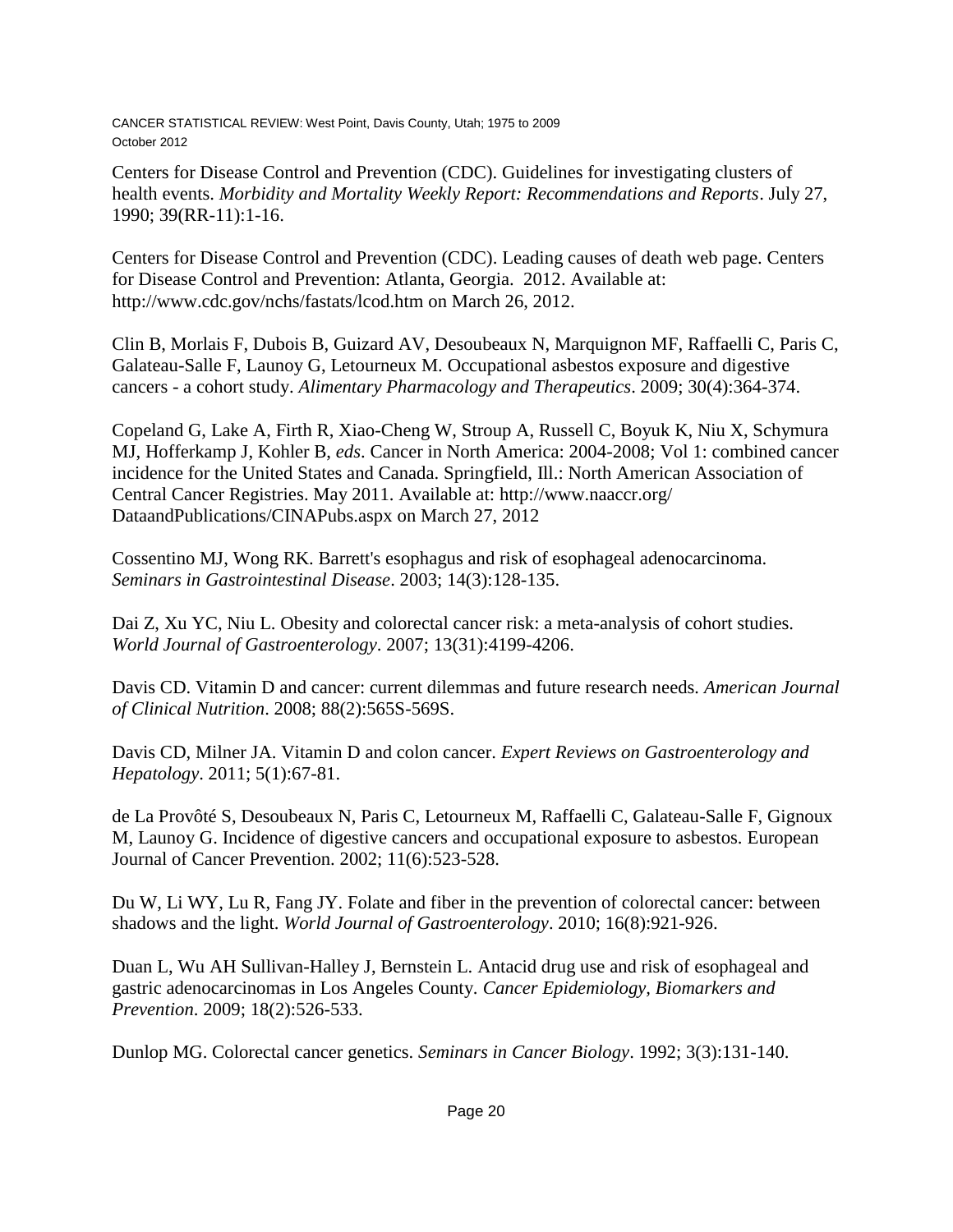Duthie SJ, Narayanan S, Sharp L, Little J, Basten G, Powers H. Folate, DNA stability and colorectal neoplasia. *Proceedings of the Nutrition Society*. 2004; 63(4):571-578.

Environmental Epidemiology Program (EEP). Geocoding and georeferencing standard operating procedure. Salt Lake City, UT: Utah Department of Health. 2009.

Fennerty MB. The continuum of GERD complications. *Cleveland Clinical Journal of Medicine*. 2003; 70(Suppl 5):S33-S50.

Ferlay J Shin H-R, Bray F, Forman D, Mathers C, Parkin DM. Estimates of worldwide burden of cancer in 2008: GLOBOCAN 2008. *International Journal of Cancer*. 2010; 127(12):2893-2917.

Frezza EE, Wachtel MS, Chiriva-Internati M. Influence of obesity on the risk of developing colon cancer. *Gut*. 2006; (55(2):285-291.

Gallo A, Cha C. Updates on esophageal and gastric cancers. *World Journal of Gastroenterology*. 2006; 12(20):3237-3242.

Garcia-Rodriguez LA, LagergrenJ, Lindbald M. Gastric acid supression and risk of oesophageal and gastic adenocarcinoma: a nexted case control study in the UK. *Gut*. 2006; 55(11):1538-1544.

Gatalica Z, Torlakovic E. Pathology of the hereditary colorectal carcinoma. *Familial Cancer*. 2008; 7(1):15-26.

Geolytic, Inc. Census CD 1970, Release 2.0 on digital optical disk (CD). 2002a. Available at: http://www.GeoLytics.com. Accessed February 13, 2012.

Geolytic, Inc. Census CD 1990 long form in 2000 boundaries, Release 1.0 on digital optical disk (CD). 2002b. Available at: http://www.GeoLytics.com. Accessed February 13, 2012.

Geolytic, Inc. Census CD 2000 short form blocks for region 4 AK, AZ, CA, CO, HI, ID, MT, NV, NM, OR, UT, WA and WY, release 1.0 on digital optical disk (CD). 2002c. Available at: http://www.GeoLytics.com. Accessed February 13, 2012.

Geolytics, Inc. Census CD 1980 long form in 2000 boundaries, Release 1.0 on digital optical disk (CD). 2012a. Available at: http://www.GeoLytics.com. Accessed February 13, 2012.

Geolytic, Inc. Summary file 1 2010 in 2000 boundaries on digital optical disk (CD). 2012b. Available at: http://www.GeoLytics.com. Accessed February 13, 2012.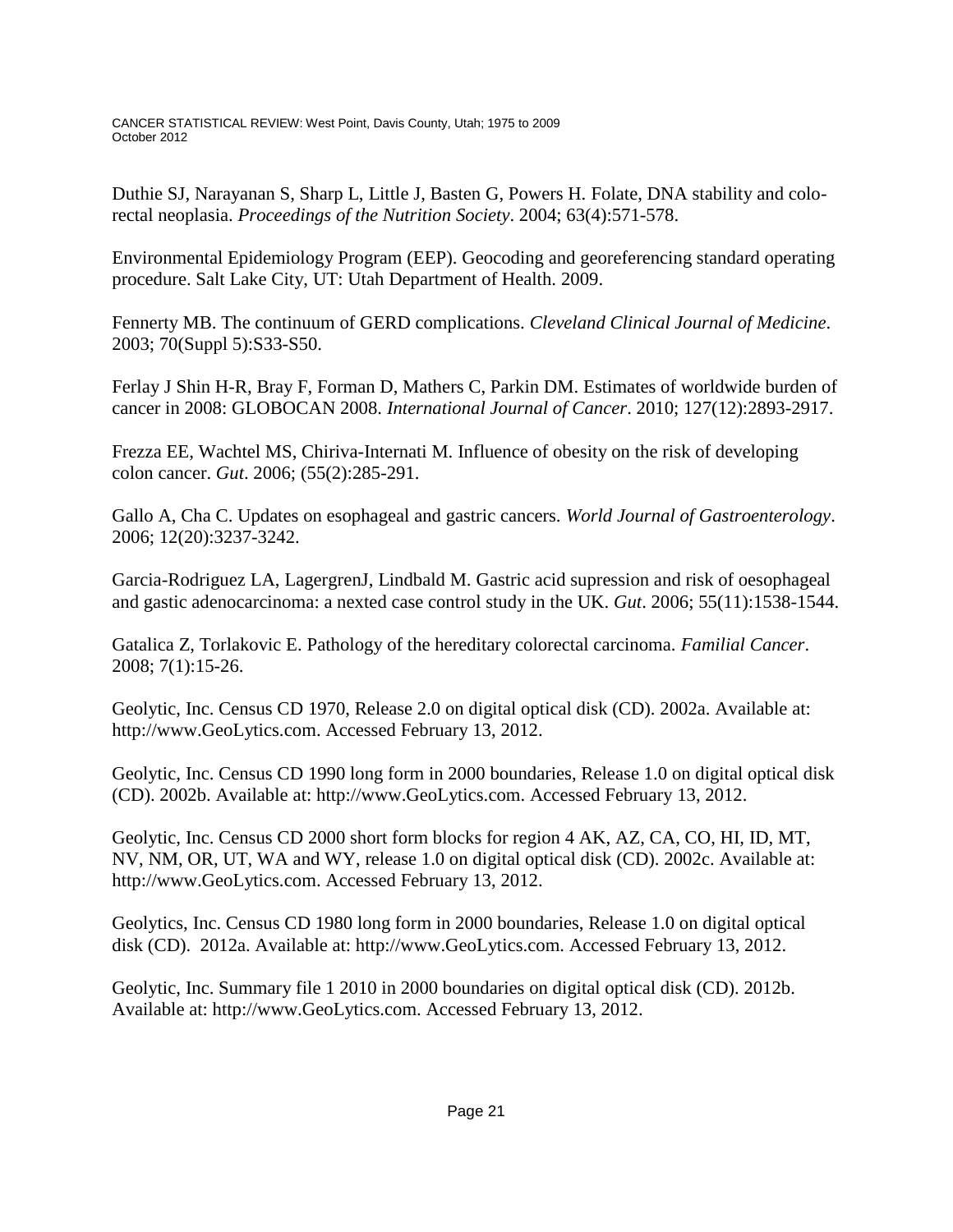Giovannucci E. An updated review of the epidemiological evidence that cigarette smoking increases risk of colorectal cancer*. Cancer Epidemiology, Biomarkers, and Prevention*. 2001; 10(7):725-731.

Giovannucci E. Epidemiologic studies of folate and colorectal neoplasia: a review. *Journal of Nutrition*. 2002a; 132(Suppl 8):2350S-2355S.

Giovannucci E. Modifiable risk factors for colon cancer. *Gastroenterology Clinics of North America*. 2002b; 31(4):925-943.

Giovannucci E. Diet, body weight, and colorectal cancer: a summary of the epidemiologic evidence. *Journal of Women's Health*. 2003; 12(2):173-182.

Giovannucci E. Alcohol, one-carbon metabolism, and colorectal cancer: recent insights from molecular studies. *Journal of Nutrition*. 2004; 134(9):2475S-2481S.

Giovannucci E. Metabolic syndrom, hyperinsulinemia, and colon cancer: a review. *American Journal of Clinical Nutrition*. 2007; 86(3):s836-s842.

Godley LA, Larson RA. Therapy-related myeloid leukemia. *Seminars in Oncology*. 2008; 35(4):418-429.

González CA, Pera G, Agudo A, Bueno-de-Mesquita HB, Ceroti M, Boeing H, Schulz M, Del Giudice G, Plebani M, Carneiro F, Berrino F, Sacerdote C, Tumino R, Panico S, Berglund G, Simán H, Hallmans G, Stenling R, Martinez C, Dorronsoro M, Barricarte A, Navarro C, Quiros JR, Allen N, Key TJ, Bingham S, Day NE, Linseisen J, Nagel G, Overvad K, Jensen MK, Olsen A, Tjønneland A, Büchner FL, Peeters PH, Numans ME, Clavel-Chapelon F, Boutron-Ruault MC, Roukos D, Trichopoulou A, Psaltopoulou T, Lund E, Casagrande C, Slimani N, Jenab M, Riboli E. Fruit and vegetable intake and the risk of stomach and oesophagus adenocarcinoma in the European Prospective Investigation into Cancer and Nutrition (EPIC-EURGAST). *International Journal of Cancer*. 2006; 118(10);2559-2566.

Goodman MT, Shvetsov YB. Rapidly increasing incidence of papillary serious carcinoma of the peritoneum in the United States: fact or artifact? *International Journal of Cancer*. 2009; 124(9):2231-2235.

Grant DJ, Moorman PG, Akushevich L, Palmieri RT, Bentley RC, Schildkraut JM. Primary peritoneal and ovarian cancers: an epidemiological comparative analysis. *Cancer Causes and Controls*. 2010; 21(7):991-998.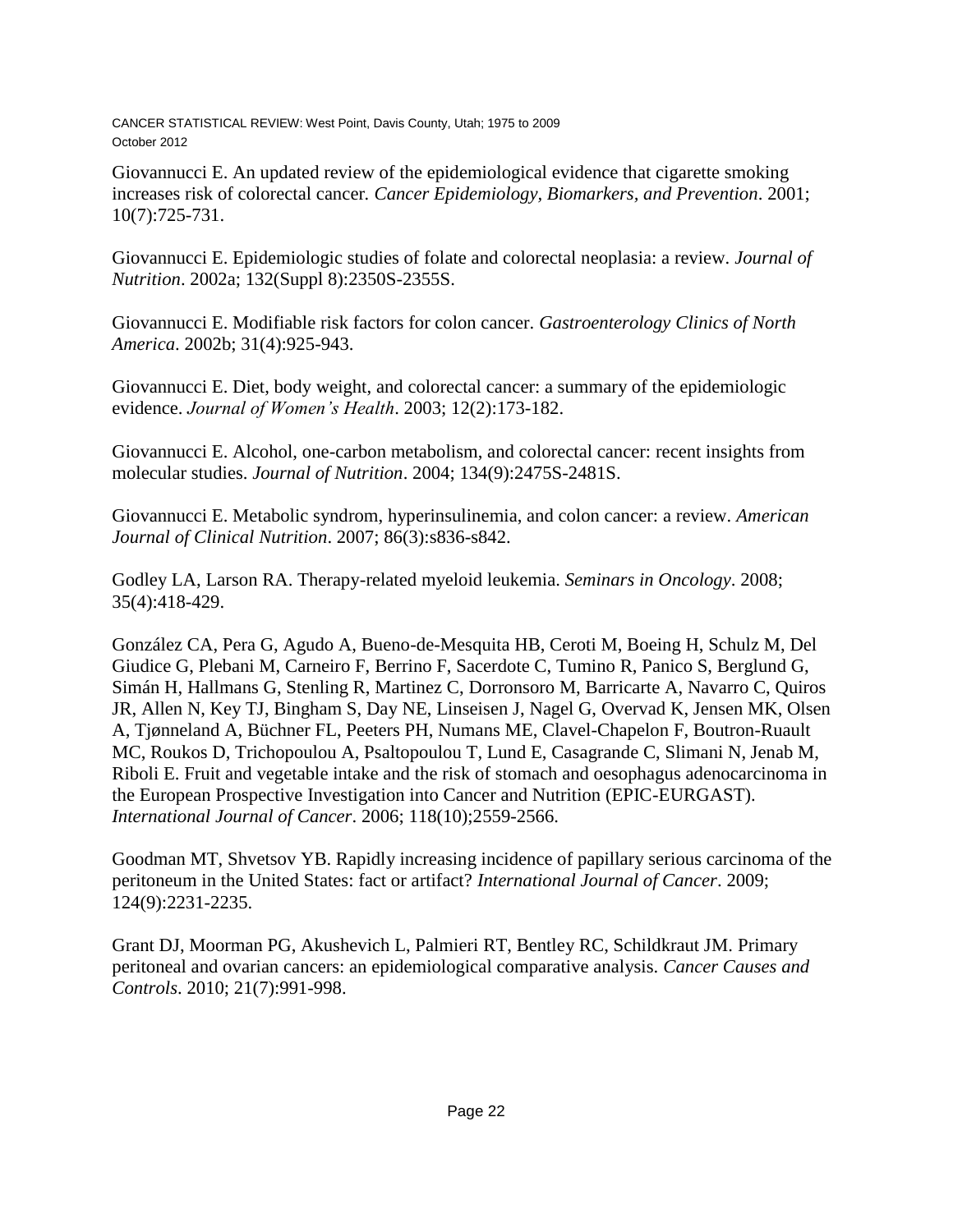Guh DP, Zhang W, Bansback N, Amarsi Z, Birmingham CL, Anis AH. The incidence of comorbidities related to obesity and overweight: a systematic review and meta-analysis. *BMC Public Health*. 2009; 9:88.

Half E, Bercovich D, Rozen P. Familial adenomatous polyposis. *Orphanet Journal of Rare Diseases*. 2009; 4:22.

Hoei-Hansen CE, Rajpert-De Meyts E, Daugaard G, Skakkebaek NE. Carcinoma in situ testis, the progenitor of testicular germ cell tumours: a clinical review. *Annals of Oncology*. 2005; 16(6):863-868.

Huyghe E, Matsuda T, Thonneau P. Increasing incidence of testicular cancer worldwide: a review. *Journal of Urology*. 2003; 170(1):5-11.

International Agency for Research on Cancer (IARC). Home page. World Health Organization: International Agency for Research on Cancer: Lyon, France. 2012. Available at: http://www.iarc.fr/ on March 26, 2012.

Jakszyn P, Gonzalez CA. Nitrosamine and related food intake and gastric and oesophageal cancer risk: a systematic review of the epidemiological evidence. *World Journal of Gastroenterology*. 2006; 12(27):4296-42303.

Jarvholm B, Sanden A. Lung cancer and mesothelioma in the pleura and peritoneum among Swedish insulation workers. *Occupational and Environmental Medicine*. 1998; 55(11):766-770.

Jasperson KW, Tuohy TM, Neklason DW, Burt RW. Hereditary and familial colon cancer. *Gastroenterology*. 2010; 138(6):2044-2058.

Jekel JF, Elmore JG, Katz DL. Epidemiology, biostatistics and preventive medicine. Philadelphia, PA: WB Saunders Co. 1996. ISBN: 0-7216-5258-1.

Kamangar F, Dores GM, Anderson WF. Patterns of cancer incidence, mortality, and prevalence across five continents: defining priorities to reduce cancer disparities in different geographic regions of the world. *Journal of Clinical Oncology*. 2006; 24(14):2137-2150.

Kamangar F, Wong-Ho C, Abnet C, Dawsey S. Environmental causes of esophageal cancer. *Gastroenterology Clinic of North America*. 2009; 38(1):27-57.

King RJB, Robins MW. "1. What is cancer?" *In* King RJB, Robins MW, *eds*. Cancer biology, 3rd Ed., San Francisco, CA.: Benjamin Cummings Publishing Co. Inc. May 2006; 1-8. ISBN: 0-13- 129454-7.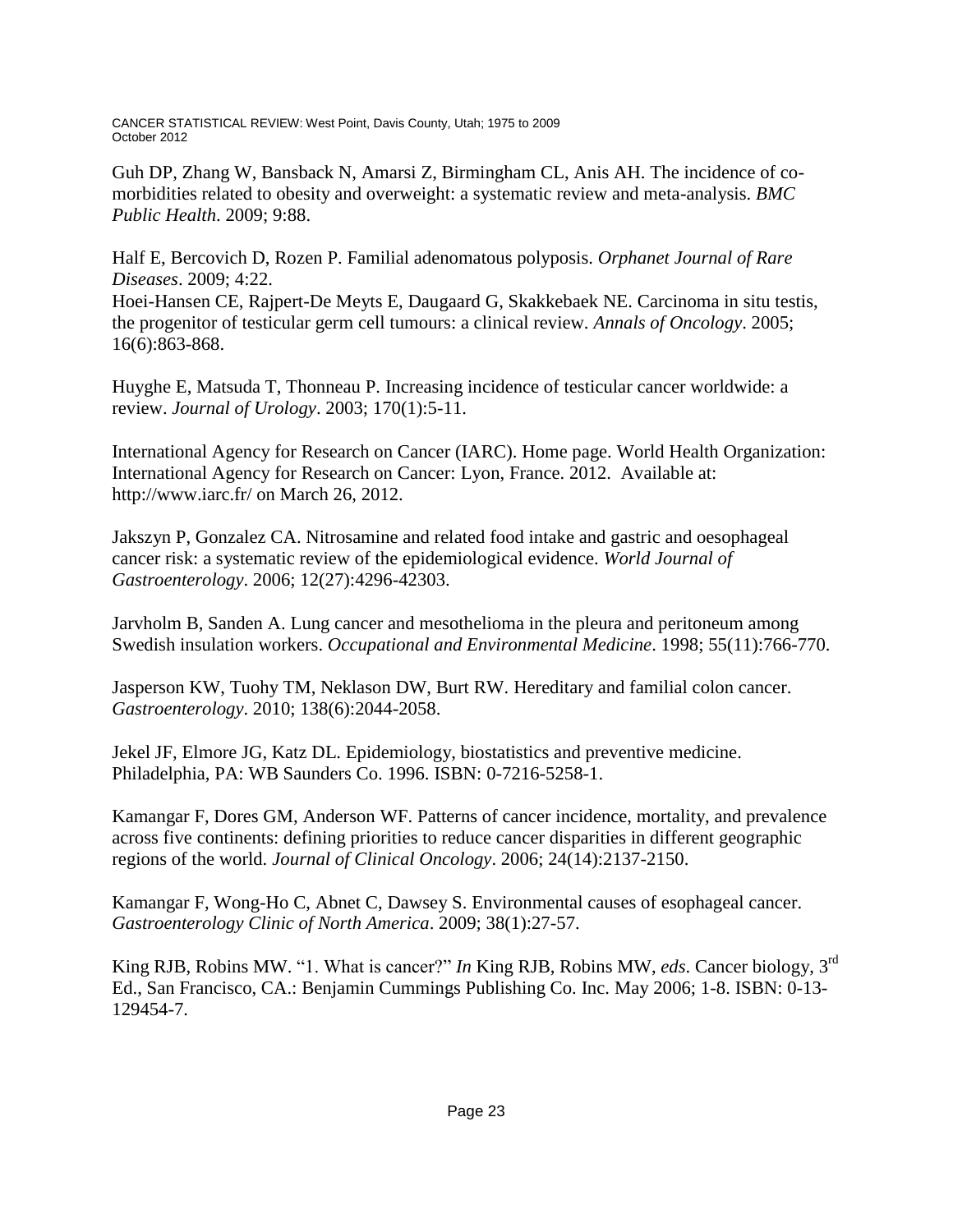Kingsley BS, Schmeichel KL, Rubin CH. An update on cancer cluster activities at the Centers for Disease Control and Prevention. *Environmental Health Perspectives*. 2008; 115(1):165-171.

Kinkade S. Testicular cancer. *American Family Physician*. 1999; 59(9):2539-2544.

Klein RJ, Schoenborn CA. Age adjustment using the 2000 projected U.S. population. *Statistical Notes*. 2001; 20:1-12.

Kollarova H, Machova L, Horakova D, Janoutova G, Janout V. Epidemiology of esophageal cancer – an overview article. *Biomedical Papers of the Medical Faculty of the University of Palacky, Olomouc, Czech Republic*. 2007; 151(1):17-20.

Kratz CP, Mai PL, Greene MH. Familial testicular germ cell tumours. *Best Practices and Research: Clinical Endocrinology and Metabolism*. 2010; 24(3):503-513.

Lacatos PL, Lakatos L. Risk for colorectal cancer in ulcerative colitis: changes, causes and management strategies. *World Journal of Gastroenterology*. 2008; 14(25):3937-3947.

Langeberg W, Contreras J, Hatch M, Kinney G, Sukhan S, Williams G. Cancer Cluster Workgroup: Protocol for investigating cancer clusters in Utah. Salt Lake City, UT: Utah Department of Health. June 2004.

Larsson SC, Wolk A. Obesity and colon and rectal cancer risk: a meta-analysis of prospective studies. *American Journal of Clinical Nutrition*. 2007; 86(3):556-565.

Lawson AB, Williams FLR. 4. Basic methods. *In*. Lawson AB, Williams FLR. An introductory guide to disease mapping. Southern Gate, Chichester, West Sussex, UK: John Wiley & Sons, Ltd. 2001; 41-52.

Layke JC, Lopez PP. Esophageal cancer: a review and update. *American Family Physician*. 2006; 73(12);2187-2194.

Leone G, Fianchi L, Voso MT. Therapy-related myeloid neoplasms. *Current Opinion in Oncology*. 2011; 23(6):672-680.

Leone G, Mele L, Pulsoni A, Equitani F, Pagano L. The incidence of secondary leukemia. *Haematologica*. 1999; 84(10):937-945.

Liang PS, Chen TY, Giovannucci E. Cigarette smoking and colorectal cancer incidence and mortality: systematic review and meta-analysis. *International Journal of Cancer*. 2009; 124(10):2406-2415.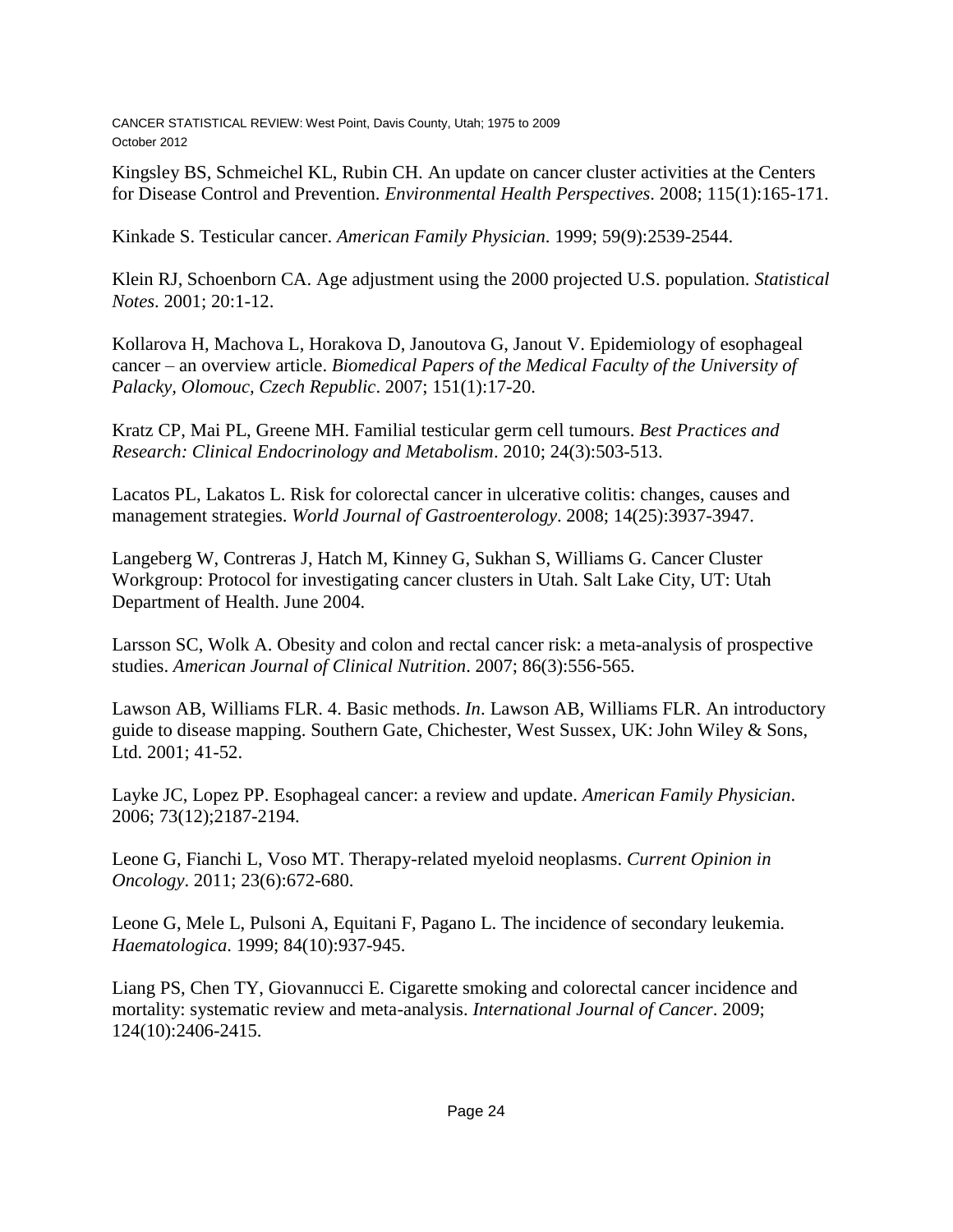Mack TM. Sarcomas and other malignancies of soft tissue, retroperitoneum, peritoneum, pleura, heart, mediastinum, and spleen. *Cancer*. 1995; 75(Suppl 1):211-244.

Manecksha RP, Fitzpatrick JM. Epidemiology of testicular cancer. *BJU International*. 2009; 104(9 Part B):1329-1333.

Mann CJ. Observation research methods. Research design II: cohort, cross sectional, and casecontrol studies. *Emergency Medicine Journal*. 2003; 20:54-60.

McElroy JA, Remington PL, Trentham-Dietz A, Robert SA, Newcomb PA. Geocoding addreses from a large population-based study: lessons learned. *Epidemiology*. 2003; 14(4):399-407.

McGlynn KA and Cook MB. Eteiologic factors of testicular germ cell tumors. *Future Oncology*. 2009; 5(9):1389-1402.

McManus DT, Olaru A, Meltzer SJ. Biomarkers of esophageal adenocarcinoma and Barrett's esophagus. *Cancer Research*. 2004; 64(5):1561-1569.

Menczer J, Chetrit A, Barda G, Lubin F, Fishler Y, Altaras M et al. Frequency of BRCA mutations in primary peritoneal carcinoma in Israeli Jewish women. *Gynecologic Oncology*. 2003; 88(1):58–61.

Moghaddam AA, Woodward M, Huxley R. Obesity and risk of colorectal cancer: a metaanalysis of 31 studies with 70,000 events. *Cancer Epidemiology, Biomarkers, and Prevention*. 2007; 16(12):2533-2547.

Morita M, Kumashiro R, Kubo N, Nakashima Y, Yoshida R, Yoshinaga K, Saeki H, Emi Y, Kakeji Y, Sakaguchi Y, Toh Y, Maehara Y. Alcohol drinking, cigarette smoking, and the development of squamous cell carcinoma of the esophagus: epidemiology, clinical findings, and prevention. *International Journal of Clinical Oncology*. 2010; 15(2):126-134.

National Cancer Institute (NCI). SEER Cancer Statistics Review 1975-2008. Lifetime Risk (Percent) of Being Diagnosed with Cancer by Site and Race/Ethnicity: Males, 17 SEER Areas, 2006-2008 (Table 1.15) and Females, 17 SEER Areas, 2006-2008 (Table 1.16). National Institutes of Health; National Cancer Institute: Bethesda, Maryland. 2011a. Available at: http://seer.cancer.gov/csr/1975\_2008/results\_merged/topic\_lifetime\_risk\_diagnosis.pdf on March 26, 2012.

National Cancer Institute (NCI). SEER Cancer Statistics Review 1975-2008. Lifetime Risk (Percent) of Dying from Cancer by Site and Race/Ethnicity: Males, Total US, 2006-2008 (Table 1.18) and Females, Total US, 2006-2008 (Table 1.19). National Institutes of Health; National Cancer Institute: Bethesda, Maryland. 2011b. Available at: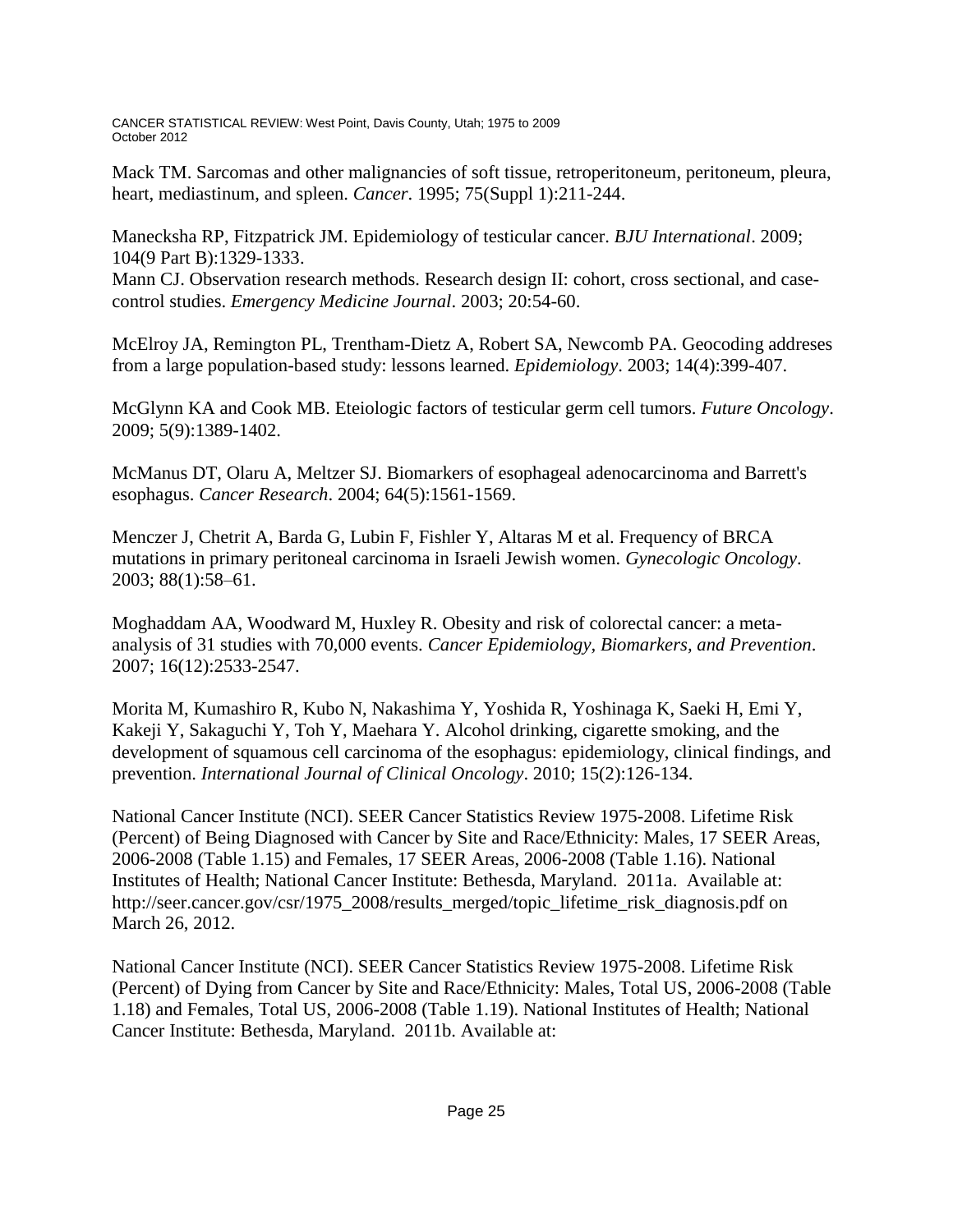http://seer.cancer.gov/csr/1975\_2008/results\_merged/topic\_lifetime\_risk\_death.pdf on March 26, 2012.

National Cancer Institute (NCI). What is cancer? website. National Institutes of Health; National Cancer Institute: Bethesda, Maryland. 2012a. Available at: http://www.cancer.gov/cancertopics/cancerlibrary/what-is-cancer on March 26, 2012.

National Cancer Institute (NCI). What you need to know about cancer web pages. National Institutes of Health; National Cancer Institute: Bethesda, Maryland. 2012b. Available at: http://www.cancer.gov/cancertopics/wyntk/. 2012b on March 26, 2012.

National Cancer Institute (NCI). State Cancer Profiles home page. National Institutes of Health; National Cancer Institute: Bethesda, Maryland. 2012c. Available online at: http://statecancerprofiles.cancer.gov/ on March 26, 2012.

Neugut AI, Jacobson JS, DeVivo I. Epidemiology of colorectal adenomatous polyps*. Cancer Epidemiology, Biomarkers, and Prevention*. 1993; 2(2):159-176.

O'Callaghan A, Mead GM. Testicular carcinoma. *Postgraduate Medical Journal*. 1997; 73(862):481-486.

Oliver MN, Matthews KA, Siadaty M, Hauck FR, Pickle LW. Geographic bias related to geocoding in epidemiologic studies. *International Journal of Health Geographics*. 2005; 4:29.

Parkin DM, Bray F, Ferlay J, Pisani P. Global cancer statistics, 2002. *CA Cancer Journal for Clinicians*. 2005; 55(2):74-108.

Patton KT, Thibodeau GA. *Mosby's Handbook of Anatomy and Physiology*. Saint Louis, MO.: Elsevier Health Sciences Publishing. 2000. ISBN: 978-0-323-01096-2.

Pischon T, Lahmann PH, Boeing H, Friedenreich C, Norat T, Tjønneland A, Halkjaer J, Overvad K, Clavel-Chapelon F, Boutron-Ruault MC, Guernec G, Bergmann MM, Linseisen J, Becker N, Trichopoulou A, Trichopoulos D, Sieri S, Palli D, Tumino R, Vineis P, Panico S, Peeters PH, Bueno-de-Mesquita HB, Boshuizen HC, Van Guelpen B, Palmqvist R, Berglund G, Gonzalez CA, Dorronsoro M, Barricarte A, Navarro C, Martinez C, Quirós JR, Roddam A, Allen N, Bingham S, Khaw KT, Ferrari P, Kaaks R, Slimani N, Riboli E. Body size and risk of colon and rectal cancer in the European Prospective Investigation Into Cancer and Nutrition (EPIC). *Journal of the National Cancer Institute*. 2006; 98(13):920-931.

Rahbari R, Zhang L, Kebebew E. Thyroid cancer gender disparity. *Future Oncology*. 2010; 6(11):1771-1779.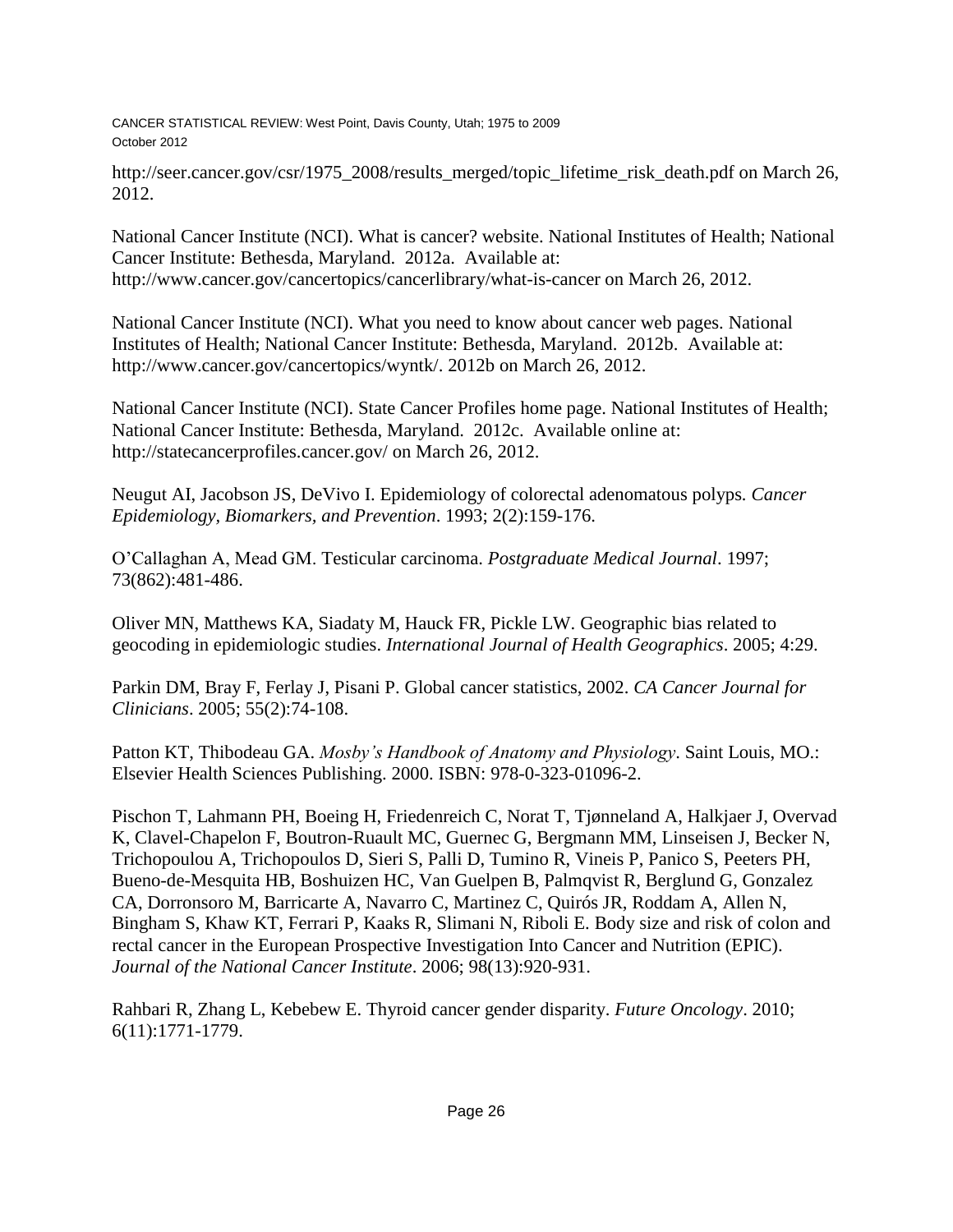Read TE, Kodner IJ. Colorectal cancer: risk factors and recommendations for early detection*. American Family Physician*. 1999; 59(11);3083-3092.

Riboli E, Norat T. Epidemiologic evidence of the protective effect of fruit and vegetables on cancer risk. *American Journal of Clinical Nutrition*. 2003; 78(Suppl 3):559S-569S.

Rothman KJ, Boice JD, Epidemiologic analysis with a programmable calculator, New Edition. Boston, MA: Epidemiology Resources, Inc. 1982.

Rustgi AK. The genetics of hereditary colon cancer. *Genes and Development*. 2007; 21(20):2525-2538.

Sahai H, Khurshid A. Confidence intervals for the mean of a Poisson distribution: a review. *Biometrical Journal*. 1983; 35:857-867.

Sahai H. Khurshid A. Statistics in epidemiology: methods, techniques and applications. Boca Raton, FL: CRC Press, Inc. 1996.

Schrager S, Potter BE. Diethylstilbestrol exposure. *American Family Physician*. 2004; 69(10):2395-2400.

Selvin S. 1. Measures of risk: rates and probabilities. *In*. Selvin S. Monographs in epidemiology and biostatistics, Vol 25: Statistical analysis of epidemiologic data. Oxford, UK: Oxford University Press. 1996; 3-40. ISBN: 0-19-509760-2.

Shaheen N, Ransohoff DF. Gastroesophageal reflux, barrett esophagus, and esophageal cancer: scientific review. *JAMA*. 2002; 287(15):1972-1981.

Sill H, Olipitz W, Zebisch A, Schulz E, Wolfler A. Therapy-related myeloid neoplasms: pathobiology and clinical characteristics. *British Journal of Pharmacology*. 2011; 162(4):792- 805.

Thornton M, ed. Standards for cancer registries, Vol II, data standards and data dictionary,  $16<sup>th</sup>$ Ed, Version 12.2. Springfield, Ill.: North American Association of Central Cancer Registries, January 2012. Available at: http://www.naaccr.org/StandardsandRegistryOperations/ VolumeII.aspx. Accessed March 27, 2012.

Thun MJ, Henley SJ, Calle EE. Tobacco use and cancer: an epidemiologic perspective for geneticists. *Oncogene*. 2002; 21(48):7307-7325.

Thun MJ, Sinks T. Understanding cancer clusters. *CA Cancer Journal for Clinicians*. 2004; 54(5):273-280.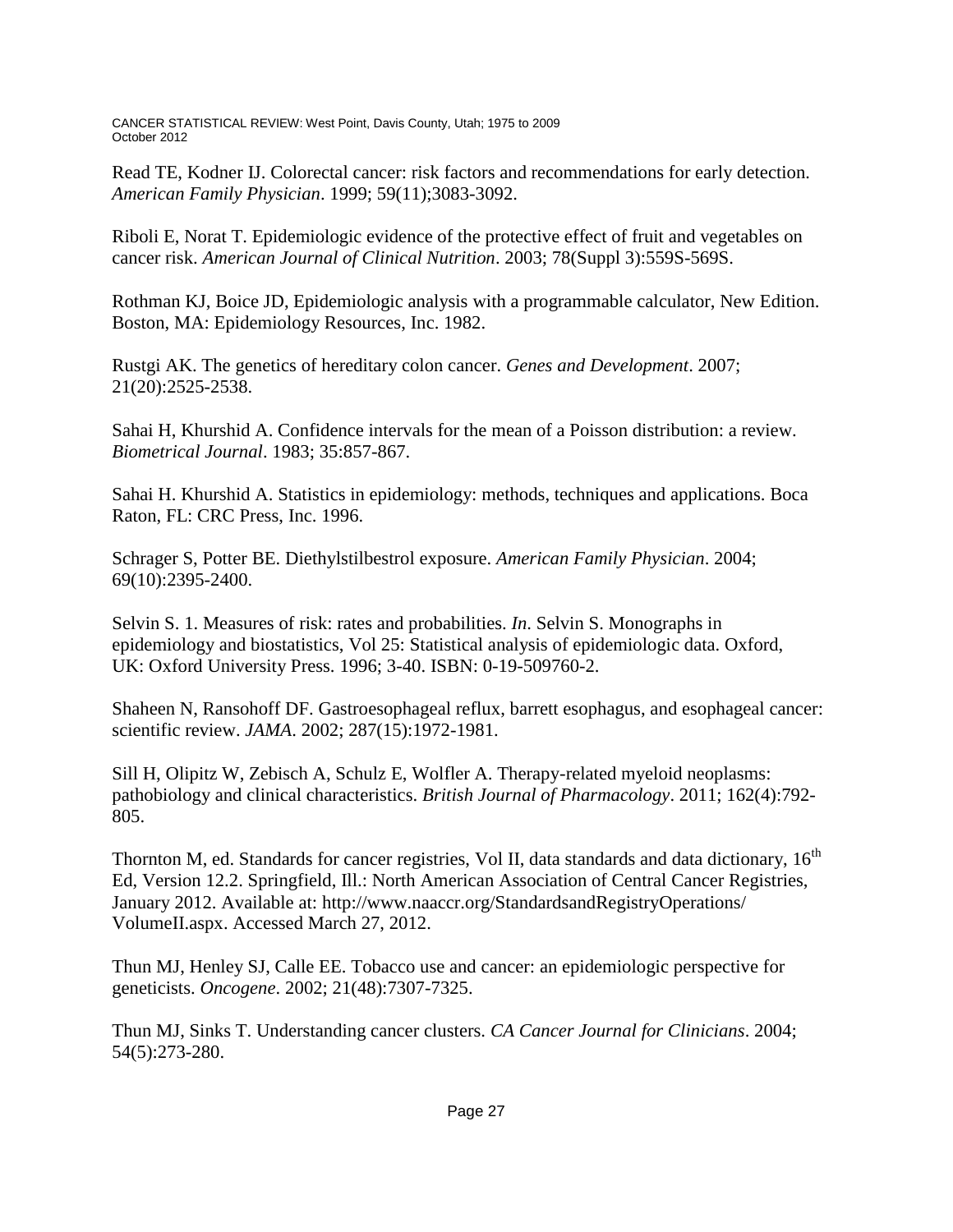Toh Y, Oki E, Ohgaki K, Sakamoto Y, Ito S, Egashira A, Saeki H, Kakeji Y, Morita M, Sakaguchi Y, Okamura T, Maehara Y. Alcohol drinking, cigarette smoking, and the development of squamous cell carcinoma of the esophagus: molecular mechanisms of carcinogenesis. *International Journal Clinical Oncology*. 2010; 15(2):135-144.

Utah Cancer Registry (UCR). 2012 Cancer Dataset for the Utah Environmental Public Health Tracking Network: Containing public use data records for primary in-situ Utah resident cancers from 1973 to 2009. Electronic data transfer. January 2012. See: http://ucr.utah.edu/.

U.S. Census Bureau (USCB). Appendix A. Geographic terms and concepts in summary file 3: 2000 census population and housing, technical documentation. SF3/14 RV. Washington DC: U.S. Department of Commerce, Biometrics and Statistics Administration. August 2004. Available at: http://www.census.gov/prod/cen2000/doc/sf3.pdf on February 13, 2012.

U.S. Environmental Protection Agency (USEPA). Toxic Release Inventory web page. Use the TRI Explorer query tool. U.S. Environmental Protection Agency: Washington, DC. 2012a. Available at: http://www.epa.gov/tri/ on March 26, 2012.

U.S. Environmental Protection Agency (USEPA) Superfund site information web page. Use the Superfund site information search tool. U.S. Environmental Protection Agency: Washington, DC. 2012b. Available at: http://www.epa.gov/superfund/sites/cursites/ on March 26, 2012.

Vasen HF, van der Meulen-de Jong AE, de Vos Tot Nederveen Cappel WH, Oliveira J; ESMO Guidelines Working Group. Familial colorectal cancer risk: ESMO clinical recommendations. *Annals of Oncology*. 2009; 20(Suppl 4):51-53.

von Rahden BH, Stein HJ, Siewert JR. Barrett's esophagus and Barrett's carcinoma. *Current Oncology Reports. 2003; 5(3):203-209.*

Waller LA, Gotway CA. 2. Analyzing public health data. *In* Waller LA, Gotway CA *eds*. Applied spatial statistics for public health data. Hoboken, NJ: John Wiley & Sons, Inc. 2004; 7- 37.

Ward MH, Nuckols JR, Giglierano J, Bonner MR, Wolter C, Airola M, Mix W, Colt JS, Hartge P. Positional accuracy of two methods of geocoding. *Epidemiology*. 2005; 16(4):542-547.

Warner SC, Aldrich TE. The status of cancer cluster investigations undertaken by state health departments. *American Journal of Public Health*. 1988; 78(3):306-307.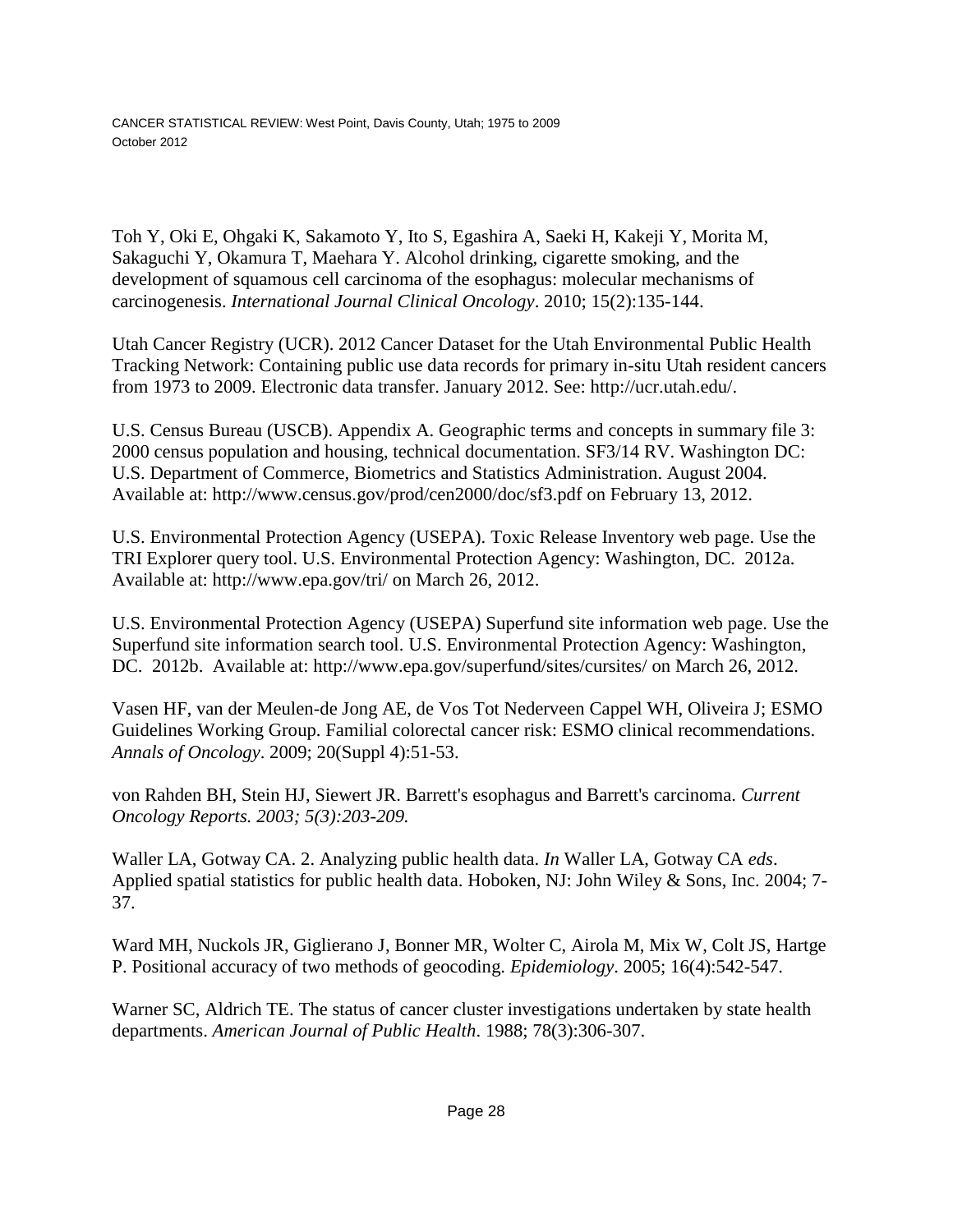Weinberg RA. "2.The nature of cancer." *In* Weinberg RA, *ed*. Biology of cancer. New York, NY.: Garland Science, Taylor & Francis Group, LLC. June 2006; 25-56. ISBN: 0-08-1534076-1.

Wilkins KL, Woodgate RL. Preventing second cancers in cancer survivors. *Oncology Nursing Forum*. 2008; 35(2):E12-E22.

Wolin KY, Carson K, Colditz GA. Obesity and cancer. *Oncologists*. 2010; 15():556-565.

World Health Organization (WHO). International Classification of Diseases for Oncology, 3<sup>rd</sup> Edition (ICD-O-3) website. 2012. Available at: http://www.who.int/classifications/icd/ adaptations/oncology/en/. Accessed February 13, 2012.

Xie J, Itzkowitz SH. Cancer in inflammatory bowel disease. *World Journal of Gastroenterology*. 2008; 14(3):378-389.

Zhang HY, Spechler SJ, Souza RF. Esophageal adenocarcinoma arising in Barrett esophagus. *Cancer Letters*. 2009; 275(2):170-177.

Zimmerman DL, Li J. The effect of local street network characteristics on the positional accuracy of automated geocoding for geographic health studies. *International Journal of Health Geographics*. 2010; 9:10.

Zisman TL, Rubin DT. Colorectal cancer and dysplasia in inflammatory bowel disease. *World Journal of Gastroenterology*. 2008; 14(17):2662-2669.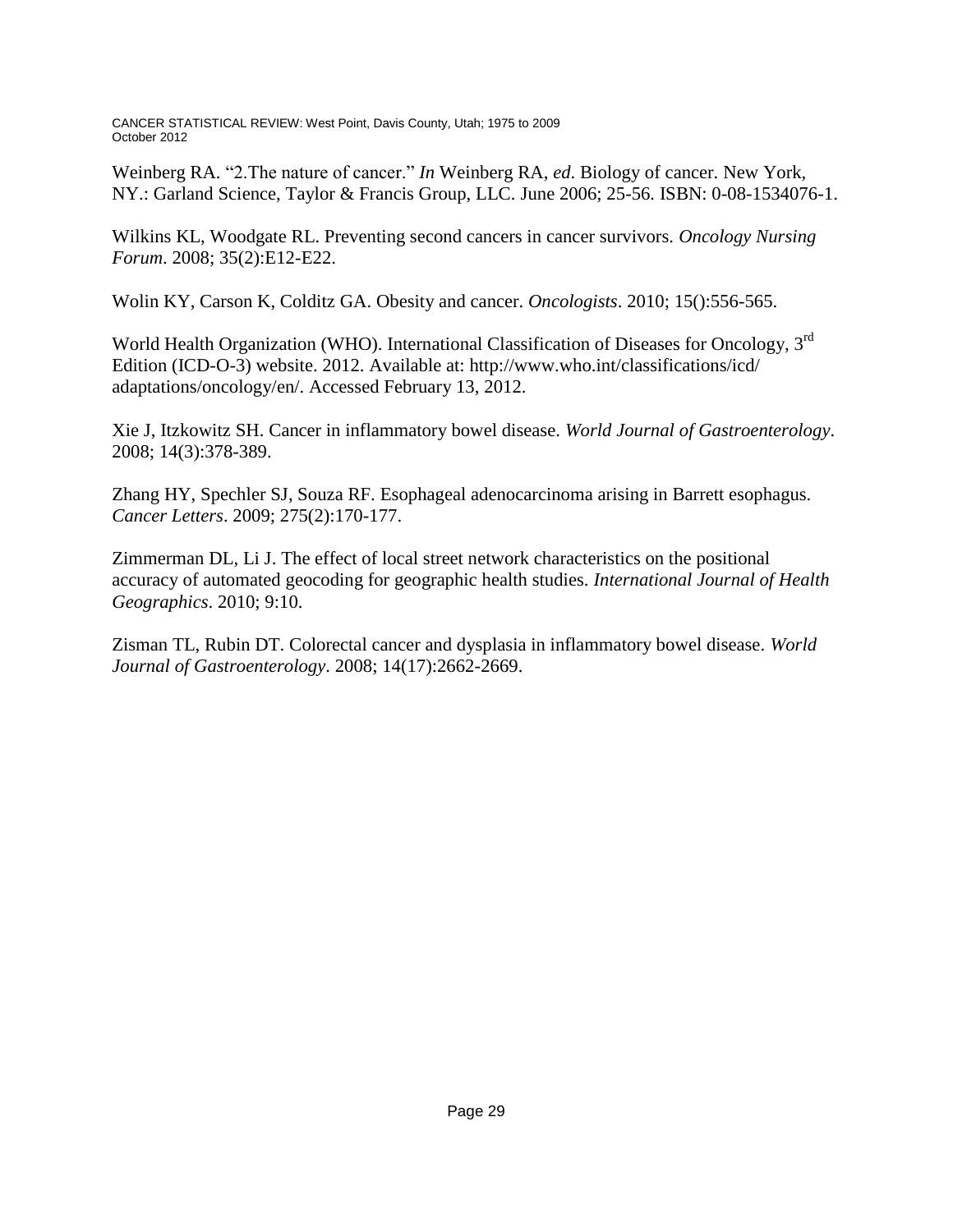**Figure 1.** Location of the study area in northern Davis County, Utah. The study area includes parts of Clinton, Syracuse, West Point and Clearfield, derived from eight census block groups (49.011.125303.4, 49.011.124303.5, 49.011.125304.2, 49.011.125305.1, 49.011.125401.1, 49.011.125501.3, 49.011.125501.4, and 49.011.125503.5). The estimated 2000 census population for this study area is 20,130 persons.

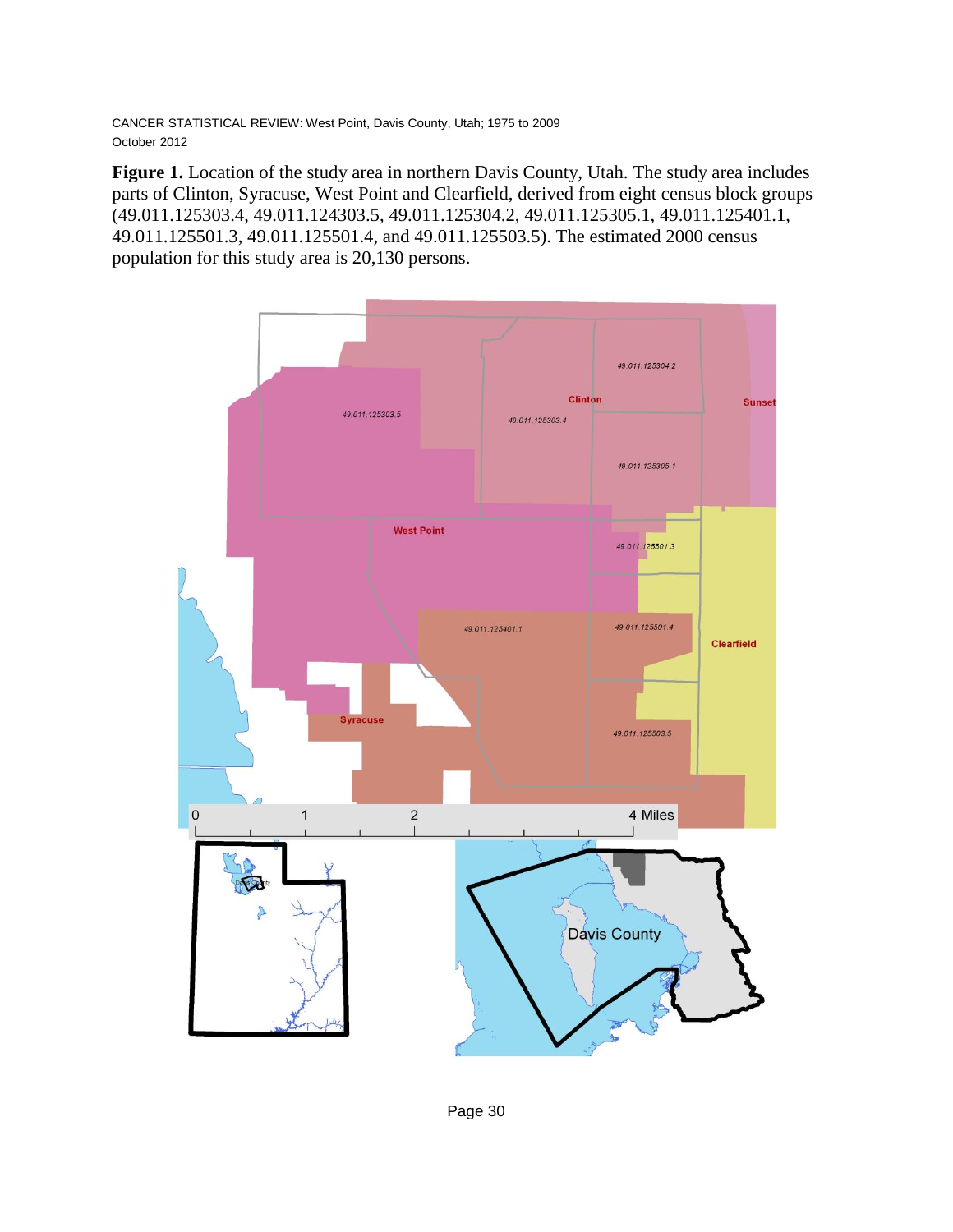|                                   |            |                | Standardized |                     |  |
|-----------------------------------|------------|----------------|--------------|---------------------|--|
|                                   |            | Cancer         |              | Incidence Ratio     |  |
|                                   | Analytical | Incidence      | Cancer       | (and 95% confidence |  |
| <b>Cancer Site</b>                | Period     | Count          | Rate         | interval)           |  |
| Oral cavity and pharynx           | 1995-1999  | 6              | 8.99         | $1.4(0.5-3.1)$      |  |
|                                   | 2000-2004  | 4              | 4.50         | $0.7(0.2-1.9)$      |  |
|                                   | 2005-2009  | 5              | 4.34         | $0.7(0.2-1.7)$      |  |
| Esophagus                         | 2005-2009  | 8              | 7.71         | $3.1(1.3-6.1)$<br>S |  |
| Stomach                           | 1990-1994  | 4              | 9.33         | $2.3(0.6-5.9)$      |  |
|                                   | 2005-2009  | $\overline{4}$ | 3.83         | $1.2(0.3-3.0)$      |  |
| Colon                             | 1975-1979  | 9              | 38.93        | $2.2(1.0-4.3)$<br>S |  |
|                                   | 1985-1989  | 9              | 28.22        | $1.4(0.6-2.6)$      |  |
|                                   | 1990-1994  | 6              | 14.84        | $0.7(0.3-1.5)$      |  |
|                                   | 1995-1999  | 6              | 10.90        | $0.5(0.2-1.2)$      |  |
|                                   | 2000-2004  | 20             | 26.48        | $1.3(0.8-2.0)$      |  |
|                                   | 2005-2009  | 21             | 20.52        | $1.1(0.7-1.6)$      |  |
| Rectum and recto-sigmoid junction | 1995-1999  | 5              | 8.32         | $0.9(0.3-2.2)$      |  |
|                                   | 2000-2004  | 8              | 9.66         | $1.2(0.5-2.3)$      |  |
|                                   | 2005-2009  | 11             | 9.83         | $1.2(0.6-2.2)$      |  |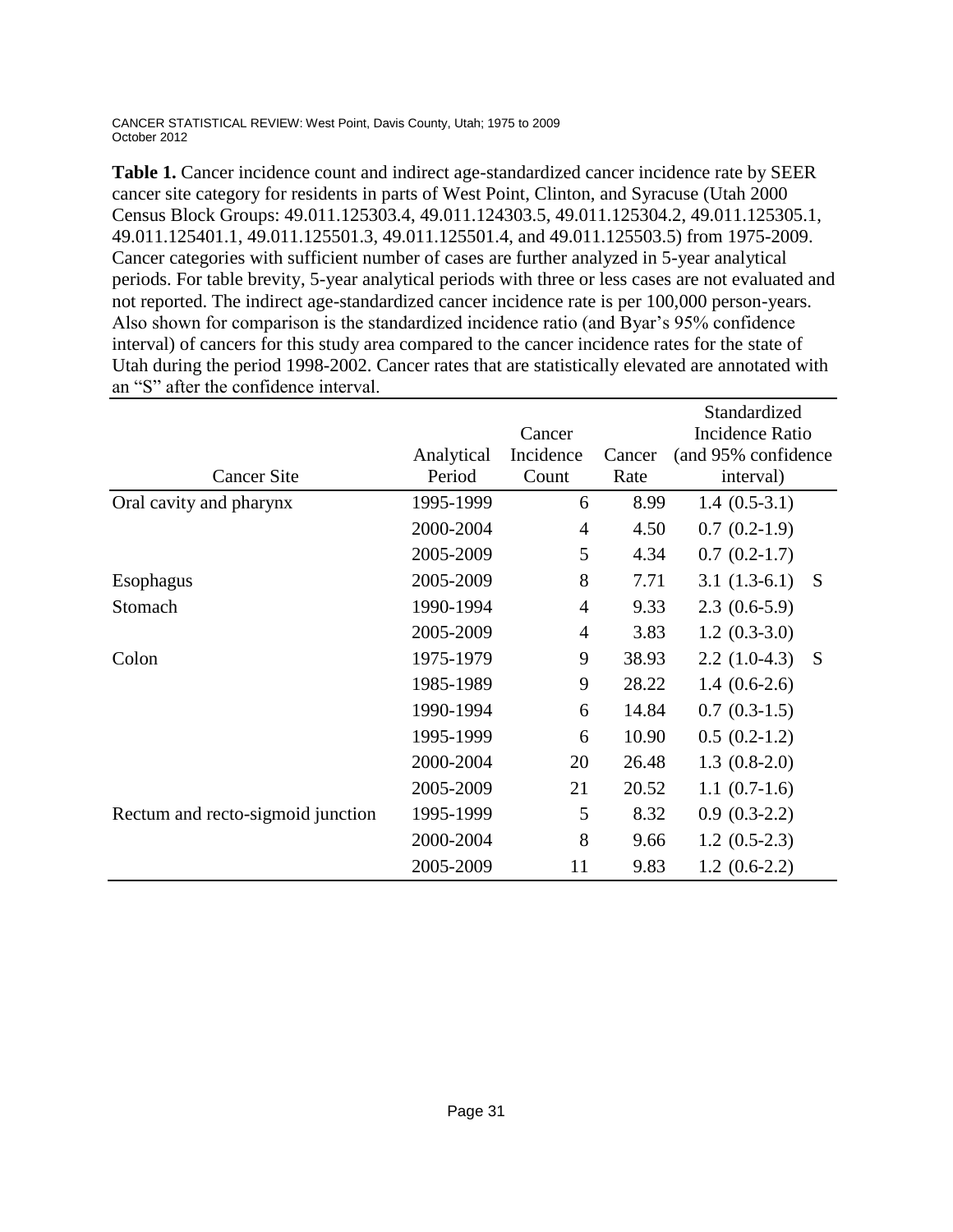|                                  |            |                |                 | Standardized                  |
|----------------------------------|------------|----------------|-----------------|-------------------------------|
|                                  |            | Cancer         | Incidence Ratio |                               |
|                                  | Analytical | Incidence      | Cancer          | (and 95% confidence)          |
| <b>Cancer Site</b>               | Period     | Count          | Rate            | interval)                     |
| Liver and interhepatic bile duct | 2005-2009  | 5              | 4.36            | $1.4(0.5-3.3)$                |
| Pancreas                         | 1995-1999  | $\overline{4}$ | 7.02            | $1.3(0.3-3.3)$                |
|                                  | 2000-2004  | 6              | 8.00            | $1.2(0.4-2.7)$                |
|                                  | 2005-2009  | 7              | 7.11            | $1.0(0.4-2.0)$                |
| Other digestive system           | 2000-2004  | $\overline{4}$ | 4.91            | $3.7(1.0-9.5)$<br>$\mathbf S$ |
| Lung and bronchus                | 1975-1979  | $\overline{4}$ | 16.16           | $0.9(0.2-2.3)$                |
|                                  | 1980-1984  | 5              | 17.30           | $0.8(0.3-2.0)$                |
|                                  | 1985-1989  | 5              | 14.98           | $0.7(0.2-1.7)$                |
|                                  | 1990-1994  | 7              | 16.65           | $0.7(0.3-1.5)$                |
|                                  | 1995-1999  | 11             | 19.53           | $0.9(0.4-1.6)$                |
|                                  | 2000-2004  | 17             | 22.71           | $1.1(0.6-1.8)$                |
|                                  | 2005-2009  | 22             | 22.10           | $1.1(0.7-1.6)$                |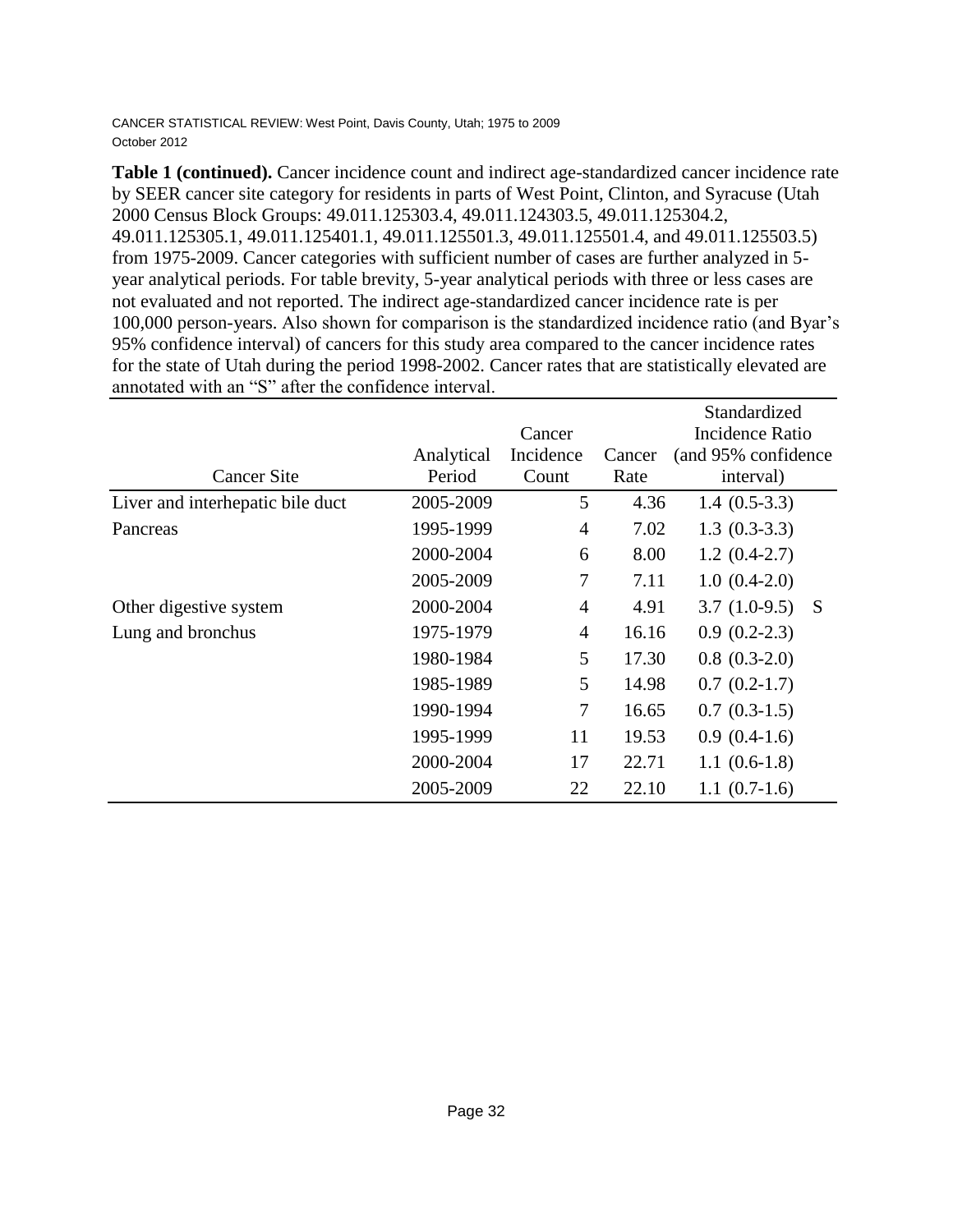|                                |            |           |        | Standardized           |
|--------------------------------|------------|-----------|--------|------------------------|
|                                |            | Cancer    |        | <b>Incidence Ratio</b> |
|                                | Analytical | Incidence | Cancer | (and 95% confidence)   |
| <b>Cancer Site</b>             | Period     | Count     | Rate   | interval)              |
| Soft tissues (including heart) | 2000-2004  | 5         | 5.28   | $2.1(0.7-4.9)$         |
| Cutaneous melanoma             | 1985-1989  | 8         | 16.15  | $1.4(0.6-2.9)$         |
|                                | 1990-1994  | 10        | 16.92  | $1.3(0.6-2.3)$         |
|                                | 1995-1999  | 9         | 12.18  | $0.8(0.4-1.5)$         |
|                                | 2000-2004  | 8         | 8.54   | $0.5(0.2-1.0)$         |
|                                | 2005-2009  | 27        | 22.78  | $1.0(0.9-1.4)$         |
| <b>Breast</b>                  | 1975-1979  | 6         | 44.89  | $0.7(0.3-1.6)$         |
|                                | 1980-1984  | 8         | 49.99  | $0.8(0.3-1.5)$         |
|                                | 1985-1989  | 16        | 82.91  | $1.0(0.6-1.7)$         |
|                                | 1990-1994  | 10        | 41.39  | $0.5(0.2-0.9)$         |
|                                | 1995-1999  | 25        | 76.54  | $0.9(0.6-1.3)$         |
|                                | 2000-2004  | 37        | 85.17  | $0.9(0.7-1.3)$         |
|                                | 2005-2009  | 55        | 96.16  | $1.2(0.8-1.4)$         |
| Cervix                         | 2000-2004  | 4         | 7.69   | $1.5(0.4-3.8)$         |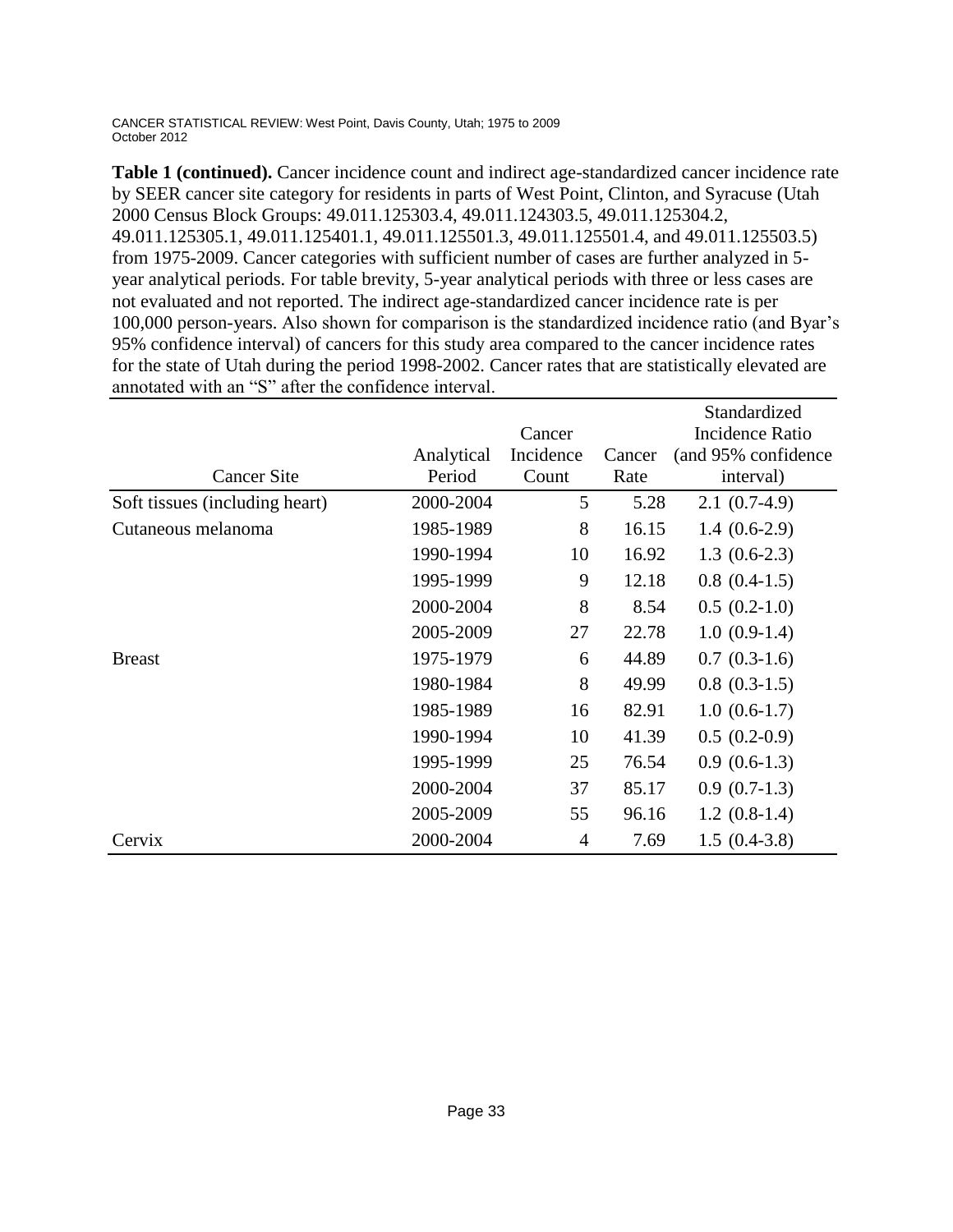|                    |            |                |        | Standardized           |
|--------------------|------------|----------------|--------|------------------------|
|                    |            | Cancer         |        | <b>Incidence Ratio</b> |
|                    | Analytical | Incidence      | Cancer | (and 95% confidence    |
| <b>Cancer Site</b> | Period     | Count          | Rate   | interval)              |
| Uterus             | 1990-1994  | $\tau$         | 31.26  | $1.6(0.6-3.3)$         |
|                    | 2000-2004  | 10             | 23.76  | $1.3(0.6-2.5)$         |
|                    | 2005-2009  | 15             | 25.96  | $1.3(0.7-2.2)$         |
| Ovary              | 2000-2004  | $\overline{4}$ | 9.39   | $0.9(0.2-2.3)$         |
|                    | 2005-2009  | 5              | 8.89   | $0.9(0.3-2.2)$         |
| Prostate           | 1975-1979  | 5              | 46.77  | $0.8(0.3-1.9)$         |
|                    | 1980-1984  | 5              | 38.82  | $0.6(0.2-1.4)$         |
|                    | 1985-1989  | 7              | 46.70  | $0.6(0.2-1.2)$         |
|                    | 1990-1994  | 24             | 124.20 | $0.9(0.6-1.4)$         |
|                    | 1995-1999  | 30             | 108.30 | $1.0(0.7-1.4)$         |
|                    | 2000-2004  | 42             | 109.20 | $0.9(0.7-1.3)$         |
|                    | 2005-2009  | 69             | 130.40 | $1.1(0.8-1.4)$         |
| <b>Testis</b>      | 1990-1994  | 6              | 16.89  | $2.8(1.0-6.2)$<br>S    |
|                    | 1995-1999  | 5              | 11.15  | $2.0(0.6-4.7)$         |
|                    | 2000-2004  | 5              | 9.12   | $1.3(0.4-3.0)$         |
|                    | 2005-2009  | 8              | 11.46  | $1.7(0.7-3.3)$         |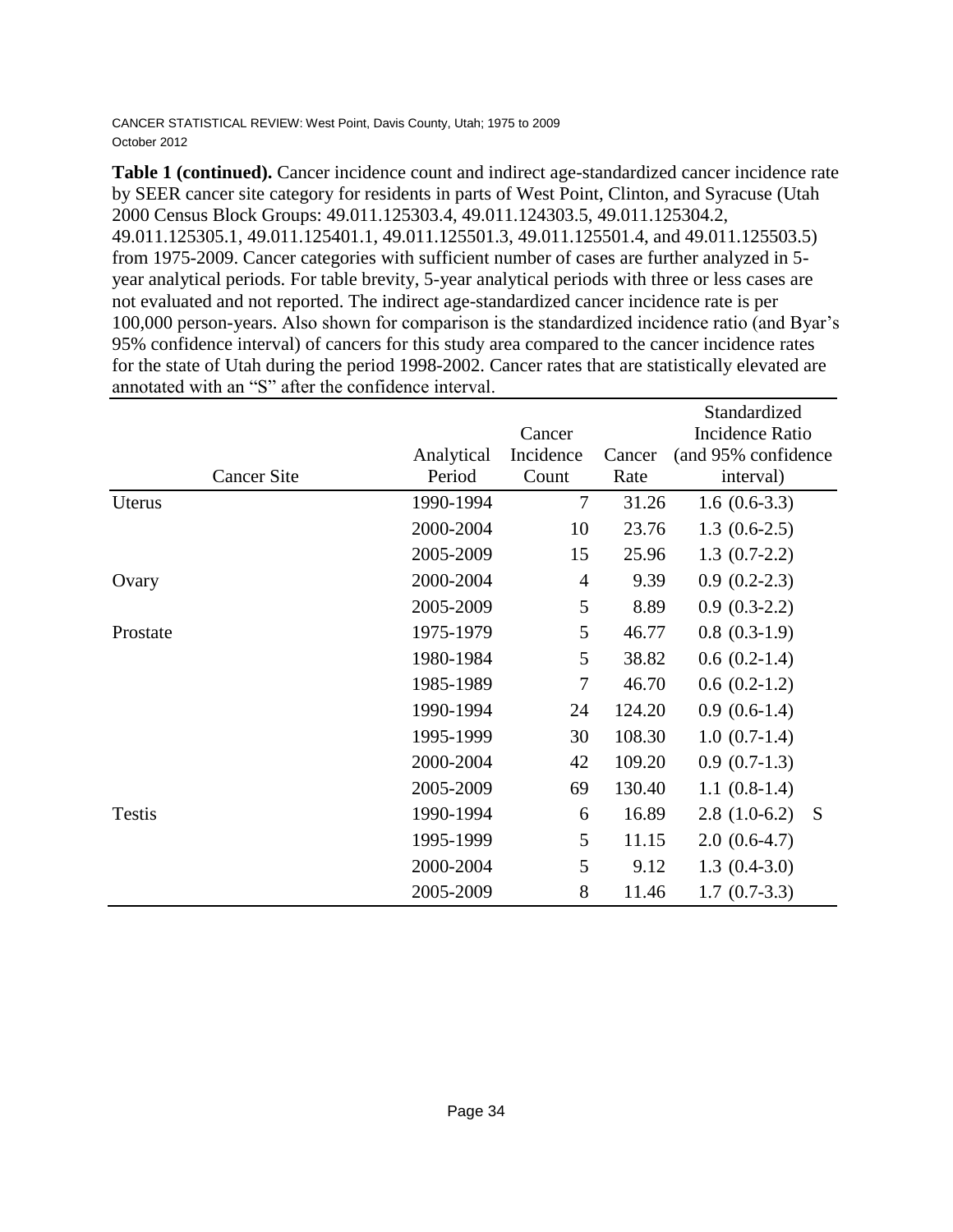|                         |            |           |        | Standardized        |
|-------------------------|------------|-----------|--------|---------------------|
|                         |            | Cancer    |        | Incidence Ratio     |
|                         | Analytical | Incidence | Cancer | (and 95% confidence |
| <b>Cancer Site</b>      | Period     | Count     | Rate   | interval)           |
| <b>Bladder</b>          | 2000-2004  | 4         | 5.61   | $1.0(0.3-2.5)$      |
|                         | 2005-2009  | 6         | 12.68  | $1.3(0.5-2.9)$      |
| Kidney and renal pelvis | 2005-2009  | 11        | 9.65   | $1.1(0.6-2.0)$      |
| <b>Brain</b>            | 1990-1994  | 7         | 11.00  | $2.0(0.8-4.1)$      |
|                         | 1995-1999  | 8         | 10.38  | $1.8(0.8-3.6)$      |
|                         | 2000-2004  | 5         | 4.99   | $0.9(0.3-2.1)$      |
|                         | 2005-2009  | 5         | 3.80   | $0.7(0.2-1.5)$      |
| Thyroid                 | 1985-1989  | 5         | 8.83   | $1.8(0.6-4.3)$      |
|                         | 1995-1999  | 5         | 5.93   | $0.9(0.3-2.1)$      |
|                         | 2000-2004  | 8         | 7.56   | $0.8(0.4-1.6)$      |
|                         | 2005-2009  | 16        | 11.86  | $0.9(0.5-1.4)$      |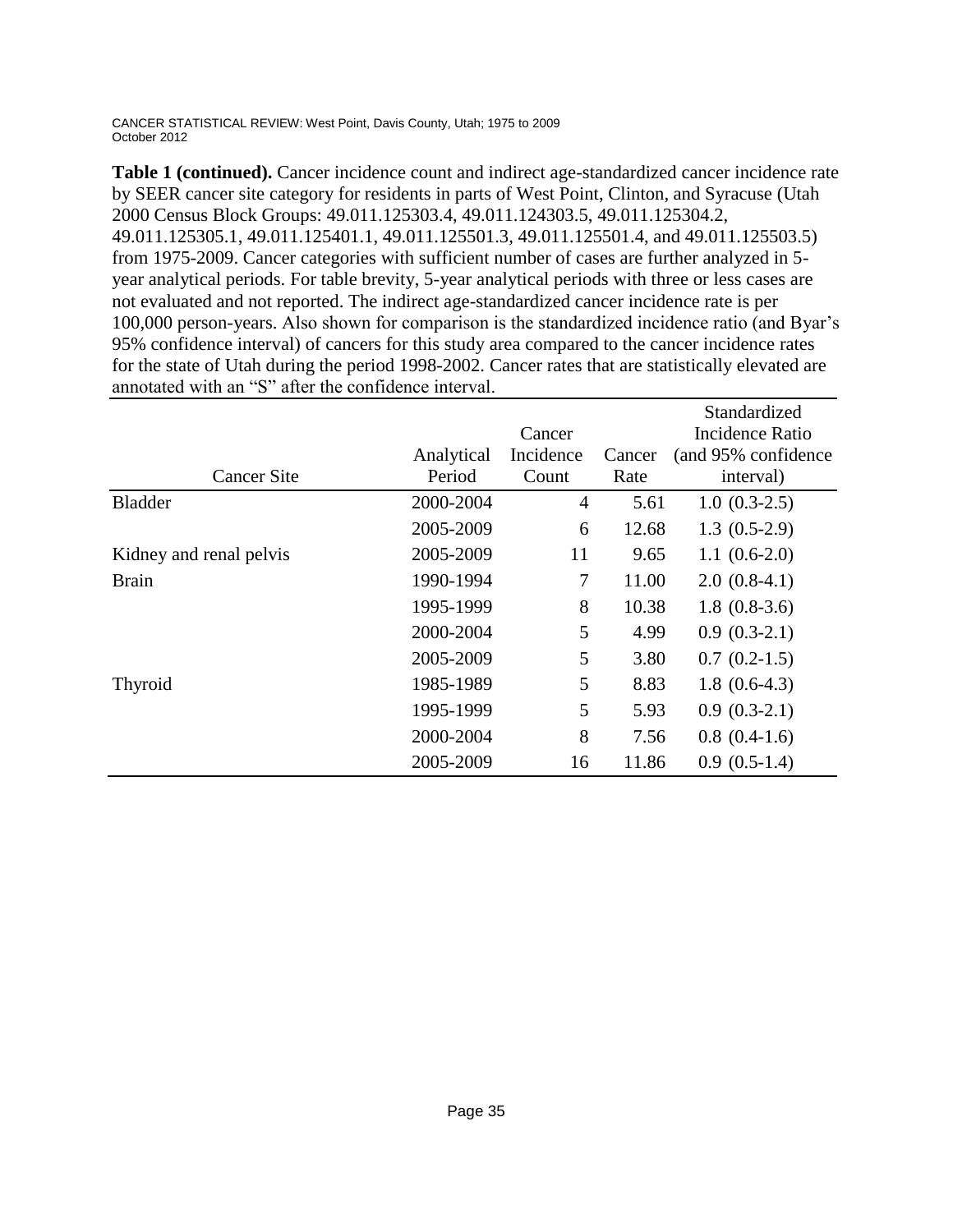|                      |            | Standardized   |        |                        |              |  |
|----------------------|------------|----------------|--------|------------------------|--------------|--|
|                      |            | Cancer         |        | <b>Incidence Ratio</b> |              |  |
|                      | Analytical | Incidence      | Cancer | (and 95% confidence)   |              |  |
| <b>Cancer Site</b>   | Period     | Count          | Rate   | interval)              |              |  |
| Hodgkin lymphoma     | 2000-2004  | 5              | 4.81   | $2.3(0.7-5.3)$         |              |  |
|                      | 2005-2009  | 6              | 4.49   | $1.8(0.7-3.9)$         |              |  |
| Non-Hodgkin lymphoma | 1980-1984  | 7              | 21.77  | $2.7(1.1-5.5)$         | <sub>S</sub> |  |
|                      | 1985-1989  | 6              | 15.43  | $1.5(0.6-3.3)$         |              |  |
|                      | 1995-1999  | 9              | 14.01  | $1.1(0.5-2.0)$         |              |  |
|                      | 2000-2004  | 9              | 12.08  | $0.9(0.4-1.6)$         |              |  |
|                      | 2005-2009  | 18             | 16.33  | $1.1(0.6-1.7)$         |              |  |
| Lymphocytic leukemia | 2000-2004  | $\overline{4}$ | 4.55   | $0.9(0.2-2.2)$         |              |  |
|                      | 2005-2009  | 7              | 6.21   | $1.1(0.4-2.3)$         |              |  |
| Other sites/types    | 1995-1999  | 7              | 12.81  | $2.2(0.9-4.6)$         |              |  |
|                      | 2000-2004  | $\overline{7}$ | 9.38   | $1.2(0.5-2.4)$         |              |  |
|                      | 2005-2009  | 6              | 6.27   | $0.7(0.3-1.6)$         |              |  |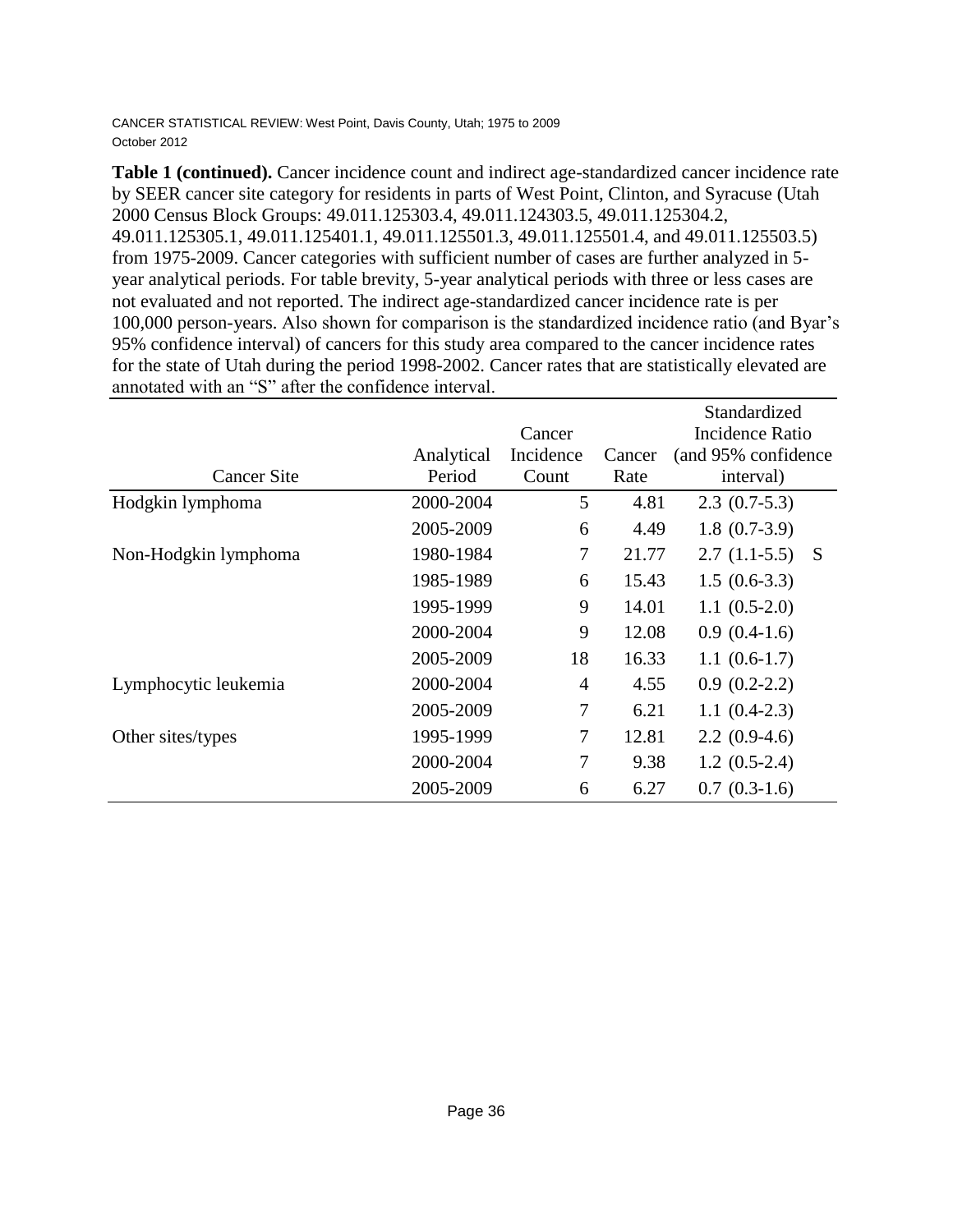#### **DEFINITIONS**

- ACS American Cancer Society. The ACS is a nationwide privately funded voluntary health organization dedicated to eliminating cancer. It was founded in 1913 in New York City. The ACS funds cancer research, works to establish public policy and health care standards, provides support to cancer victims and distributes information about cancer as part of a public educational and awareness campaign. For more information see: http://www.cancer.org/.
- AGRC Utah Automated Geographic Reference Center. This is a unit of the Utah Department of Technology Services. The AGRC facilitates the use of geographic information system (GIS) tools and data by Utah governmental agencies and the public. The AGRC maintains the Utah State Geographic Information Database (SGID) which includes over 300 GIS layer files. For more information see: http://gis.utah.gov/.
- CERCLIS Comprehensive Environmental Response, Compensation, and Liability Information System. The CERCLIS was established as part of the CERCLA act of 1980 (also called Superfund). It is maintained by the U.S. Environmental Protection Agency (EPA). The purpose of the CERCLIS is to store information about abandoned industrial sites that are contaminated with hazardous substances. CERCLIS is used to rank the risks of releases of hazardous substances and the potential to endanger public health or the environment and to prioritize these sites for clean-up. Sites in the CERCLIS that are approved for clean-up are known as National Priority List (NPL) or "Superfund" sites. For more information see: http://www.epa.gov/superfund/sites/cursites/.
- DCDH Davis County Health Department. Once of twelve local health departments serving Utah residents. For more information see: http://www.co.davis.ut.us/health/default.cfm.
- EEP Environmental Epidemiology Program. A program within the Bureau of Epidemiology, Division of Disease Control and Prevention, UDOH. The EEP was established in 1996 and is responsible for investigating diseases related to the environment. The program has two sections. One section conducts surveillance and data management activities including managing the UEPHTN. The other section conducts health hazards risk assessment, including cancer investigations. The program is staffed by personnel with experience and expertise in environmental epidemiology, environmental sciences, toxicology, statistics, public health informatics and geomatics, and health education. For more information see: http://health.utah.gov/enviroepi/.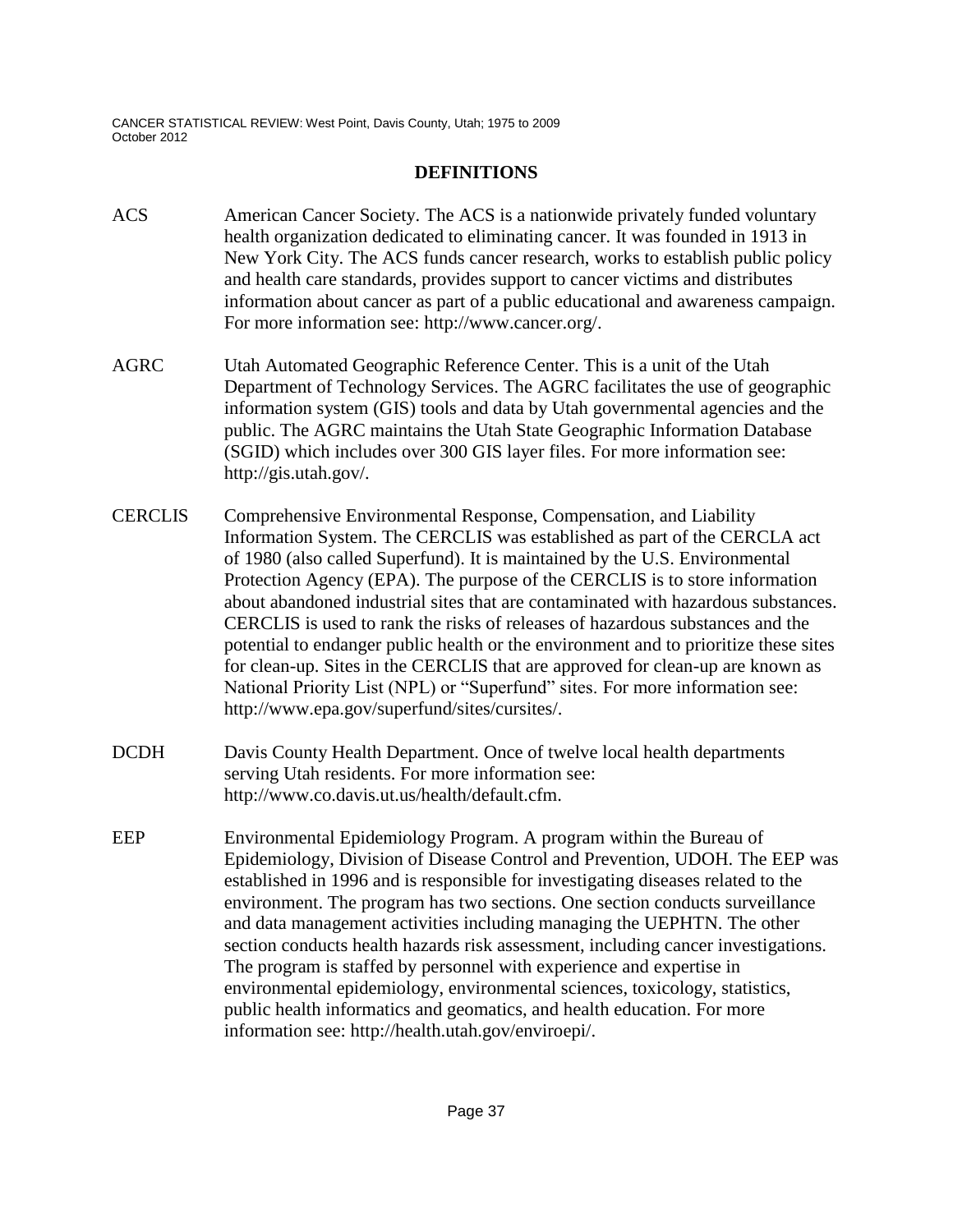- GeoLytics GeoLytics is a commercial vendor of census and demographic data calibrated to the 2000 census boundaries. The EEP has purchased 1970, 1980, 1990, 2000 and 2010 census data from GeoLytics to be the basis for estimating intercensal population counts for each of the 1481 census block group boundaries in Utah. Population counts are aggregated into 5-year age groups for each sex. For more information see: http://www.geolytics.com/
- IARC International Agency for Research on Cancer. The IARC is a standards-setting body of the World Health Organization (WHO) for research into the causes of human cancer, the mechanisms of carcinogensis, and strategies for cancer prevention and control. For more information see: http://www.iarc.fr/. The IARC categorizes cancer-causing agents, mixtures and exposures into five categories:
	- Group 1: carcinogenic to humans Group 2A: probably carcinogenic to humans, meaning there is limited evidence about the carcinogenic potential for humans and sufficient evidence of carcinogenicity for animals. Group 2B: possibly carcinogenic to humans, meaning there is limited evidence about the carcinogenic potential for humans or animals Group 3: not classifiable Group 4: not carcinogenic to humans
- ICD-O-3 International Classification of Disease Oncology,  $3<sup>rd</sup>$  Edition. The ICD-O-3 is one of a number of internationally established coding standards for coding site (topography) and histology (morphology) of neoplasms (cancers). For more information see: http://www.who.int/classifications/icd/adaptations/oncology/en/.
- NAACCR North American Association of Central Cancer Registries. NAACCR was established in 1987 as a collaborative professional organization for cancer registries, governmental agencies and professional associations that work with cancer registries. All central cancer registries in the United States and Canada are members. The purpose of NAACCR is to promote standards and enhance the quality of cancer registry data. The NAACCR also promotes training, epidemiologic research, public health activities and patient care improvement policies related to cancer. For more information see: http://www.naaccr.org/.
- NCI National Cancer Institute. The NCI is one of the National Institutes of Health and part of the U.S. Department of Health and Human Services. The NCI was established under the National Cancer Act of 1937 and is primarily responsible for conducting surveillance and research about cancer incidence, diagnosis, prevention, treatment, and rehabilitation. The SEER program is operated by the NCI. For more information see: http://www.cancer.gov/.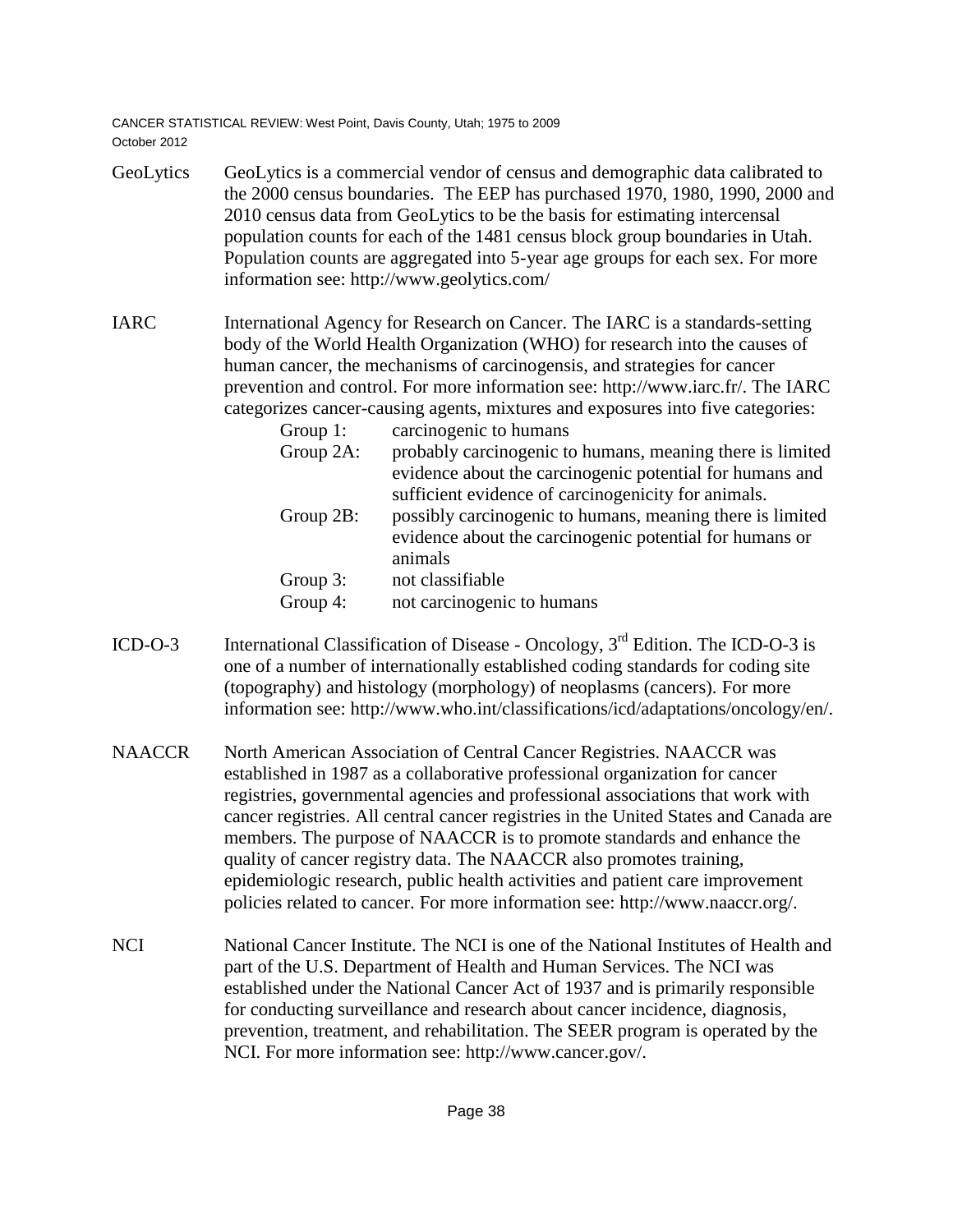- SAS SAS is a robust internationally-accepted statistical software for conducting data management and analysis. The SAS application provides many statistical methodologies that can be applied to data tables. For more information see: http://www.sas.com/.
- SEER Surveillance, Epidemiology and End Results Program. The SEER program is an agency within the NCI. The SEER program works with state cancer registries to develop and disseminate incidence and mortality statistics about cancer in the United States. The SEER program also establishes standards for the analysis of cancer data and interpretation of cancer statistics. For more information see: http://seer.cancer.gov/.
- TRI Toxic Release Inventory. The Toxic Release Inventory is a database of reported releases of toxic chemical and other waste management activities in the United States. The TRI database is maintained by the U.S. Environmental Protection Agency (EPA). The TRI was established under the Emergency Planning and Community Right-to-Know Act of 1986. The TRI requires active industries to report the amount of certain reportable hazardous materials that were released into the environment. For more information see: http://www.epa.gov/tri/.
- UCR Utah Cancer Registry. The UCR is operated under authority from the UDOH by the University of Utah. The UCR was established in 1966 to be a state-wide population-based cancer registry. Utah administrative rule requires the reporting of cancer diagnoses to the UCR. The UCR collaborates with the NCI, SEER and the North American Association of Central Cancer Registries to implement data standards for cancer data. The UCR provide cancer to the EEP through the UEPHTN. For more information, see: http://ucr.utah.edu/.
- UDOH Utah Department of Health. The UDOH is one of the executive agencies within Utah state government. The UDOH strives to improve health in Utah through promoting healthy lifestyles, evidence-based interventions, creating healthy and safe communities and eliminating health disparities. The EEP is a program within the UDOH. For more information, see: http://health.utah.gov/.
- UEPHTN Utah Environmental Public Health Tracking Network. The UEPHTN is a data warehouse that contains health outcome, environmental and supporting data. Data from the UCR and population data derived from the USCB is warehoused in the UEPHTN. For more information see: http://health.utah.gov/enviroepi/activities/EPHTP/NewEPHT/ephtpnew.htm.
- USCB U.S. Census Bureau. Officially the "Bureau of the Census," the USCB is an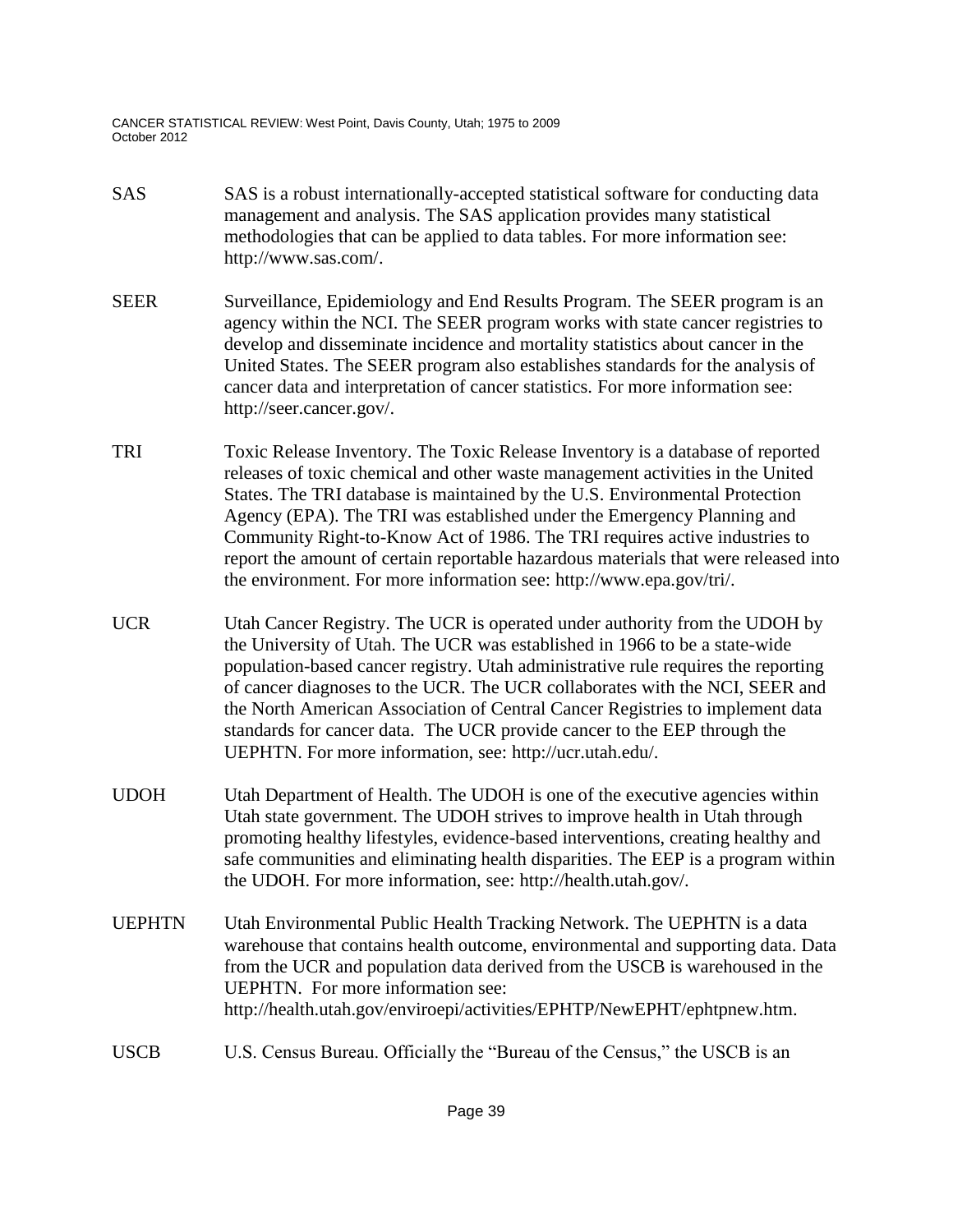> agency authorized by Federal law, within the U.S. Department of Commerce that is charged with preparing and conducting regular surveys and censuses of the United States population. In addition to the decennial population survey, the USCB conducts a number of other surveys and has recently implemented the ACS. For more information, see: http://www.census.gov/.

- WHO An agency of the United Nations that deals with international health concerns and policies. For more information see: http://www.who.int/en/.
- **Cancer Incidence**: The term incidence refers to new cases occurring in a period of time, usually annually. Cancer incidence is the number of new cases that occurred in a year. New cancer cases occur when a diagnosis is made. The 2009 national ageadjusted incidence rate is 4.64 cancer cases per 1,000 population per year. For more information, see: http://www.cancer.gov/statistics/glossary/incidence.
- **Cancer Prevalence**: The term prevalence refers to the number of cases that exist either at a moment in time or during a period of time (e.g., annual, lifetime, etc.). When using this term, the time should be included. The 2009 national lifetime cancer prevalence rate is approximately 414.65 cases of cancer among 1,000 population. Cancer prevalence is the total number of cases that exist. For more information, see: http://www.cancer.gov/statistics/glossary/prevalence.
- **Cancer Incidence Rate**: This is a ratio of the cancer incidence (the number of new cancer diagnoses) over the total population. The computing a multiple year rate, the total population added from each year of the rate period is used to get the rate. For more information, see: http://www.cancer.gov/statistics/glossary/incidence.

**Indirect Standardized Incidence Rate**. The raw (sometimes called "crude") disease incidence rate (number of case incidences per time period divided by the person-years per period) reflects reality. The raw rate is the simplest and most straightforward summary of the population experience. Interpretation of a disease incidence rate involves a comparison of that rate with some comparison or acceptable rate to determine if the rate in question is high or low. Because rates will almost always involve comparing two populations with two different age distributions, comparison of a raw disease incidence rate with a comparison rate is problematic. It does not make sense to compare the rate of disease of a relatively young population with a relatively older population for a disease that is more common in the elderly and be able to state with confidence that the disease rate is higher or lower than expected. For this reason, when the objective is to compare two rates, age standardized rates are preferable. However, it should be noted that the rate itself, once standardized, is not the exact disease burden. The standardized rate should be of the same magnitude as the raw rate.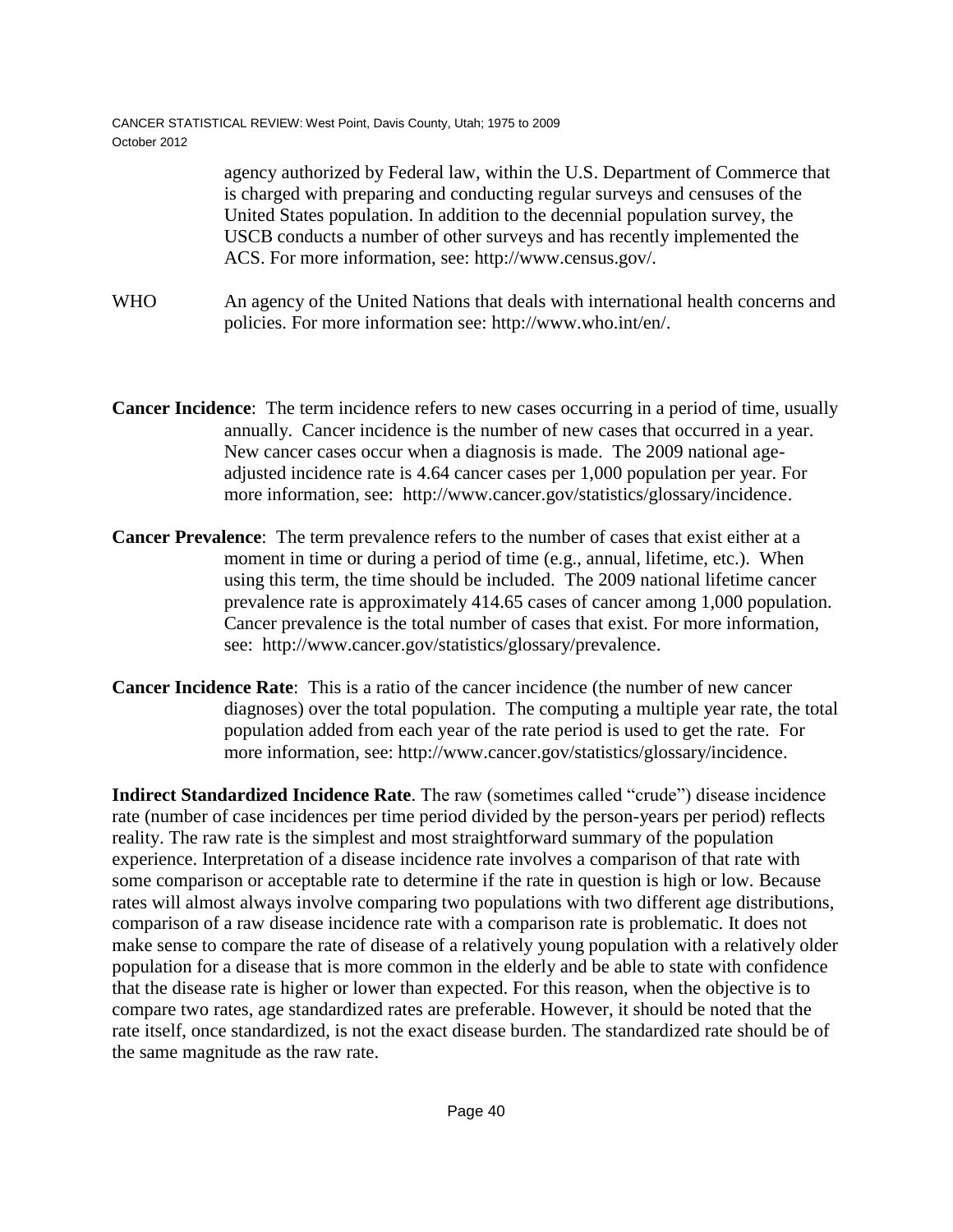The indirect standardization method is the preferable method when the disease count in each age group is small or zero. A disadvantage of the indirect method is that the rate is comparable to the comparison population used in its computation, but is not comparable to other population rates. For example, for this study, the study area disease rates are adjusted using the Utah state population and therefore are comparable to the Utah state rates. However, they are not comparable to the San Juan County rates or to national rates.

The Indirect Standardized Rate for the study area  $(ISR_M)$  is calculated by:

$$
ISR_M = \frac{C_M}{\sum_{age} \left(\frac{C_{U,age}}{P_{U,age}} P_{M,age}\right)} \times \left(\frac{C_U}{P_U}\right) \times 100,000
$$

Where:  $\text{ISR}_{\text{M}}$  is the Indirect Standardized Rate for the study area.

- $C_M$  is the total cancer incidence count for the study area for a specific analytical period (e.g., 1990 - 1994).
- $C<sub>U,age</sub>$  is an age-group (e.g., 0 to 19 year in age, etc.) specific cancer incidence count for the state of Utah for a specific analytical period.
- $P_{U,age}$  is the age-group specific count of person-years (e.g., number of 0-19 year olds in 1990 plus number of 0-19 year olds in 1991 plus number of 0-19 year olds in 1992 ..., etc.) for the state of Utah for a specific analytical period.
- $P_{M,age}$  is the age-group specific count of person-years for the study area for a specific analytical period.
- $C_U$  is the total cancer incidence count for the state of Utah for a specific analytical period.
- $P_{U}$  is the total count of person-years for the state of Utah for a specific analytical period.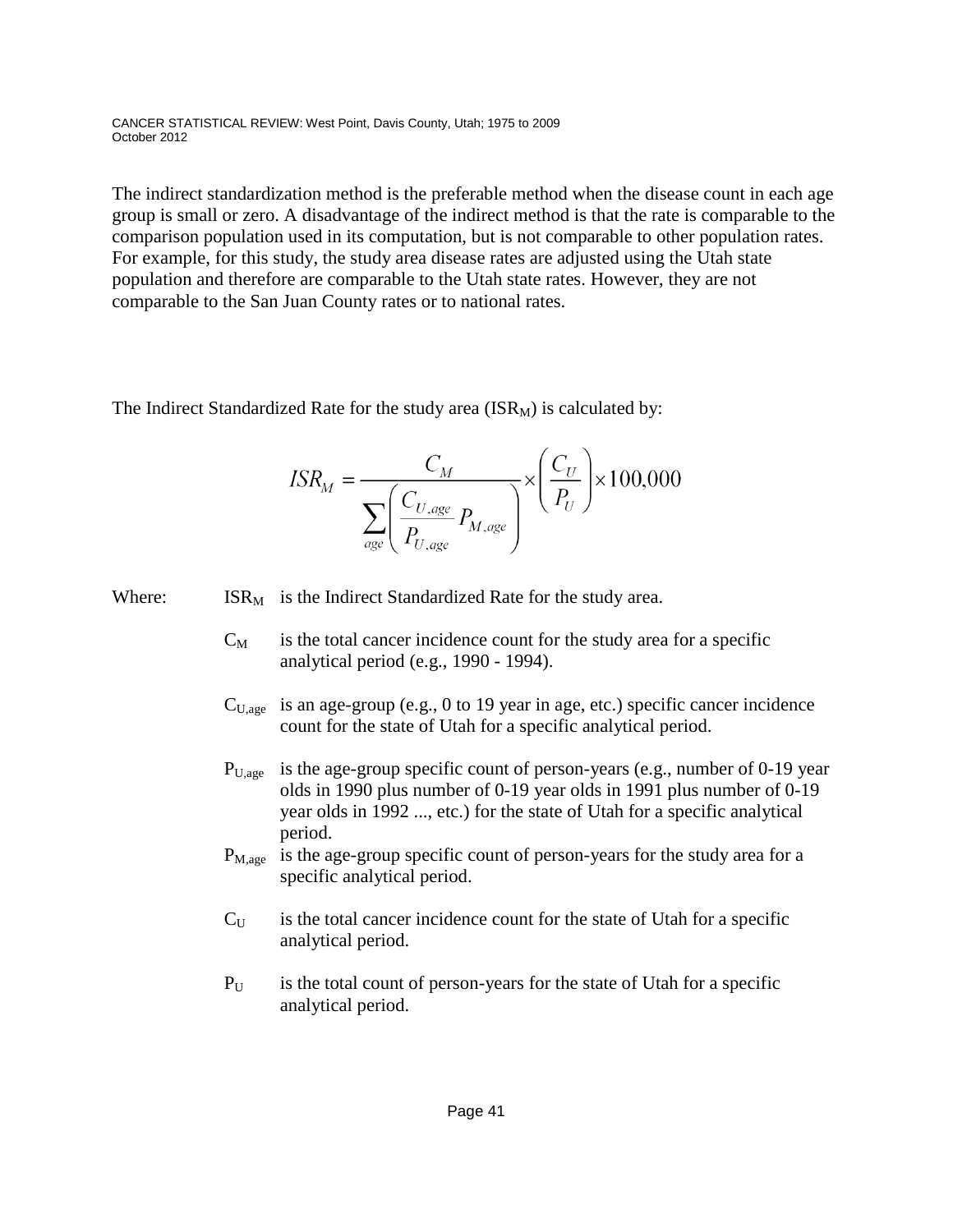> For purposes of presentation, it is standard practice to present rates per a population of 100,000 people. For example 60 cases per 100,000 people is easier to understand than 0.00006 cases per person.

 $E_M$  is the expected case count of cancer incidence for the study area for a specific analytical period. This is the denominator factor of the first term of the rate formula.

$$
E_M = \sum_{age} \left( \frac{C_{U,age}}{P_{U,age}} P_{M,age} \right)
$$

**Standardized Incidence Ratio**. The standardized incidence ratio (SIR) is a way of comparing two rates. When using the indirect standardized rate method, the SIR is the first term of the

$$
SIR = \frac{C_M}{\sum_{age} \left(\frac{C_{U,age}}{P_{U,age}} P_{M,age}\right)} = \frac{C_M}{E_M}
$$

formula to compute the rate.

$$
\underline{\overline{SIR}} = \frac{(C_M + k)}{E_M} \times \left[1 - \left(\frac{1}{3 \cdot (C_M + k)}\right) + \left(\frac{\pm 1.96}{3 \cdot \sqrt{C_M + k}}\right)\right]^3
$$

The Byar 95% confidence limits ( $Z_a = 1.96$ ) can be calculated for the SIR by:

- Where: SIR is the standardized incidence ratio. The bar over and under means the upper and lower confidence limits of the SIR.
	- $C_M$  is the total case count of cancer incidence count for the study area for a specific analytical period.
	- $E_M$  is the expected case count of cancer incidence for the study area for a specific analytical period.